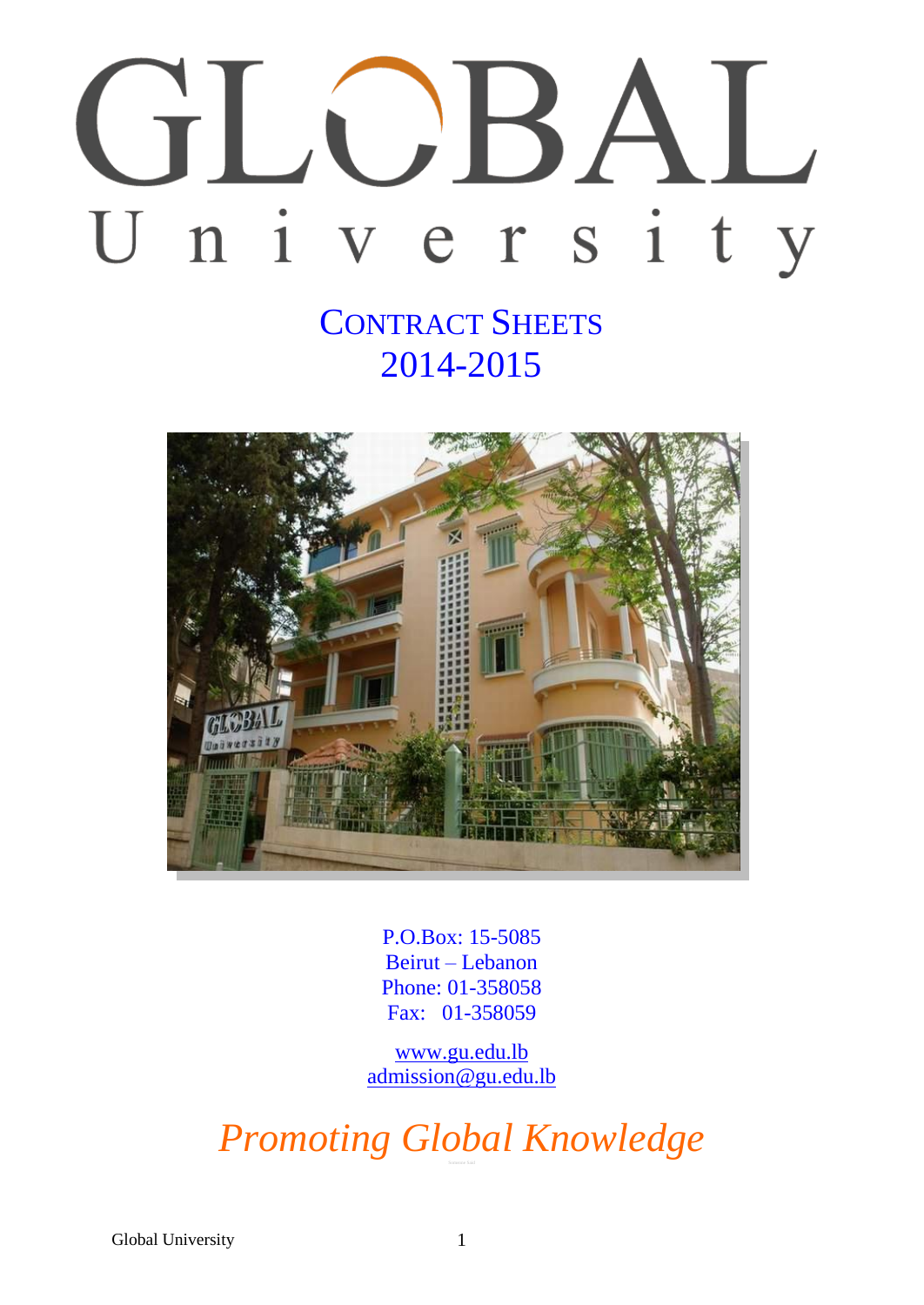# *Faculty of Administrative Sciences Department: Business Administration*

### Major: Accounting

*Summary:* The Accounting Program promotes identification with and orientation to the accounting profession and is designed to provide the knowledge, skills and abilities necessary for achieving a successful accounting career. Core competencies in technology, critical thinking, and communication are emphasized throughout the curriculum.

|                                    |                                                                                                                               | <b>BA</b> in Accounting<br><b>August 26, 2014</b>                                                                                                                                                                                                    |                                                         |                                                                                                                     |
|------------------------------------|-------------------------------------------------------------------------------------------------------------------------------|------------------------------------------------------------------------------------------------------------------------------------------------------------------------------------------------------------------------------------------------------|---------------------------------------------------------|---------------------------------------------------------------------------------------------------------------------|
|                                    |                                                                                                                               | <b>Sophomore</b>                                                                                                                                                                                                                                     |                                                         |                                                                                                                     |
| <b>Semester</b>                    | <b>Course</b><br>Code                                                                                                         | <b>Course Title</b>                                                                                                                                                                                                                                  | <b>Credits</b>                                          | Prerequisite                                                                                                        |
| <b>FALL</b>                        | <b>ARB208</b><br><b>CSC200</b><br><b>ENG201</b><br><b>MGT201</b><br><b>MTH200</b><br><b>MKT201</b><br>ACC201<br><b>ARB209</b> | Arabic Language and Literature<br><b>Computer Driving Skills</b><br><b>English Essays and Composition</b><br>Introduction to Management<br><b>Finite Mathematics</b><br>Introduction to Marketing<br><b>Total</b><br>Accounting I<br>Arabic Rhetoric | 3<br>$\overline{2}$<br>3<br>3<br>3<br>3<br>17<br>3<br>3 | <b>ENG022</b><br><b>ENG105</b><br><b>ENG022</b><br><b>MTH101</b><br><b>ENG022</b><br><b>ENG022</b><br><b>ARB208</b> |
| <b>SPRING</b><br><b>SUM</b>        | <b>BUS203</b><br><b>ENG202</b><br><b>MTH215</b>                                                                               | <b>Business Law</b><br><b>English Communication Skills</b><br>Probability and Statistics<br><b>Total</b><br>Free Elective<br><b>Total</b>                                                                                                            | 3<br>3<br>3<br>15<br>$\overline{3}$<br>3                | <b>ENG201</b><br><b>MTH101</b>                                                                                      |
|                                    |                                                                                                                               | <b>Junior</b>                                                                                                                                                                                                                                        |                                                         |                                                                                                                     |
| <b>Semester</b>                    | <b>Course</b><br>Code                                                                                                         | <b>Course Title</b>                                                                                                                                                                                                                                  | <b>Credits</b>                                          | Prerequisite                                                                                                        |
| FALL                               | ACC202<br><b>BUS201</b><br><b>CLT201</b><br><b>HRM403</b><br><b>MIS201</b>                                                    | Accounting II<br>Microeconomy<br><b>Cultural Studies I</b><br>Work Law and Payroll<br>Introduction to MIS<br><b>Total</b>                                                                                                                            | 3<br>3<br>3<br>3<br>3<br>15                             | ACC201<br><b>ENG022</b><br><b>BUS203</b><br><b>ENG022</b>                                                           |
| U<br>Z<br><b>SPR</b><br><b>SUM</b> | <b>BUS202</b><br><b>CLT202</b><br><b>ENG308</b><br><b>MGT302</b><br><b>ACC212</b>                                             | Macroeconomy<br><b>Cultural Studies II</b><br><b>Business Communication</b><br>Managerial Finance<br><b>Intermediate Accounting</b><br><b>Total</b><br>Free Elective                                                                                 | 3<br>3<br>3<br>3<br>3<br>15<br>3                        | <b>MTH200</b><br><b>CLT201</b><br><b>ENG202</b><br>ACC202<br>ACC202                                                 |
|                                    |                                                                                                                               | <b>Total</b>                                                                                                                                                                                                                                         | 3                                                       |                                                                                                                     |
| <b>Semester</b>                    | Course<br>Code                                                                                                                | <b>Senior</b><br><b>Course Title</b>                                                                                                                                                                                                                 | <b>Credits</b>                                          | Prerequisite                                                                                                        |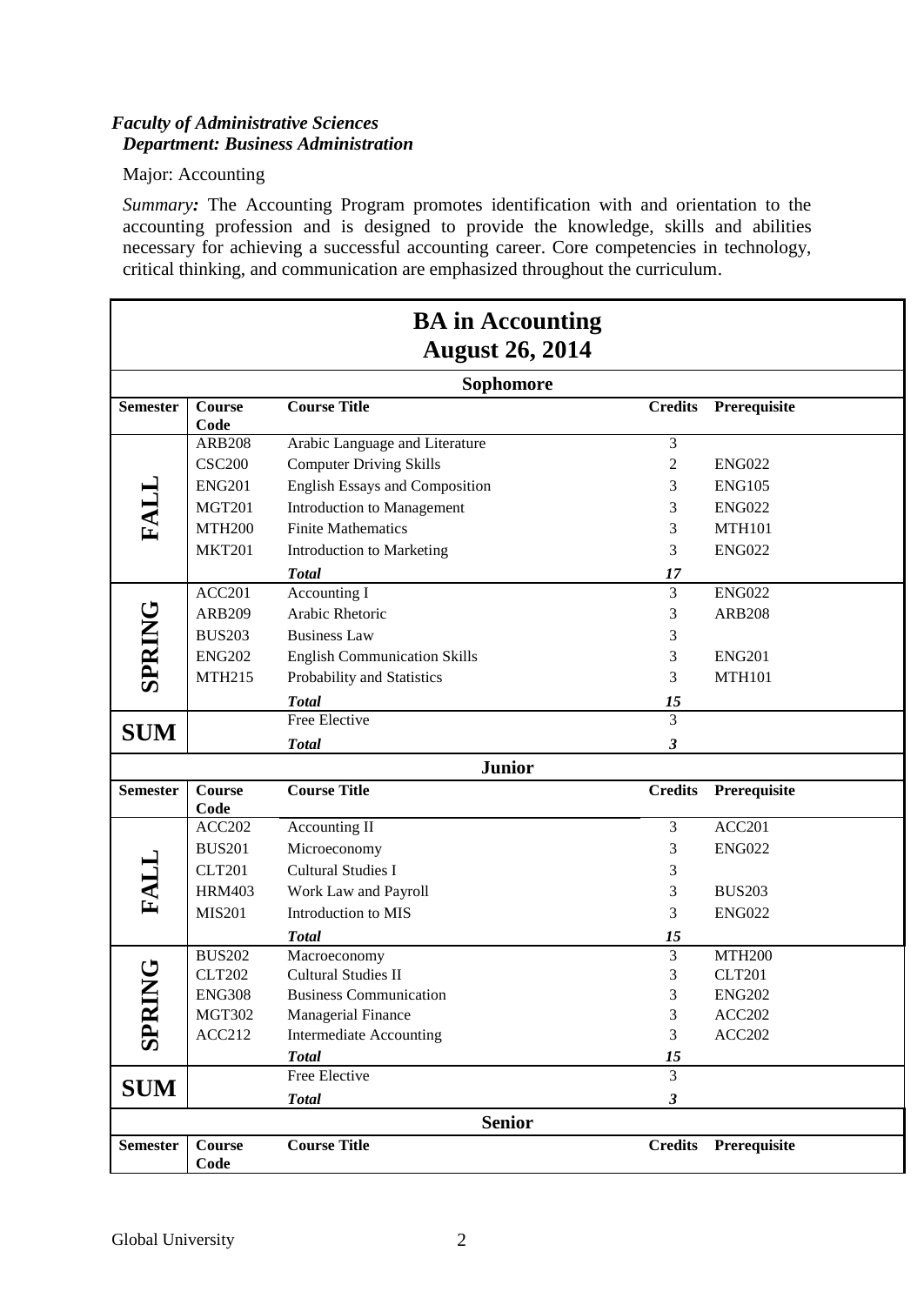|        |               | <b>Total</b><br><b>Major Total</b>       | 15<br>98 |                |
|--------|---------------|------------------------------------------|----------|----------------|
| SPRING | ACC402        | <b>Accounting Information System</b>     | 3        | ACC202         |
|        | <b>ACC499</b> | <b>Accounting Senior Project</b>         | 3        | ACC301, ACC302 |
|        | ACC406        | <b>Accounting Cases</b>                  | 3        | ACC302         |
|        | ACC311        | <b>Budgeting</b>                         | 3        | <b>MGT302</b>  |
|        | ACC310        | Auditing                                 | 3        | ACC202         |
|        |               | <b>Total</b>                             | 15       |                |
|        | ACC312        | <b>Advanced Accounting</b>               | 3        | ACC212         |
| FALL   | <b>MIS302</b> | <b>Research Methods</b>                  | 3        | <b>MTH210</b>  |
|        | ACC305        | Taxation                                 | 3        | ACC202         |
|        | ACC302        | <b>Financial Institutions Accounting</b> | 3        | ACC202         |
|        | <b>ACC301</b> | <b>Cost Accounting</b>                   | 3        | ACC202         |

#### Major: Management

|                 | ACCJUZ                         | т піансіаг пімпинону десойнинд                                                                                                                                                                                                                                                                                                                                                    |                         |                    |
|-----------------|--------------------------------|-----------------------------------------------------------------------------------------------------------------------------------------------------------------------------------------------------------------------------------------------------------------------------------------------------------------------------------------------------------------------------------|-------------------------|--------------------|
| FALL            | ACC305                         | Taxation                                                                                                                                                                                                                                                                                                                                                                          | 3                       | ACC <sub>202</sub> |
|                 | MIS302                         | <b>Research Methods</b>                                                                                                                                                                                                                                                                                                                                                           | 3                       | <b>MTH210</b>      |
|                 | ACC312                         | <b>Advanced Accounting</b>                                                                                                                                                                                                                                                                                                                                                        | 3                       | <b>ACC212</b>      |
|                 |                                | <b>Total</b>                                                                                                                                                                                                                                                                                                                                                                      | 15                      |                    |
|                 | <b>ACC310</b>                  | Auditing                                                                                                                                                                                                                                                                                                                                                                          | 3                       | ACC202             |
|                 | <b>ACC311</b>                  | <b>Budgeting</b>                                                                                                                                                                                                                                                                                                                                                                  | 3                       | <b>MGT302</b>      |
|                 | ACC406                         | <b>Accounting Cases</b>                                                                                                                                                                                                                                                                                                                                                           | 3                       | ACC302             |
|                 | <b>ACC499</b>                  | <b>Accounting Senior Project</b>                                                                                                                                                                                                                                                                                                                                                  | 3                       | ACC301, ACC302     |
| <b>SPRING</b>   | <b>ACC402</b>                  | <b>Accounting Information System</b>                                                                                                                                                                                                                                                                                                                                              | 3                       | ACC202             |
|                 |                                | <b>Total</b>                                                                                                                                                                                                                                                                                                                                                                      | 15                      |                    |
|                 |                                | <b>Major Total</b>                                                                                                                                                                                                                                                                                                                                                                | 98                      |                    |
|                 |                                |                                                                                                                                                                                                                                                                                                                                                                                   |                         |                    |
|                 | Major: Management              | Summary: The Management Program is designed for adults who want to acquire or build<br>knowledge and skills essential for management in private and public organizations. The<br>curriculum emphasizes performance systems, employment law, marketing and public<br>relations, financial analysis, global business strategies, and quality management.<br><b>BA</b> in Management |                         |                    |
|                 |                                | <b>August 26, 2014</b><br><b>Sophomore</b>                                                                                                                                                                                                                                                                                                                                        |                         |                    |
|                 | Course                         |                                                                                                                                                                                                                                                                                                                                                                                   |                         |                    |
|                 | Code                           | <b>Course Title</b>                                                                                                                                                                                                                                                                                                                                                               | <b>Credits</b>          | Prerequisite       |
|                 | <b>ARB208</b>                  | Arabic Language and Literature                                                                                                                                                                                                                                                                                                                                                    | $\overline{\mathbf{3}}$ |                    |
|                 | <b>CSC200</b>                  | <b>Computer Driving Skills</b>                                                                                                                                                                                                                                                                                                                                                    | $\mathfrak{2}$          | <b>ENG022</b>      |
|                 | <b>ENG201</b>                  | <b>English Essays and Composition</b>                                                                                                                                                                                                                                                                                                                                             | 3                       | <b>ENG105</b>      |
|                 | <b>MGT201</b>                  | Introduction to Management                                                                                                                                                                                                                                                                                                                                                        | 3                       | <b>ENG022</b>      |
| <b>FALL</b>     | <b>MTH200</b>                  | <b>Finite Mathematics</b>                                                                                                                                                                                                                                                                                                                                                         | 3                       | <b>MTH101</b>      |
|                 | <b>MKT201</b>                  | Introduction to Marketing                                                                                                                                                                                                                                                                                                                                                         | 3                       | <b>ENG022</b>      |
|                 |                                | <b>Total</b>                                                                                                                                                                                                                                                                                                                                                                      | 17                      |                    |
|                 | <b>ACC201</b>                  | Accounting I                                                                                                                                                                                                                                                                                                                                                                      | 3                       | <b>ENG022</b>      |
|                 | ARB209                         | Arabic Rhetoric                                                                                                                                                                                                                                                                                                                                                                   | 3                       | <b>ARB208</b>      |
|                 | <b>BUS203</b>                  | <b>Business Law</b>                                                                                                                                                                                                                                                                                                                                                               | 3                       |                    |
|                 | <b>ENG202</b><br><b>HRM301</b> | <b>English Communication Skills</b>                                                                                                                                                                                                                                                                                                                                               | 3<br>3                  | <b>ENG201</b>      |
| <b>SPRING</b>   |                                | Human Resources Management                                                                                                                                                                                                                                                                                                                                                        |                         | MGT201, ENG201     |
| <b>Semester</b> | <b>MTH215</b>                  | Probability and Statistics                                                                                                                                                                                                                                                                                                                                                        | 3                       | <b>MTH101</b>      |
| <b>SUM</b>      |                                | <b>Total</b><br>Free Elective                                                                                                                                                                                                                                                                                                                                                     | 18<br>$\mathfrak{Z}$    |                    |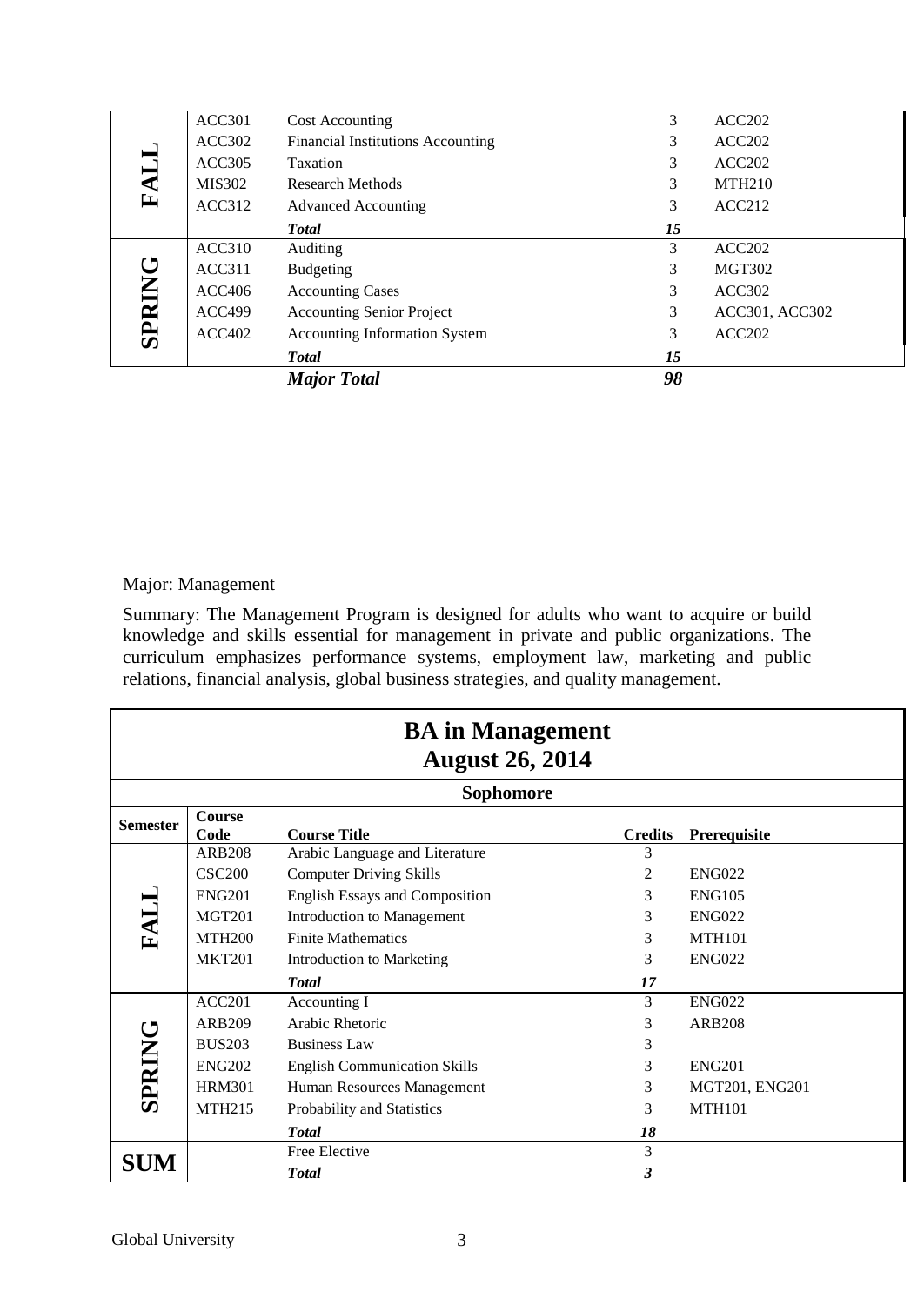|                 |                       | <b>Junior</b>                     |                |                              |
|-----------------|-----------------------|-----------------------------------|----------------|------------------------------|
| <b>Semester</b> | <b>Course</b><br>Code | <b>Course Title</b>               | <b>Credits</b> | Prerequisite                 |
|                 | <b>ACC202</b>         | Accounting II                     | $\mathfrak{Z}$ | <b>ACC201</b>                |
|                 | <b>BUS201</b>         | Microeconomy                      | 3              | <b>ENG022</b>                |
|                 | <b>CLT201</b>         | <b>Cultural Studies I</b>         | 3              |                              |
| FALL            | <b>MIS201</b>         | Introduction to MIS               | 3              | <b>ENG022</b>                |
|                 |                       | Elective                          | 3              |                              |
|                 |                       | <b>Total</b>                      | 15             |                              |
|                 | <b>BUS202</b>         | Macroeconomy                      | $\overline{3}$ | <b>MTH200</b>                |
|                 | <b>ENG308</b>         | <b>Business Communication</b>     | 3              | <b>ENG202</b>                |
|                 | <b>MGT302</b>         | Managerial Finance                | 3              | <b>ACC202</b>                |
| SPRING          | <b>MIS304</b>         | <b>Applied Management Science</b> | 3              | <b>MTH200</b>                |
|                 | <b>HRM302</b>         | <b>Organizational Behavior</b>    | 3              | HRM301 & ENG202              |
|                 | <b>CLT202</b>         | <b>Cultural Studies II</b>        | 3              | <b>CLT201</b>                |
|                 |                       | <b>Total</b>                      | 18             |                              |
|                 |                       | <b>Senior</b>                     |                |                              |
| <b>Semester</b> | <b>Course</b><br>Code | <b>Course Title</b>               | <b>Credits</b> | Prerequisite                 |
|                 |                       | <b>Free Elective</b>              | 3              |                              |
|                 | <b>MIS302</b>         | <b>Research Methods</b>           | 3              | <b>MTH210</b>                |
|                 | MIS402                | <b>Operations Management</b>      | 3              | <b>MIS304</b>                |
| FALL            |                       | Elective                          | 3              |                              |
|                 |                       | <b>Total</b>                      | 12             |                              |
|                 | <b>MGT402</b>         | <b>Strategic Management</b>       | 3              | <b>MGT201 &amp; ENG202</b>   |
|                 | <b>MGT401</b>         | Project Management                | 3              | <b>MGT201</b>                |
|                 | <b>MGT405</b>         | <b>International Business</b>     | 3              | <b>MKT201 &amp; ENG202</b>   |
|                 | <b>MGT499</b>         | Management Senior Project         | 3              | MIS302, Co-requisite: MGT402 |
| <b>SPRING</b>   | MIS403                | E-business                        | 3              | MIS201, MGT201               |
|                 |                       | <b>Total</b>                      | 15             |                              |
|                 |                       | <b>Major Total</b>                | 98             |                              |

# Major: Human Resource Management

Summary: The goal of the human resources management degree is to prepare human resource professionals to deal with the complexities and challenges of managing today's workforce. The program content is designed to provide a comprehensive coverage of the major human resource responsibilities, addressing strategic and operational aspects. The courses involve both practical and theoretical considerations in the professional development of men and women in the field of human resources in such settings as business, industry, government, and nonprofit organizations and institutions.

| <b>BA in Human Resources Management</b><br><b>August 26, 2014</b> |  |
|-------------------------------------------------------------------|--|
| <b>Sophomore</b>                                                  |  |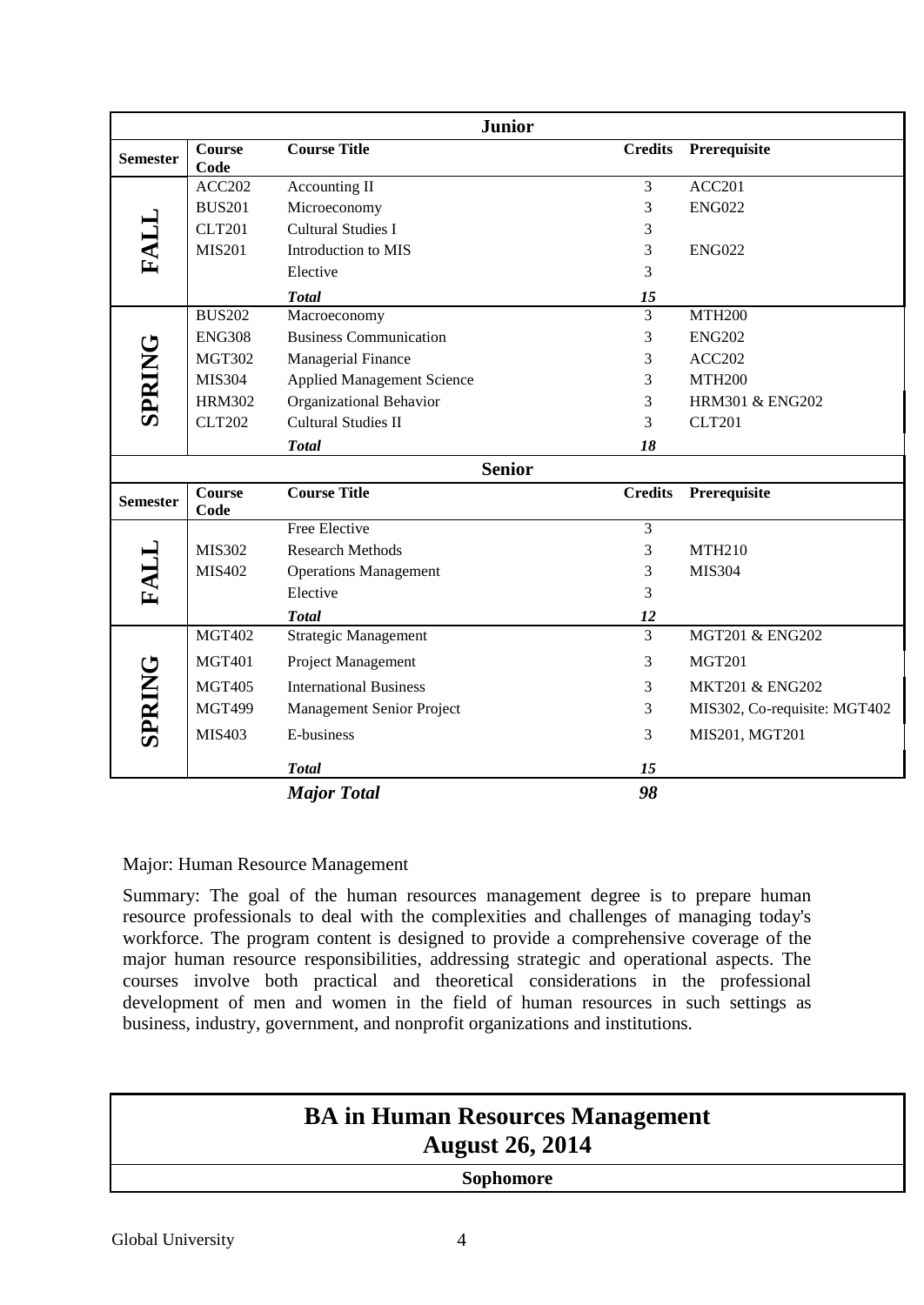| <b>Semester</b> | <b>Course</b><br>Code | <b>Course Title</b>                   | <b>Credits</b> | Prerequisite      |
|-----------------|-----------------------|---------------------------------------|----------------|-------------------|
|                 | <b>ARB208</b>         | Arabic Language and Literature        | 3              |                   |
|                 | <b>CSC200</b>         | <b>Computer Driving Skills</b>        | $\mathbf{2}$   | <b>ENG022</b>     |
|                 | <b>ENG201</b>         | <b>English Essays and Composition</b> | 3              | <b>ENG105</b>     |
| FALL            | <b>MGT201</b>         | Introduction to Management            | 3              | <b>ENG022</b>     |
|                 | <b>MTH200</b>         | <b>Finite Mathematics</b>             | 3              | <b>MTH101</b>     |
|                 | <b>MKT201</b>         | <b>Introduction to Marketing</b>      | 3              | <b>ENG022</b>     |
|                 |                       | <b>Total</b>                          | 17             |                   |
|                 | ACC201                | Accounting I                          | 3              | <b>ENG022</b>     |
|                 | <b>ARB209</b>         | Arabic Rhetoric                       | 3              | <b>ARB208</b>     |
|                 | <b>BUS203</b>         | <b>Business Law</b>                   | 3              |                   |
| <b>SPRING</b>   | <b>ENG202</b>         | <b>English Communication Skills</b>   | 3              | <b>ENG201</b>     |
|                 | <b>HRM301</b>         | Human Resources Management            | 3              | MGT201 and ENG201 |
|                 | <b>MTH215</b>         | Probability and Statistics            | 3              | <b>MTH101</b>     |
|                 |                       | <b>Total</b>                          | 18             |                   |
| <b>SUM</b>      |                       | Free Elective                         | 3              |                   |
|                 |                       | <b>Total</b>                          | 3              |                   |
|                 |                       | <b>Junior</b>                         |                |                   |
| <b>Semester</b> | <b>Course</b><br>Code | <b>Course Title</b>                   | <b>Credits</b> | Prerequisite      |
| FALL            | <b>ACC202</b>         | Accounting II                         | 3              | ACC201            |
|                 | <b>BUS201</b>         | Microeconomy                          | 3              | <b>ENG022</b>     |
|                 | <b>CLT201</b>         | <b>Cultural Studies I</b>             | 3              |                   |
|                 | <b>HRM403</b>         | Work Law and Payroll                  | 3              | <b>BUS203</b>     |
|                 | <b>MIS201</b>         | Introduction to MIS                   | 3              | <b>ENG022</b>     |
|                 |                       | <b>Total</b>                          | 15             |                   |
|                 | <b>BUS202</b>         | Macroeconomy                          | 3              | <b>MTH200</b>     |
| SPRING          | <b>ENG308</b>         | <b>Business Communication</b>         | 3              | <b>ENG202</b>     |
|                 | <b>CLT202</b>         | <b>Cultural Studies II</b>            | 3              | <b>CLT201</b>     |
|                 | <b>MIS304</b>         | <b>Applied Management Science</b>     | 3              | <b>MTH200</b>     |
|                 | <b>HRM302</b>         | Organizational Behavior               | 3              | <b>HRM301</b>     |
|                 |                       | <b>Total</b>                          | 15             |                   |
|                 | <b>Course</b>         | <b>Senior</b><br><b>Course Title</b>  | <b>Credits</b> | Prerequisite      |
| <b>Semester</b> | Code                  |                                       |                |                   |
|                 |                       | Elective                              | 3              |                   |
|                 | <b>MIS302</b>         | <b>Research Methods</b>               | 3              | <b>MTH210</b>     |
| FALL            | <b>HRM406</b>         | Human Resources Development           | 3              | <b>HRM301</b>     |
|                 | MIS402                | <b>Operations Management</b>          | 3              | <b>MIS304</b>     |
|                 |                       | Elective                              | 3              |                   |
|                 |                       | <b>Total</b>                          | 15             |                   |
|                 | MGT401                | Project Management                    | 3              | MGT201            |
|                 | <b>HRM408</b>         | Strategic HR & Information Systems    | 3              | <b>HRM406</b>     |
|                 | <b>HRM499</b>         | <b>HRM</b> Senior Project             | 3              | <b>HRM406</b>     |
|                 | <b>MGT302</b>         | Managerial Finance                    | 3              | <b>ACC202</b>     |
| <b>SPRING</b>   |                       | Free Elective                         | 3              |                   |
|                 |                       | <b>Total</b>                          | 15             |                   |
|                 |                       | <b>Major Total</b>                    | 98             |                   |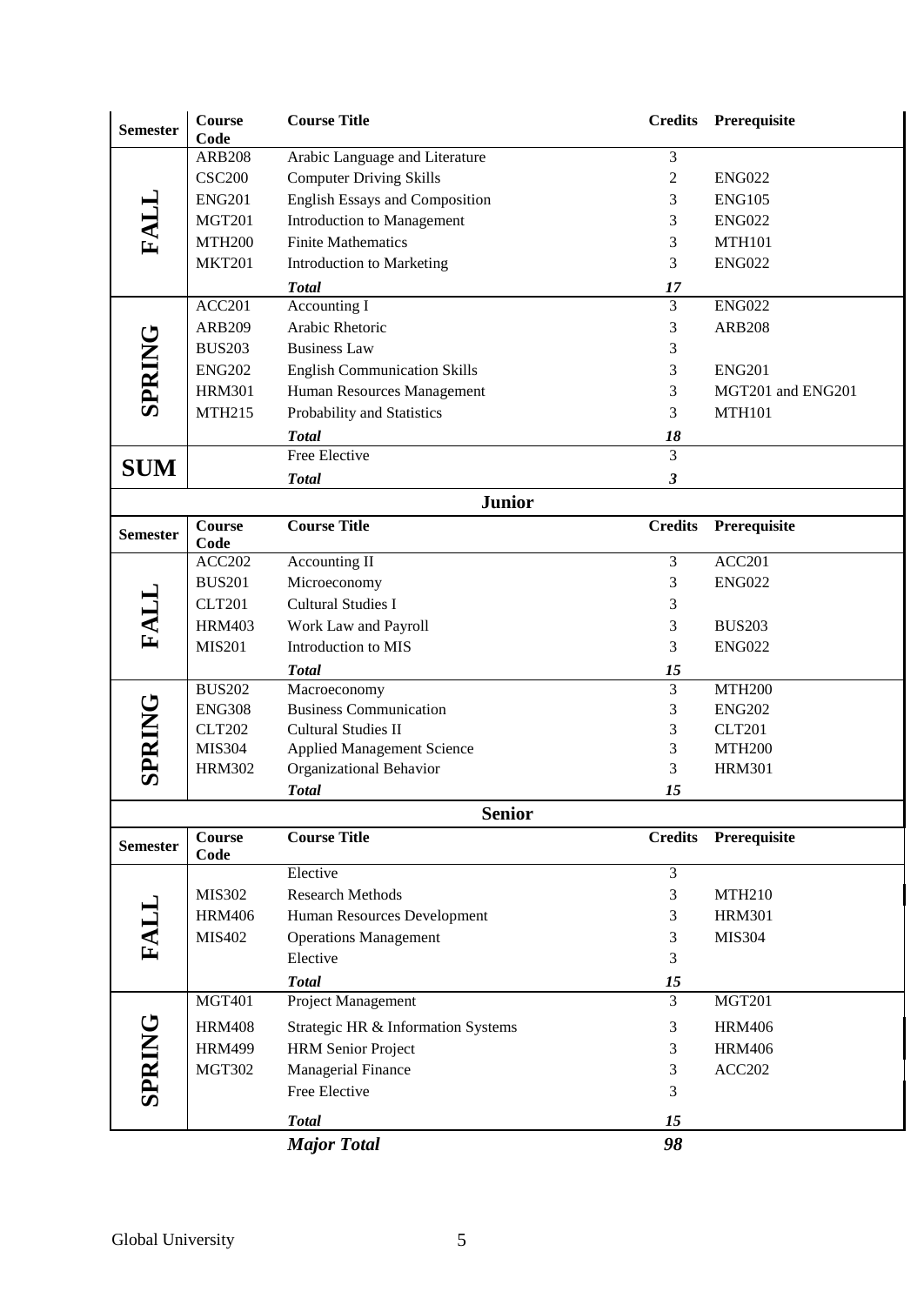#### Major: Marketing

Summary: The Marketing Program addresses how to identify customer needs, how to communicate information about products and services to customers and potential customers, how to price products and services and where to market them, and how to respond to the growing demands of the markets in different countries.

|                 |                       | <b>BA</b> in Marketing<br><b>August 26, 2014</b> |                |                    |
|-----------------|-----------------------|--------------------------------------------------|----------------|--------------------|
|                 |                       | <b>Sophomore</b>                                 |                |                    |
| <b>Semester</b> | Course<br>Code        | <b>Course Title</b>                              | <b>Credits</b> | Prerequisite       |
|                 | <b>ARB208</b>         | Arabic Language and Literature                   | 3              |                    |
|                 | <b>CSC200</b>         | <b>Computer Driving Skills</b>                   | $\mathbf{2}$   | <b>ENG022</b>      |
|                 | <b>ENG201</b>         | <b>English Essays and Composition</b>            | 3              | <b>ENG105</b>      |
| FALL            | <b>MGT201</b>         | <b>Introduction to Management</b>                | 3              | <b>ENG022</b>      |
|                 | <b>MTH200</b>         | <b>Finite Mathematics</b>                        | 3              | <b>MTH101</b>      |
|                 | <b>MKT201</b>         | <b>Introduction to Marketing</b>                 | 3              | <b>ENG022</b>      |
|                 |                       | <b>Total</b>                                     | 17             |                    |
|                 | <b>ACC201</b>         | Accounting I                                     | 3              | <b>ENG022</b>      |
|                 | <b>ARB209</b>         | Arabic Rhetoric                                  | 3              | <b>ARB208</b>      |
|                 | <b>BUS203</b>         | <b>Business Law</b>                              | 3              |                    |
|                 | <b>ENG202</b>         | <b>English Communication Skills</b>              | 3              | <b>ENG201</b>      |
| <b>SPRING</b>   | <b>MTH215</b>         | Probability and Statistics                       | 3              | <b>MTH101</b>      |
|                 |                       | <b>Total</b>                                     | 15             |                    |
|                 |                       | Free Elective                                    | 3              |                    |
| <b>SUM</b>      |                       | <b>Total</b>                                     | 3              |                    |
|                 |                       | <b>Junior</b>                                    |                |                    |
| <b>Semester</b> | <b>Course</b><br>Code | <b>Course Title</b>                              | <b>Credits</b> | Prerequisite       |
|                 | <b>ACC202</b>         | Accounting II                                    | 3              | ACC <sub>201</sub> |
|                 | <b>BUS201</b>         | Microeconomy                                     | 3              | <b>ENG022</b>      |
| FALL            | <b>CLT201</b>         | <b>Cultural Studies I</b>                        | 3              |                    |
|                 | <b>MIS201</b>         | Introduction to MIS                              | 3              | <b>ENG022</b>      |
|                 | <b>MKT301</b>         | <b>Marketing Management</b>                      | 3              | MGT201, MKT201     |
|                 |                       | <b>Total</b>                                     | 15             |                    |
|                 | <b>BUS202</b>         | Macroeconomy                                     | 3              | <b>MTH200</b>      |
|                 | <b>ENG308</b>         | <b>Business Communication</b>                    | 3              | <b>ENG202</b>      |
|                 | <b>MGT302</b>         | Managerial Finance                               | 3              | ACC <sub>202</sub> |
|                 | <b>MIS304</b>         | <b>Applied Management Science</b>                | 3              | <b>MTH200</b>      |
| SPRIN           | <b>CLT202</b>         | <b>Cultural Studies II</b>                       | 3              | <b>CLT201</b>      |
|                 |                       | <b>Total</b>                                     | 15             |                    |
|                 |                       | Elective                                         | 3              |                    |
| <b>SUM</b>      |                       | Free Elective                                    | 3              |                    |
|                 |                       | <b>Total</b>                                     | 6              |                    |
|                 |                       | <b>Senior</b>                                    |                |                    |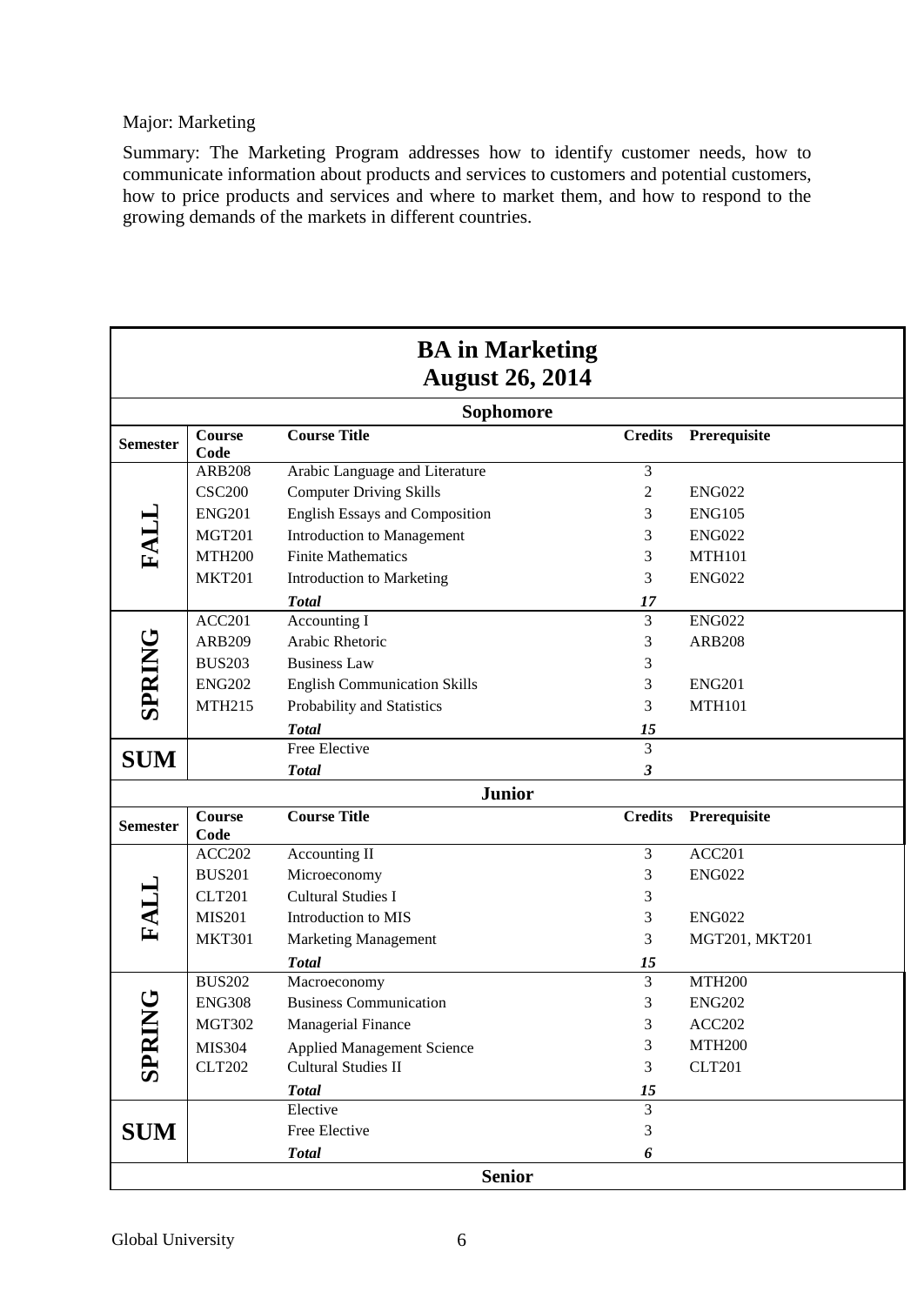| <b>Semester</b> | <b>Course</b><br>Code | <b>Course Title</b>             | <b>Credits</b> | Prerequisite               |
|-----------------|-----------------------|---------------------------------|----------------|----------------------------|
|                 |                       | Elective                        | 3              |                            |
|                 | <b>MIS302</b>         | Research Methods                | 3              | <b>MTH210</b>              |
|                 | <b>MKT304</b>         | Sales Management                | 3              | MKT201, ENG201             |
| FALL            | <b>MKT401</b>         | <b>Consumer Behavior</b>        | 3              | <b>MKT201 &amp; ENG202</b> |
|                 | <b>MKT402</b>         | <b>Brand Building</b>           | 3              | <b>MKT201 &amp; ENG202</b> |
|                 |                       | <b>Total</b>                    | 15             |                            |
|                 | <b>MGT405</b>         | <b>International Business</b>   | 3              | <b>MKT201 &amp; ENG202</b> |
|                 | <b>MKT305</b>         | E-Marketing                     | 3              | MKT201, MIS201             |
| <b>SPRING</b>   | <b>MKT406</b>         | Cases in Marketing              | 3              | <b>MKT402 &amp; ENG202</b> |
|                 | <b>MKT499</b>         | <b>Marketing Senior Project</b> | 3              | <b>MKT402</b>              |
|                 |                       | <b>Total</b>                    | 12             |                            |
|                 |                       | <b>Major Total</b>              | 98             |                            |

Major: Master of Business Administration

| <b>Master of Business Administration</b><br><b>August 26, 2014</b> |                                      |                                |  |  |  |  |
|--------------------------------------------------------------------|--------------------------------------|--------------------------------|--|--|--|--|
|                                                                    | <b>First Year</b>                    |                                |  |  |  |  |
| Course<br>Code                                                     | <b>Course Title</b>                  | <b>Credits</b><br>Prerequisite |  |  |  |  |
| <b>ACC501</b>                                                      | <b>Financial Management</b>          | 3                              |  |  |  |  |
| <b>BUS501</b>                                                      | <b>Managerial Economics</b>          | 3                              |  |  |  |  |
| <b>MGT501</b>                                                      | <b>Managing Organizations</b>        | 3                              |  |  |  |  |
| <b>MGT503</b>                                                      | <b>Advanced Project Management</b>   | 3                              |  |  |  |  |
| <b>MGT506</b>                                                      | <b>Total Quality Management</b>      | 3                              |  |  |  |  |
| <b>MIS501</b>                                                      | <b>Quantitative Methods</b>          | 3                              |  |  |  |  |
| MIS502                                                             | <b>Business Research Methods</b>     | 3                              |  |  |  |  |
|                                                                    | <b>Total</b>                         | 21                             |  |  |  |  |
|                                                                    | <b>Second Year</b>                   |                                |  |  |  |  |
| <b>Course</b><br>Code                                              | <b>Course Title</b>                  | <b>Credits</b><br>Prerequisite |  |  |  |  |
| <b>HRM501</b>                                                      | Human Resources in Organizations     | 3                              |  |  |  |  |
| <b>MGT502</b>                                                      | Managerial Strategy                  | 3                              |  |  |  |  |
| <b>MGT504</b>                                                      | Leadership                           | 3                              |  |  |  |  |
| <b>MGT505</b>                                                      | <b>Managerial Decision Models</b>    | 3                              |  |  |  |  |
| <b>MKT501</b>                                                      | <b>Advanced Marketing Management</b> | 3                              |  |  |  |  |
|                                                                    | Free Elective                        | 3                              |  |  |  |  |
|                                                                    | <b>Total</b>                         | 18                             |  |  |  |  |
|                                                                    | <b>Major Total</b>                   | 39                             |  |  |  |  |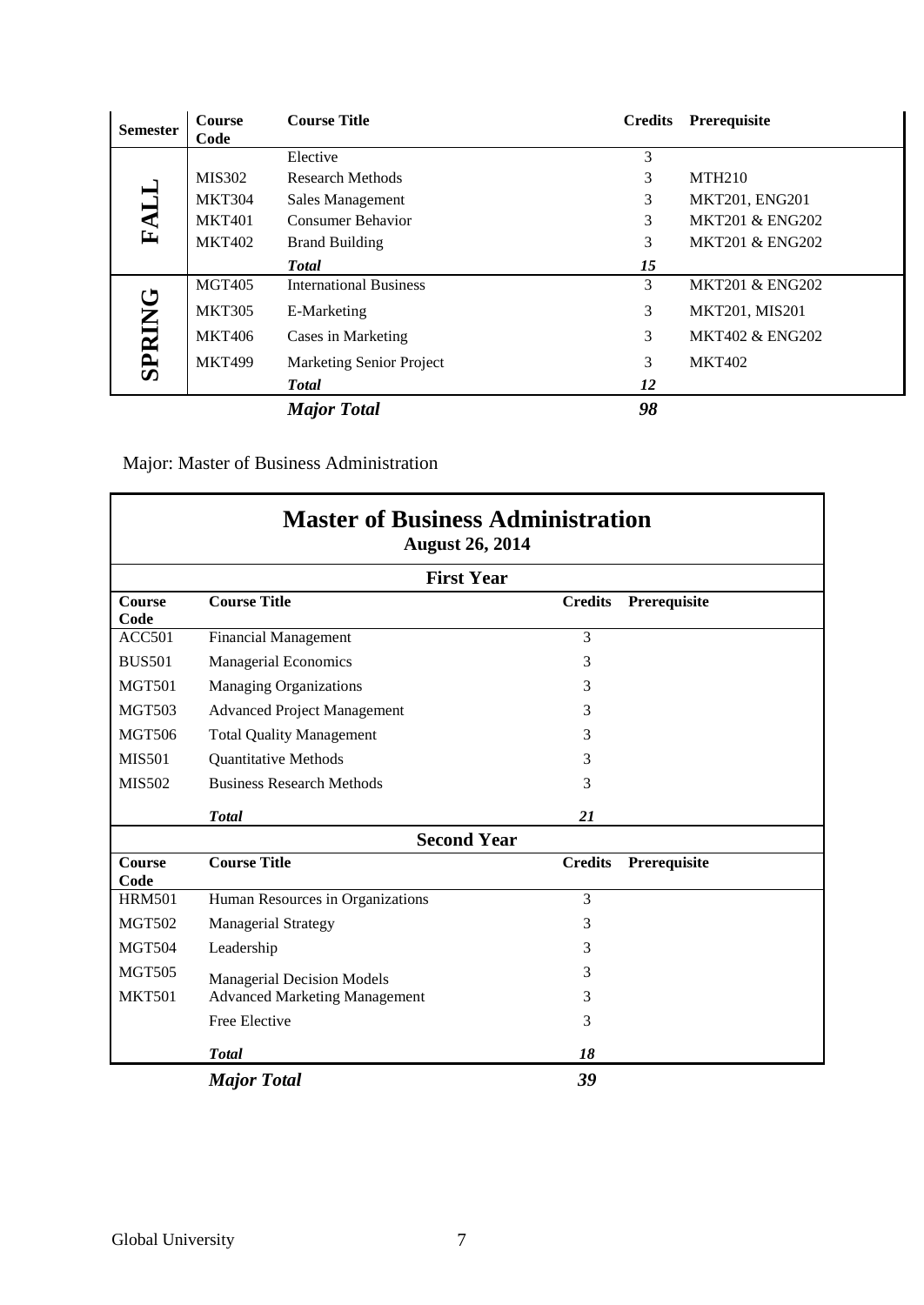|                       | <b>Master of Business Administration - With Thesis</b><br><b>August 26, 2014</b> |                |              |
|-----------------------|----------------------------------------------------------------------------------|----------------|--------------|
|                       | <b>First Year</b>                                                                |                |              |
| <b>Course</b><br>Code | <b>Course Title</b>                                                              | <b>Credits</b> | Prerequisite |
| ACC501                | <b>Financial Management</b>                                                      | 3              |              |
| <b>BUS501</b>         | Managerial Economics                                                             | 3              |              |
| <b>MGT501</b>         | <b>Managing Organizations</b>                                                    | 3              |              |
| <b>MGT503</b>         | <b>Advanced Project Management</b>                                               | 3              |              |
| <b>MGT506</b>         | <b>Total Quality Management</b>                                                  | 3              |              |
| <b>MIS501</b>         | <b>Quantitative Methods</b>                                                      | 3              |              |
| <b>MIS502</b>         | <b>Business Research Methods</b>                                                 | 3              |              |
|                       | <b>Total</b>                                                                     | 21             |              |
|                       | <b>Second Year</b>                                                               |                |              |
| <b>Course</b><br>Code | <b>Course Title</b>                                                              | <b>Credits</b> | Prerequisite |
| <b>HRM501</b>         | Human Resources in Organizations                                                 | 3              |              |
| <b>MGT502</b>         | <b>Managerial Strategy</b>                                                       | 3              |              |
| <b>MGT504</b>         | Leadership                                                                       | 3              |              |
| <b>MGT599</b>         | <b>Business Thesis</b>                                                           | 6              |              |
| <b>MKT501</b>         | <b>Advanced Marketing Management</b>                                             | 3              |              |
|                       | <b>Total</b>                                                                     | 18             |              |
|                       | <b>Major Total</b>                                                               | 39             |              |

Major: Master of Business Administration - With Thesis

Major: Master of Business Administration - With Project

|                       | <b>Master of Business Administration - With Project</b><br><b>August 26, 2014</b> |                   |              |  |
|-----------------------|-----------------------------------------------------------------------------------|-------------------|--------------|--|
|                       |                                                                                   | <b>First Year</b> |              |  |
| <b>Course</b><br>Code | <b>Course Title</b>                                                               | <b>Credits</b>    | Prerequisite |  |
| <b>ACC501</b>         | <b>Financial Management</b>                                                       | 3                 |              |  |
| <b>BUS501</b>         | <b>Managerial Economics</b>                                                       | 3                 |              |  |
| <b>MGT501</b>         | <b>Managing Organizations</b>                                                     | 3                 |              |  |
| <b>MGT503</b>         | <b>Advanced Project Management</b>                                                | 3                 |              |  |
| <b>MGT506</b>         | <b>Total Quality Management</b>                                                   | 3                 |              |  |
| <b>MIS501</b>         | <b>Ouantitative Methods</b>                                                       | 3                 |              |  |
| <b>MIS502</b>         | <b>Business Research Methods</b>                                                  | 3                 |              |  |
|                       | <b>T</b> otal                                                                     | 21                |              |  |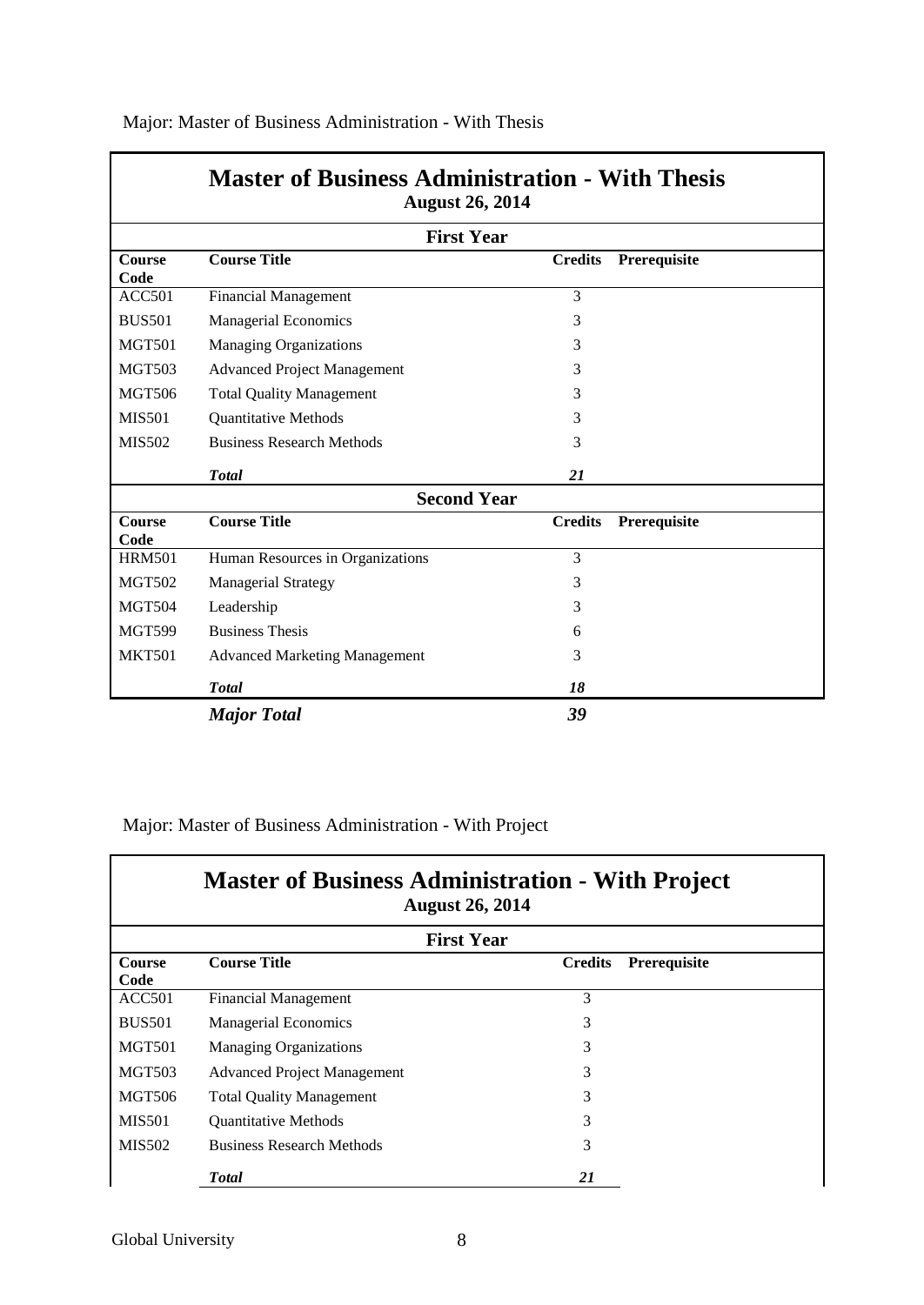| <b>Second Year</b>    |                                      |                                |  |  |
|-----------------------|--------------------------------------|--------------------------------|--|--|
| <b>Course</b><br>Code | <b>Course Title</b>                  | <b>Credits</b><br>Prerequisite |  |  |
| <b>BUS599</b>         | <b>Business Thesis</b>               | 3                              |  |  |
| <b>HRM501</b>         | Human Resources in Organizations     | 3                              |  |  |
| <b>MGT502</b>         | <b>Managerial Strategy</b>           | 3                              |  |  |
| <b>MGT504</b>         | Leadership                           | 3                              |  |  |
| <b>MGT505</b>         | <b>Managerial Decision Models</b>    | 3                              |  |  |
| <b>MKT501</b>         | <b>Advanced Marketing Management</b> | 3                              |  |  |
|                       | <b>Total</b>                         | 18                             |  |  |
|                       | <b>Major Total</b>                   | 39                             |  |  |

### *Department: Information Technology and Computer Science*

#### Major: Computer Science

Summary: The Computer Science program is offered for individuals who are interested in applying, designing, and implementing computer systems. Graduates of the Computer Science program are prepared to seek a wide variety of technical positions, including systems programmer, systems analyst, software engineer, database administrator, webmaster, and networking engineer, or admission to graduate school. Students are provided with a sound theoretical and practical background coupled with the skills to understand, develop and use theories.

|                 |                       | <b>BS</b> in Computer Science<br><b>August 26, 2014</b> |                |               |
|-----------------|-----------------------|---------------------------------------------------------|----------------|---------------|
|                 |                       | <b>Sophomore</b>                                        |                |               |
| <b>Semester</b> | <b>Course</b><br>Code | <b>Course Title</b>                                     | <b>Credits</b> | Prerequisite  |
|                 | <b>ARB208</b>         | Arabic Language and Literature                          | 3              |               |
|                 | <b>CSC201</b>         | <b>Computer Programming</b>                             | 3              | <b>ENG022</b> |
|                 | <b>CSC222</b>         | <b>Computer Systems</b>                                 | 3              | <b>ENG022</b> |
| FALL            | <b>ENG201</b>         | <b>English Essays and Composition</b>                   | 3              | <b>ENG105</b> |
|                 | IT203                 | Digital Systems                                         | 3              | <b>ENG022</b> |
|                 |                       | <b>Total</b>                                            | 15             |               |
|                 | <b>ARB209</b>         | Arabic Rhetoric                                         | 3              | <b>ARB208</b> |
|                 | <b>CSC202</b>         | <b>Object Oriented Programming</b>                      | 3              | <b>CSC201</b> |
| <b>SPRING</b>   | <b>ENG202</b>         | <b>English Communication Skills</b>                     | 3              | <b>ENG201</b> |
|                 | <b>IT301</b>          | Computer Organization and Architecture                  | 3              | IT203, CSC201 |
|                 | <b>MTH215</b>         | Probability and Statistics                              | 3              | <b>MTH101</b> |
|                 | <b>MTH203</b>         | <b>Discrete Mathematics</b>                             | 3              | <b>MTH102</b> |
|                 |                       | <b>T</b> otal                                           | 18             |               |
|                 |                       | <b>Junior</b>                                           |                |               |
| <b>Semester</b> | <b>Course</b><br>Code | <b>Course Title</b>                                     | <b>Credits</b> | Prerequisite  |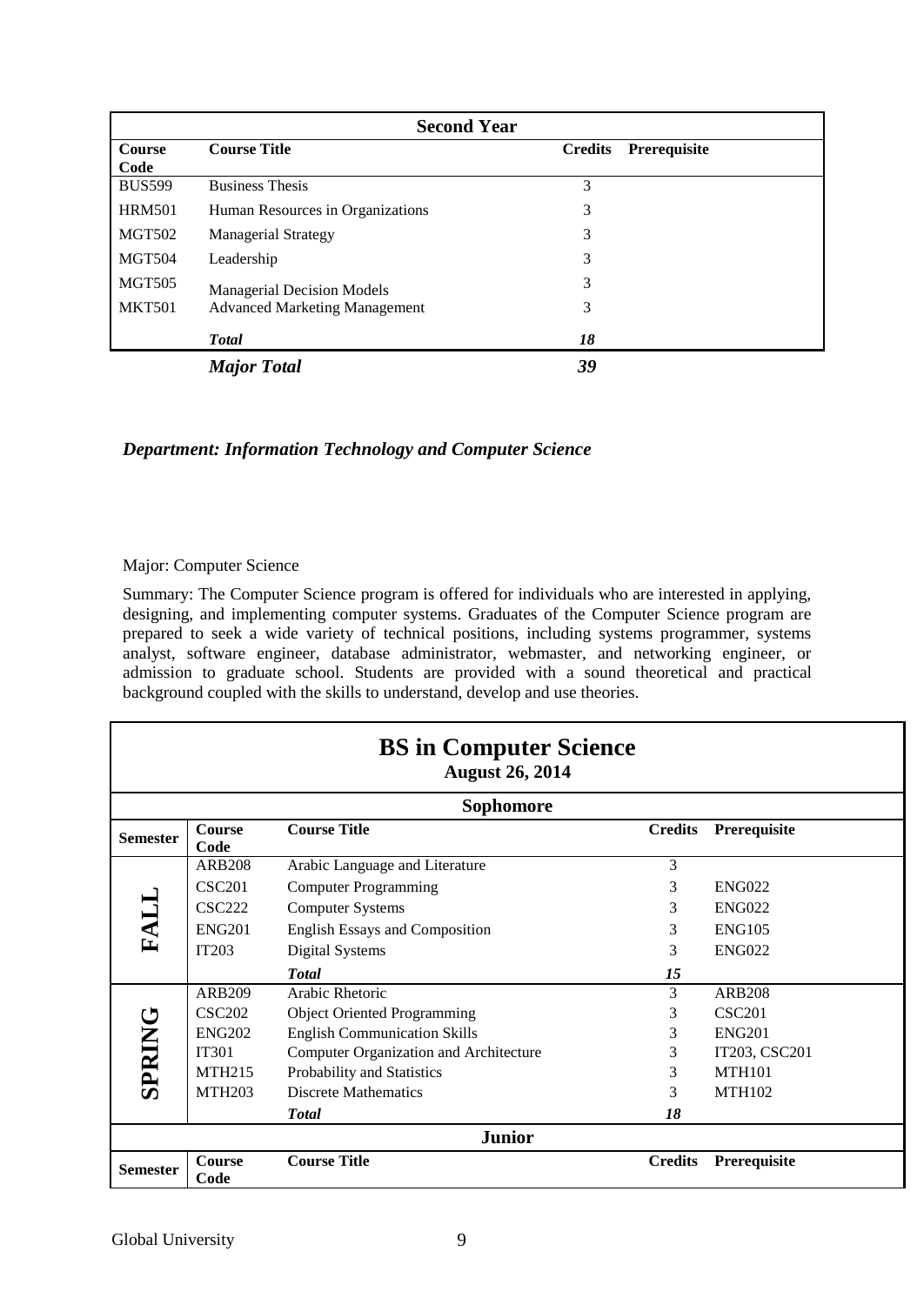|                   | <b>CLT201</b> | <b>Cultural Studies I</b>                                                                                                                                                                                                                                                                                                                                                                                                                                                                                                                                                                                                                                                                                                                                       | $\mathfrak{Z}$       |               |
|-------------------|---------------|-----------------------------------------------------------------------------------------------------------------------------------------------------------------------------------------------------------------------------------------------------------------------------------------------------------------------------------------------------------------------------------------------------------------------------------------------------------------------------------------------------------------------------------------------------------------------------------------------------------------------------------------------------------------------------------------------------------------------------------------------------------------|----------------------|---------------|
|                   | <b>CSC303</b> | Database Management Systems                                                                                                                                                                                                                                                                                                                                                                                                                                                                                                                                                                                                                                                                                                                                     | 3                    | <b>CSC201</b> |
|                   | <b>CSC308</b> | <b>Mathematical Programming</b>                                                                                                                                                                                                                                                                                                                                                                                                                                                                                                                                                                                                                                                                                                                                 | $\mathfrak 3$        | <b>MTH102</b> |
| FALL              | <b>MTH301</b> | Linear Algebra                                                                                                                                                                                                                                                                                                                                                                                                                                                                                                                                                                                                                                                                                                                                                  | 3                    | <b>MTH102</b> |
|                   | <b>IT322</b>  | Networking I                                                                                                                                                                                                                                                                                                                                                                                                                                                                                                                                                                                                                                                                                                                                                    | 3                    | <b>CSC201</b> |
|                   | <b>MTH201</b> | Calculus II                                                                                                                                                                                                                                                                                                                                                                                                                                                                                                                                                                                                                                                                                                                                                     | 3                    | <b>MTH102</b> |
|                   |               |                                                                                                                                                                                                                                                                                                                                                                                                                                                                                                                                                                                                                                                                                                                                                                 |                      |               |
|                   | <b>CSC301</b> | <b>Total</b>                                                                                                                                                                                                                                                                                                                                                                                                                                                                                                                                                                                                                                                                                                                                                    | 18<br>$\overline{3}$ | <b>CSC202</b> |
|                   | <b>IT328</b>  | Data Structures and Algorithms<br><b>Information Security I</b>                                                                                                                                                                                                                                                                                                                                                                                                                                                                                                                                                                                                                                                                                                 | $\mathfrak 3$        | IT322         |
|                   | <b>CSC306</b> | Software Engineering                                                                                                                                                                                                                                                                                                                                                                                                                                                                                                                                                                                                                                                                                                                                            | 3                    | <b>CSC303</b> |
|                   | <b>CSC324</b> | <b>Enterprise Database Systems</b>                                                                                                                                                                                                                                                                                                                                                                                                                                                                                                                                                                                                                                                                                                                              | $\mathfrak 3$        | <b>CSC303</b> |
| <b>SPRING</b>     | <b>CLT202</b> | <b>Cultural Studies II</b>                                                                                                                                                                                                                                                                                                                                                                                                                                                                                                                                                                                                                                                                                                                                      | 3                    | <b>CLT201</b> |
|                   |               | <b>Total</b>                                                                                                                                                                                                                                                                                                                                                                                                                                                                                                                                                                                                                                                                                                                                                    | 15                   |               |
|                   |               | <b>Senior</b>                                                                                                                                                                                                                                                                                                                                                                                                                                                                                                                                                                                                                                                                                                                                                   |                      |               |
|                   | <b>Course</b> | <b>Course Title</b>                                                                                                                                                                                                                                                                                                                                                                                                                                                                                                                                                                                                                                                                                                                                             | <b>Credits</b>       | Prerequisite  |
| <b>Semester</b>   | Code          |                                                                                                                                                                                                                                                                                                                                                                                                                                                                                                                                                                                                                                                                                                                                                                 |                      |               |
|                   | <b>CSC424</b> | Software Development                                                                                                                                                                                                                                                                                                                                                                                                                                                                                                                                                                                                                                                                                                                                            | 3                    | <b>CSC202</b> |
|                   | <b>CSC203</b> | Web Development                                                                                                                                                                                                                                                                                                                                                                                                                                                                                                                                                                                                                                                                                                                                                 | $\mathfrak{Z}$       | <b>CSC324</b> |
|                   | IT403         | Open Source Systems                                                                                                                                                                                                                                                                                                                                                                                                                                                                                                                                                                                                                                                                                                                                             | $\mathfrak 3$        | <b>IT322</b>  |
| FALL              | <b>CSC330</b> | CSC Seminar (Elective)                                                                                                                                                                                                                                                                                                                                                                                                                                                                                                                                                                                                                                                                                                                                          | $\mathfrak 3$        |               |
|                   | <b>CSC495</b> | <b>CSC</b> Practicum                                                                                                                                                                                                                                                                                                                                                                                                                                                                                                                                                                                                                                                                                                                                            | 3                    | <b>CSC306</b> |
|                   |               | <b>Total</b>                                                                                                                                                                                                                                                                                                                                                                                                                                                                                                                                                                                                                                                                                                                                                    | 15                   |               |
|                   | <b>CSC305</b> | <b>Operating Systems</b>                                                                                                                                                                                                                                                                                                                                                                                                                                                                                                                                                                                                                                                                                                                                        | $\overline{3}$       | IT403         |
|                   | <b>CSC499</b> | <b>CSC Senior Project</b>                                                                                                                                                                                                                                                                                                                                                                                                                                                                                                                                                                                                                                                                                                                                       | 3                    | <b>ENG202</b> |
|                   | <b>ENG308</b> | <b>Business Communication</b>                                                                                                                                                                                                                                                                                                                                                                                                                                                                                                                                                                                                                                                                                                                                   | 3                    | <b>ENG202</b> |
| <b>SPRING</b>     | <b>IT428</b>  | <b>Information Security II</b>                                                                                                                                                                                                                                                                                                                                                                                                                                                                                                                                                                                                                                                                                                                                  | $\mathfrak 3$        | <b>IT328</b>  |
|                   | MIS304        | <b>Applied Management Science</b>                                                                                                                                                                                                                                                                                                                                                                                                                                                                                                                                                                                                                                                                                                                               | 3                    | <b>MTH200</b> |
|                   |               | <b>Total</b>                                                                                                                                                                                                                                                                                                                                                                                                                                                                                                                                                                                                                                                                                                                                                    | 15                   |               |
|                   |               | <b>Major Total</b>                                                                                                                                                                                                                                                                                                                                                                                                                                                                                                                                                                                                                                                                                                                                              | 96                   |               |
|                   |               | Major: Information Technology<br>Summary: The Information Technology program helps students prepare to perform tasks<br>associated with upgrading computer systems and developing wide area and local area<br>network capabilities. Additional curriculum topics, investigated through classroom theory<br>and practical applications in a laboratory environment, include network operating systems,<br>open source tools, switching, routing, WAN devices, network security including firewalls<br>and gateways, and network systems design and implementation. This program can help<br>graduates begin careers in a variety of entry-level positions in various fields involving IT<br>and computer network systems.<br><b>BS</b> in Information Technology |                      |               |
|                   |               | <b>August 26, 2014</b><br><b>Sophomore</b>                                                                                                                                                                                                                                                                                                                                                                                                                                                                                                                                                                                                                                                                                                                      |                      |               |
| <b>Semester</b>   | Course        | <b>Course Title</b>                                                                                                                                                                                                                                                                                                                                                                                                                                                                                                                                                                                                                                                                                                                                             | <b>Credits</b>       | Prerequisite  |
| Global University | Code          | 10                                                                                                                                                                                                                                                                                                                                                                                                                                                                                                                                                                                                                                                                                                                                                              |                      |               |

# Major: Information Technology

|                 |                |                     | <b>BS</b> in Information Technology<br><b>August 26, 2014</b> |                             |
|-----------------|----------------|---------------------|---------------------------------------------------------------|-----------------------------|
|                 |                |                     | <b>Sophomore</b>                                              |                             |
| <b>Semester</b> | Course<br>Code | <b>Course Title</b> |                                                               | <b>Credits</b> Prerequisite |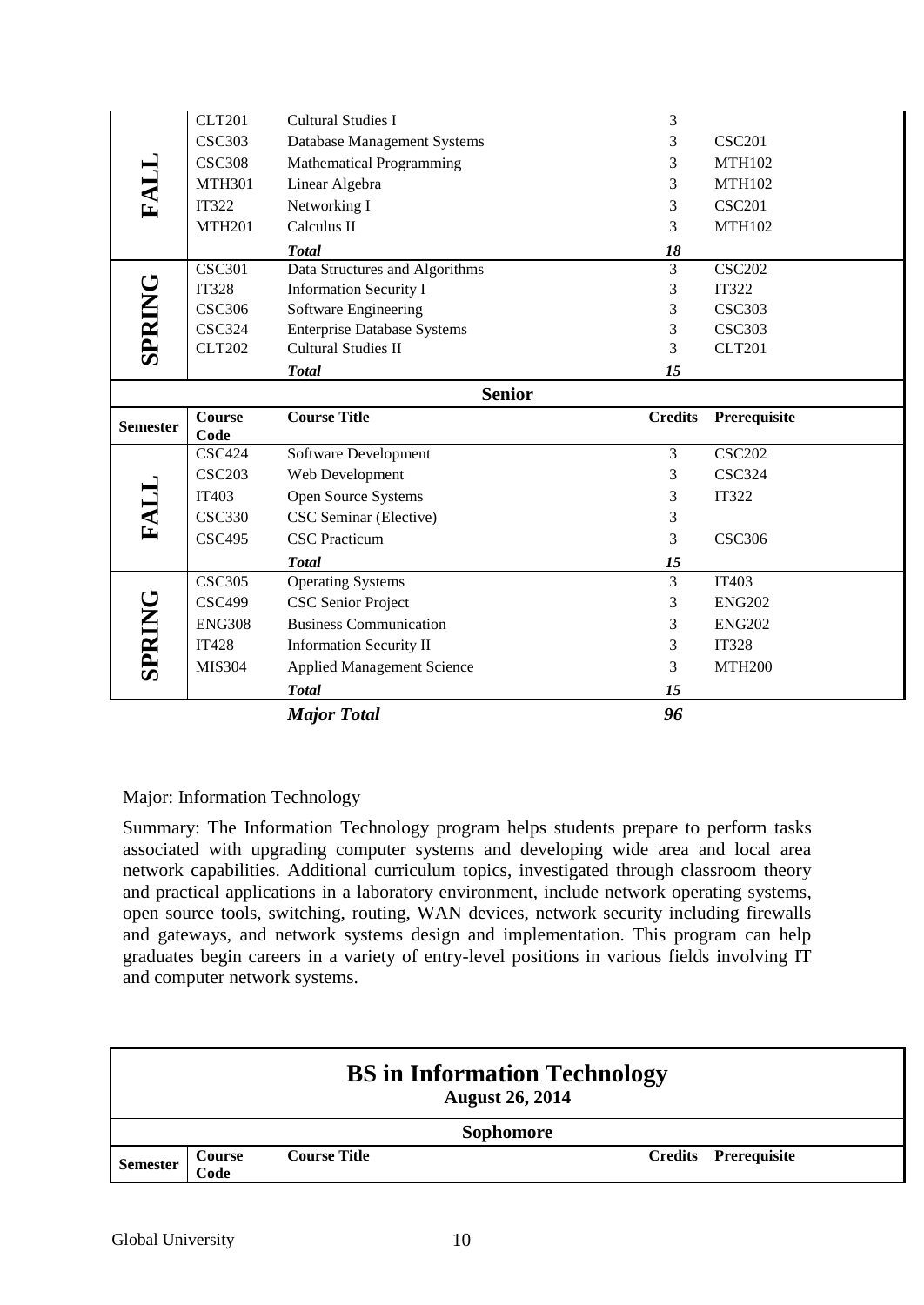|                 | <b>ARB208</b>          | Arabic Language and Literature                           | 3                   |                                       |
|-----------------|------------------------|----------------------------------------------------------|---------------------|---------------------------------------|
|                 | <b>CSC201</b>          | <b>Computer Programming</b>                              | 3                   | <b>ENG022</b>                         |
| FALL            | <b>CSC222</b>          | <b>Computer Systems</b>                                  | 3                   | <b>ENG022</b>                         |
|                 | <b>ENG201</b>          | <b>English Essays and Composition</b>                    | 3                   | <b>ENG105</b>                         |
|                 | <b>IT203</b>           | <b>Digital Systems</b>                                   | 3                   | <b>ENG022</b>                         |
|                 |                        | <b>Total</b>                                             | 15                  |                                       |
|                 | <b>ARB209</b>          | Arabic Rhetoric                                          | $\overline{3}$      | <b>ARB208</b>                         |
|                 | <b>CSC202</b>          | <b>Object Oriented Programming</b>                       | $\mathfrak{Z}$      | <b>CSC201</b>                         |
|                 | <b>ENG202</b>          | <b>English Communication Skills</b>                      | 3                   | <b>ENG201</b>                         |
| SPRING          | <b>IT301</b>           | <b>Computer Organization and Architecture</b>            | 3                   | IT203, CSC201                         |
|                 | <b>MTH215</b>          | Probability and Statistics                               | 3                   | <b>MTH101</b>                         |
|                 | <b>MTH203</b>          | <b>Discrete Mathematics</b>                              | 3                   | <b>MTH102</b>                         |
|                 |                        | <b>Total</b>                                             | 18                  |                                       |
|                 |                        | <b>Junior</b>                                            |                     |                                       |
| <b>Semester</b> | <b>Course</b>          | <b>Course Title</b>                                      | <b>Credits</b>      | Prerequisite                          |
|                 | Code                   |                                                          |                     |                                       |
|                 | <b>CLT201</b>          | <b>Cultural Studies I</b>                                | $\overline{3}$      |                                       |
|                 | <b>CSC303</b>          | Database Management Systems                              | $\mathfrak{Z}$      | <b>CSC201</b>                         |
| FALL            | IT211                  | <b>Enterprise Servers</b>                                | 3                   | IT203, CSC201                         |
|                 | <b>IT322</b>           | Networking I                                             | 3                   | <b>CSC201</b>                         |
|                 | <b>MTH201</b>          | Calculus II                                              | $\mathfrak{Z}$      | <b>MTH102</b>                         |
|                 | <b>MTH301</b>          | Linear Algebra                                           | 3                   | <b>MTH102</b>                         |
|                 |                        | <b>Total</b>                                             | 18                  |                                       |
|                 | <b>CLT202</b>          | <b>Cultural Studies II</b>                               | 3                   | <b>CLT201</b>                         |
|                 | <b>CSC306</b>          | Software Engineering                                     | $\mathfrak{Z}$      | <b>CSC303</b>                         |
| SPRING          | <b>CSC324</b>          | <b>Enterprise Database Systems</b>                       | $\mathfrak{Z}$      | <b>CSC303</b>                         |
|                 | <b>IT313</b>           | Network Infrastructures                                  | 3                   | IT322, IT211                          |
|                 | <b>IT323</b>           | Networking II                                            | 3                   | <b>IT322</b>                          |
|                 | <b>IT328</b>           | <b>Information Security I</b>                            | 3                   | <b>IT322</b>                          |
|                 |                        | <b>Total</b>                                             | 18                  |                                       |
|                 |                        |                                                          |                     |                                       |
|                 |                        | <b>Senior</b>                                            |                     |                                       |
| <b>Semester</b> | <b>Course</b>          | <b>Course Title</b>                                      | <b>Credits</b>      | Prerequisite                          |
|                 | Code                   |                                                          |                     |                                       |
|                 | IT403                  | Open Source Systems                                      | $\mathfrak{Z}$<br>3 | IT322                                 |
|                 | IT407                  | <b>Firewalls and Gateways</b>                            | 3                   | <b>IT328</b>                          |
|                 | <b>IT422</b>           | Networking III                                           | 3                   | <b>IT323</b>                          |
| FALL            | IT495                  | <b>IT Practicum</b>                                      |                     |                                       |
|                 | <b>ENG308</b>          | <b>Total</b><br><b>Business Communication</b>            | 12<br>3             | <b>ENG202</b>                         |
|                 | <b>IT303</b>           |                                                          | 3                   |                                       |
|                 | <b>IT428</b>           | Data Communication Systems                               | $\mathfrak{Z}$      | IT322, MTH210, MTH102<br><b>IT328</b> |
|                 |                        | <b>Information Security II</b>                           | 3                   |                                       |
|                 | IT499<br><b>CSC305</b> | <b>IT Senior Project</b>                                 | 3                   | <b>ENG202</b><br>IT403                |
| <b>SPRING</b>   |                        | <b>Operating Systems</b>                                 |                     |                                       |
|                 |                        | <b>Total</b>                                             | 15                  |                                       |
|                 |                        | <b>Major Total</b>                                       | 96                  |                                       |
|                 |                        |                                                          |                     |                                       |
|                 |                        | <b>Department: Management Information Systems</b>        |                     |                                       |
|                 |                        | Major: Management Information Systems                    |                     |                                       |
|                 |                        | Summary: Bridge the Gap between Business and Technology! |                     |                                       |
|                 |                        |                                                          |                     |                                       |

# *Department: Management Information Systems*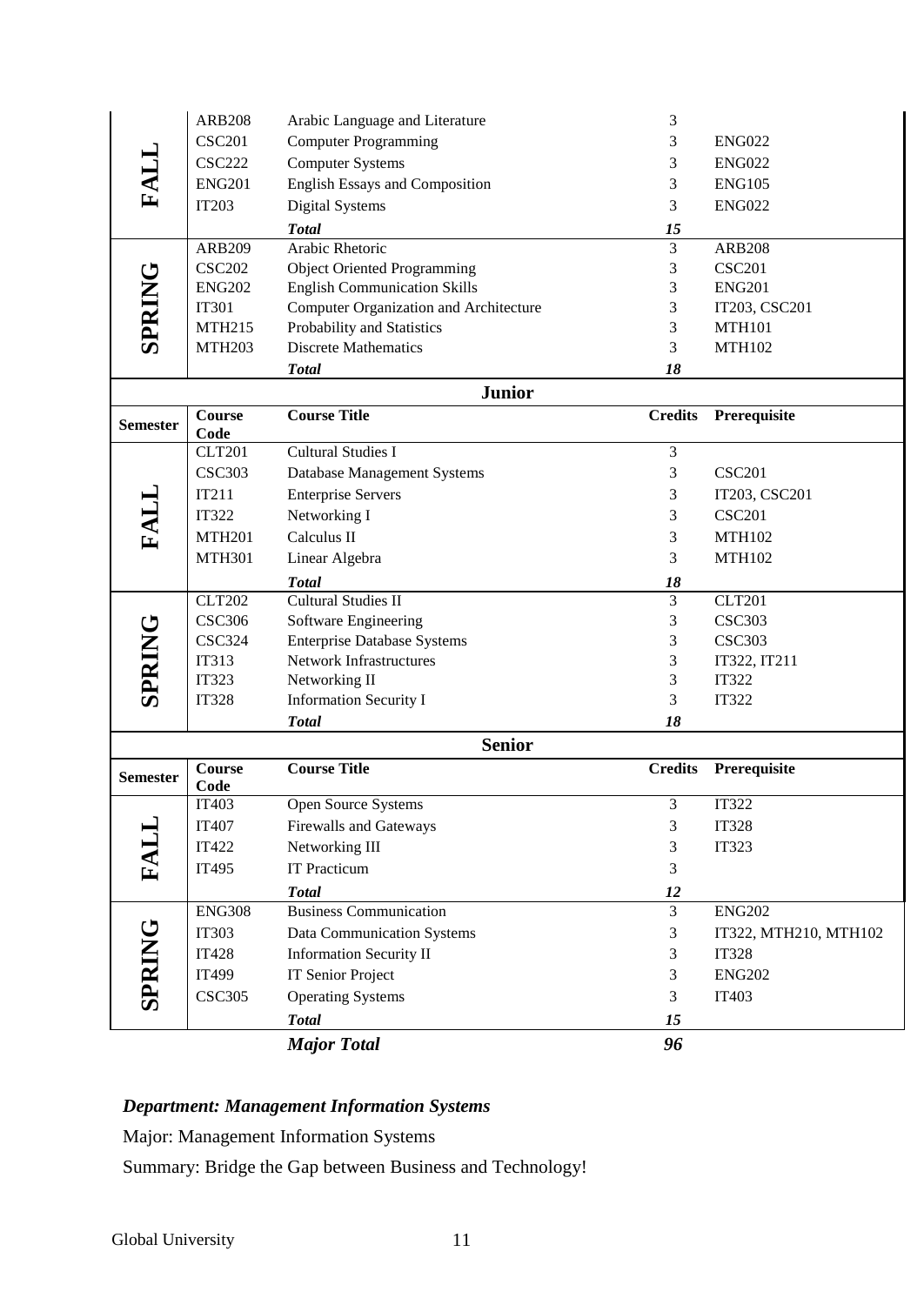The Management Information Systems program is unique. The focus is at the intersection of management and technology. A distinguishing feature of this program is its integrated approach to technical, organizational and systems elements within the curricula that will enable future managers and technical specialists to interact effectively in organizations.

|                 |                       | <b>BA</b> in Management Information Systems<br><b>August 26, 2014</b> |                |                    |
|-----------------|-----------------------|-----------------------------------------------------------------------|----------------|--------------------|
|                 |                       | Sophomore                                                             |                |                    |
| <b>Semester</b> | Course<br>Code        | <b>Course Title</b>                                                   | <b>Credits</b> | Prerequisite       |
|                 | <b>ARB208</b>         | Arabic Language and Literature                                        | 3              |                    |
|                 | <b>CSC200</b>         | <b>Computer Driving Skills</b>                                        | $\sqrt{2}$     | <b>ENG022</b>      |
|                 | <b>ENG201</b>         | English Essays and Composition                                        | 3              | <b>ENG105</b>      |
| FALL            | <b>MGT201</b>         | Introduction to Management                                            | 3              | <b>ENG022</b>      |
|                 | <b>MTH200</b>         | <b>Finite Mathematics</b>                                             | 3              | <b>MTH101</b>      |
|                 | <b>MIS201</b>         | Introduction to MIS                                                   | 3              | <b>ENG022</b>      |
|                 |                       | <b>Total</b>                                                          | 17             |                    |
|                 | <b>ACC201</b>         | <b>Accounting I</b>                                                   | $\overline{3}$ | <b>ENG022</b>      |
|                 | <b>ARB209</b>         | Arabic Rhetoric                                                       | 3              | <b>ARB208</b>      |
| <b>SPRING</b>   | <b>CSC211</b>         | Logic & Flowcharting                                                  | 3              | <b>ENG022</b>      |
|                 | <b>ENG202</b>         | <b>English Communication Skills</b>                                   | 3              | <b>ENG201</b>      |
|                 | <b>MIS305</b>         | Management Information Systems I                                      | 3              | <b>CSC200</b>      |
|                 | <b>MTH215</b>         | Probability and Statistics                                            | 3              | <b>MTH101</b>      |
|                 |                       | <b>Total</b>                                                          | 18             |                    |
|                 |                       | <b>Junior</b>                                                         |                |                    |
| <b>Semester</b> | <b>Course</b><br>Code | <b>Course Title</b>                                                   | <b>Credits</b> | Prerequisite       |
|                 | <b>ACC202</b>         | Accounting II                                                         | $\overline{3}$ | ACC201             |
|                 | <b>BUS201</b>         | Microeconomy                                                          | 3              | <b>ENG022</b>      |
|                 | <b>CLT201</b>         | <b>Cultural Studies I</b>                                             | 3              |                    |
| FALL            | <b>CSC201</b>         | <b>Computer Programming</b>                                           | 3              | <b>CSC211</b>      |
|                 | <b>CSC303</b>         | Database Management Systems                                           | 3              | <b>CSC201</b>      |
|                 | MIS212A               | Systems Analysis and Design                                           | 3              | <b>CSC202</b>      |
|                 |                       | <b>Total</b>                                                          | 15             |                    |
|                 | <b>BUS202</b>         | Macroeconomy                                                          | $\overline{3}$ | <b>MTH200</b>      |
| ↺               | <b>CSC202</b>         | <b>Object Oriented Programming</b>                                    | 3              | <b>CSC201</b>      |
|                 | <b>MIS304</b>         | <b>Applied Management Science</b>                                     | 3              | MTH <sub>200</sub> |
|                 | <b>CLT202</b>         | <b>Cultural Studies II</b>                                            | 3              | <b>CLT201</b>      |
| SPRIN           | <b>CSC306</b>         | Software Engineering                                                  | $\mathfrak{Z}$ | <b>CSC303</b>      |
|                 |                       | <b>Total</b>                                                          | 15             |                    |
|                 |                       | <b>Senior</b>                                                         |                |                    |
| <b>Semester</b> | Course<br>Code        | <b>Course Title</b>                                                   | <b>Credits</b> | Prerequisite       |
|                 |                       | Free Elective                                                         | 3              |                    |
|                 | MIS302                | <b>Research Methods</b>                                               | 3              | <b>MTH210</b>      |
|                 | MIS402                | <b>Operations Management</b>                                          | 3              | <b>MIS304</b>      |
| FALI            | <b>MIS498</b>         | MIS Internship                                                        | 1              | <b>CSC306</b>      |
|                 | <b>IT322</b>          | Networking I                                                          | 3              | <b>CSC201</b>      |
|                 |                       | Free Elective                                                         | $\mathfrak{Z}$ |                    |
|                 |                       |                                                                       |                |                    |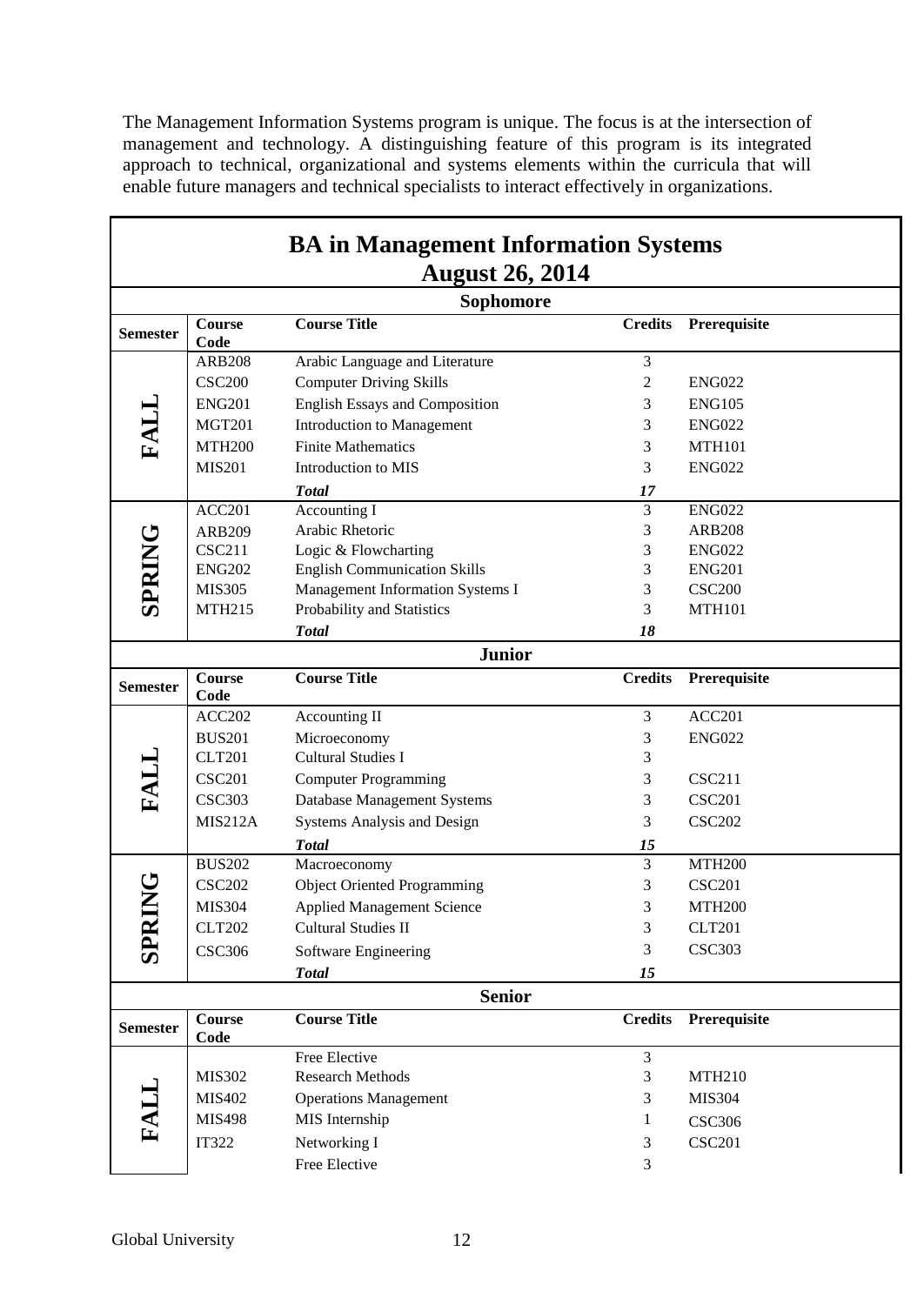|             |               | <b>Total</b>                  | 16 |                |
|-------------|---------------|-------------------------------|----|----------------|
|             | <b>ENG308</b> | <b>Business Communication</b> |    | <b>ENG202</b>  |
|             | <b>MIS403</b> | E-Business                    |    | MIS201, MGT201 |
| U<br>K      | <b>MGT302</b> | <b>Managerial Finance</b>     |    | ACC202         |
|             | <b>MGT401</b> | Project Management            |    | <b>MGT201</b>  |
| <b>SPRI</b> | <b>MIS499</b> | MIS Senior Project            |    | <b>CSC306</b>  |
|             |               | <b>Total</b>                  | 15 |                |
|             |               | <b>Major Total</b>            | 99 |                |

Global University 13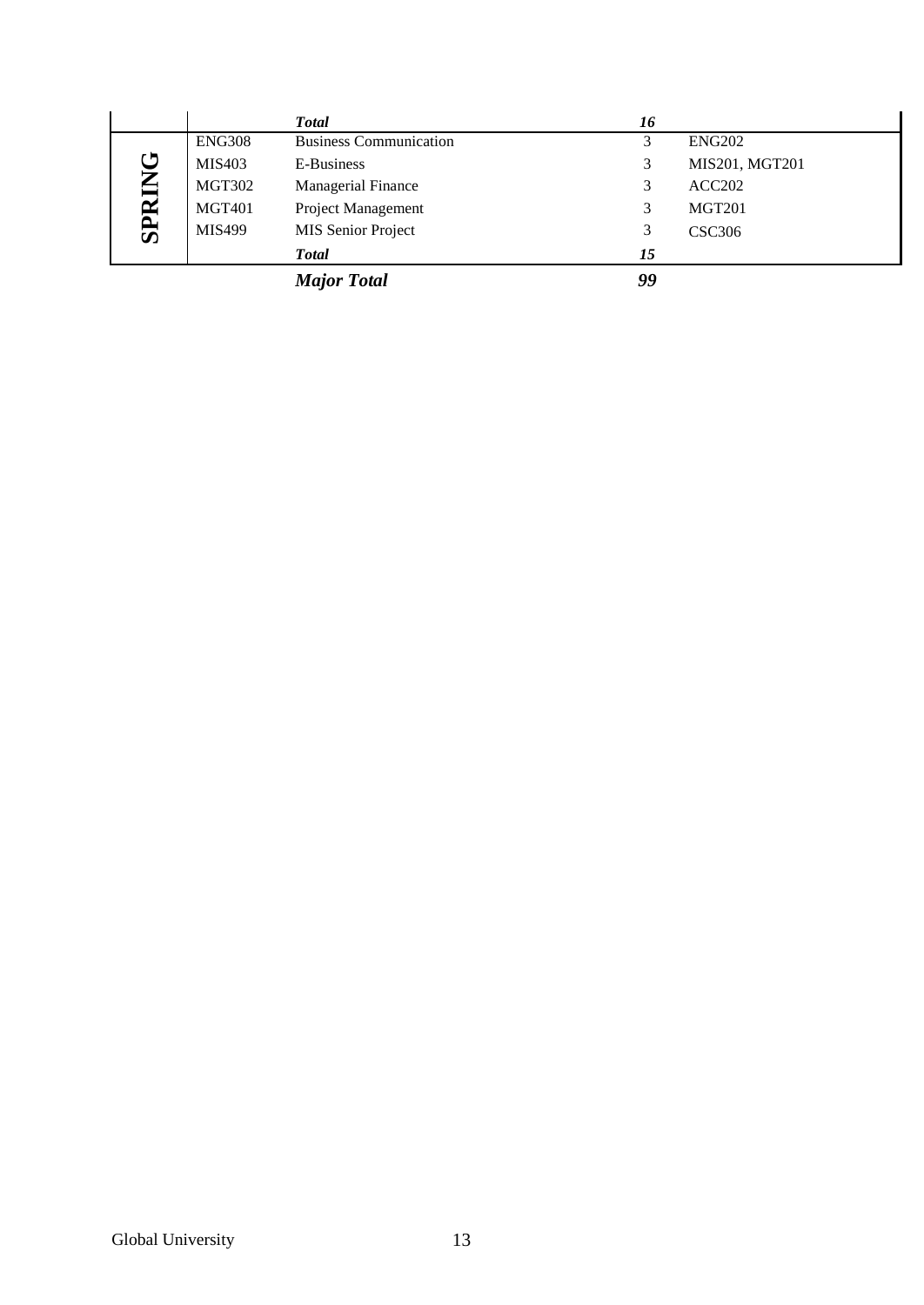# *Faculty of Health Sciences Department: Medical Lab*

Major: BS in Medical Lab Sciences

Summary: The Medical Laboratory Sciences program provides students with necessary education and practical skills to perform various clinical laboratory tests (physical, chemical, and biological) that assist in the prevention, diagnosis and treatment of diseases. Students are also trained to interpret test results and can contribute to providing correct diagnosis.

|                 |                       | <b>BS in Medical Laboratory Sciences</b><br><b>August 26, 2014</b> |              |                |                                  |
|-----------------|-----------------------|--------------------------------------------------------------------|--------------|----------------|----------------------------------|
|                 |                       | <b>SOPHOMORE</b>                                                   |              |                |                                  |
| <b>Semester</b> | <b>Course</b><br>Code | <b>Course Title</b>                                                |              | <b>Credits</b> | Pre-requisites                   |
|                 | <b>ANA211</b>         | Human Anatomy & Physiology I                                       |              | $\mathfrak{Z}$ | BIO101, ENG022                   |
|                 | <b>ARB208</b>         | Arabic Language & Literature                                       |              | 3              |                                  |
|                 | <b>BIO201</b>         | General Biology I                                                  |              | 3              | BIO101, ENG022                   |
| FALL            | <b>CHM201</b>         | General Chemistry                                                  |              | 3              | CHM101, ENG022                   |
|                 | <b>CSC200</b>         | <b>Computer Driving Skills</b>                                     |              | 2              | <b>ENG022</b>                    |
|                 | <b>ENG201</b>         | English Essays & Composition                                       |              | 3              | <b>ENG105</b>                    |
|                 |                       |                                                                    | <b>Total</b> | 17             |                                  |
|                 | <b>ARB209</b>         | Arabic Rhetoric                                                    |              | 3              | <b>ARB208</b>                    |
|                 | <b>CHM202</b>         | Introduction to Organic Chemistry                                  |              | 3              | <b>CHM201</b>                    |
| <b>SPRING</b>   | CHM212L               | Chemistry Lab                                                      |              | 2              | <b>CHM201</b>                    |
|                 | <b>CHM203</b>         | General Biochemistry                                               |              | 3              | BIO201, CHM201                   |
|                 | <b>ENG202</b>         | <b>English Communication Skills</b>                                |              | 3              | <b>ENG201</b>                    |
|                 | <b>MLS201</b>         | Introduction to MLS                                                |              | 2              | <b>ENG022</b>                    |
|                 | <b>PBH210</b>         | Introduction to Public Health                                      |              | 2              | <b>ENG022</b>                    |
|                 |                       |                                                                    | <b>Total</b> | 18             |                                  |
| <b>SUM</b>      | <b>MLS235</b>         | Cytology & Histological Techniques                                 |              | $\overline{2}$ | BIO201, MLS201,                  |
|                 |                       |                                                                    |              |                | <b>ANA211</b>                    |
|                 |                       |                                                                    | <b>Total</b> | 2              |                                  |
|                 |                       | <b>JUNIOR</b>                                                      |              |                |                                  |
| <b>Semester</b> | Course<br>Code        | <b>Course Title</b>                                                |              | <b>Credits</b> | Pre-requisites                   |
|                 | <b>CLT201</b>         | <b>Cultural Studies I</b>                                          |              | 3              |                                  |
|                 | <b>MLS210</b>         | Clinical Chemistry I                                               |              | 2              | MLS201, CHM202,<br><b>CHM203</b> |
|                 | <b>MLS230</b>         | Clinical Hematology I                                              |              | 3              | MLS201, ANA211                   |
| FALI            | <b>MLS245</b>         | Clinical Immunology & Serology                                     |              | 3              | CHM203, MLS201,<br><b>ANA211</b> |
|                 | <b>MLS250</b>         | <b>Clinical Microbiology</b>                                       |              | 3              | BIO201, MLS201                   |
|                 | <b>PSL210</b>         | Pathophysiology                                                    |              | 3              | <b>ANA211</b>                    |
|                 | <b>PSY210</b>         | <b>Health Psychology</b>                                           |              | $\sqrt{2}$     | <b>ENG022</b>                    |
|                 |                       |                                                                    | <b>Total</b> | 19             |                                  |
|                 | <b>CLT202</b>         | <b>Cultural Studies II</b>                                         |              | $\mathfrak{Z}$ | <b>CLT201</b>                    |
| SPRIN           | <b>MLS220</b>         | Clinical Chemistry II                                              |              | 3              | <b>MLS210</b>                    |
| じ               | <b>MLS240</b>         | <b>Clinical Hematology II</b>                                      |              | 3              | <b>MLS230</b>                    |
|                 | <b>MLS255</b>         | <b>Clinical Bacteriology</b>                                       |              | $\mathfrak{Z}$ | <b>MLS250</b>                    |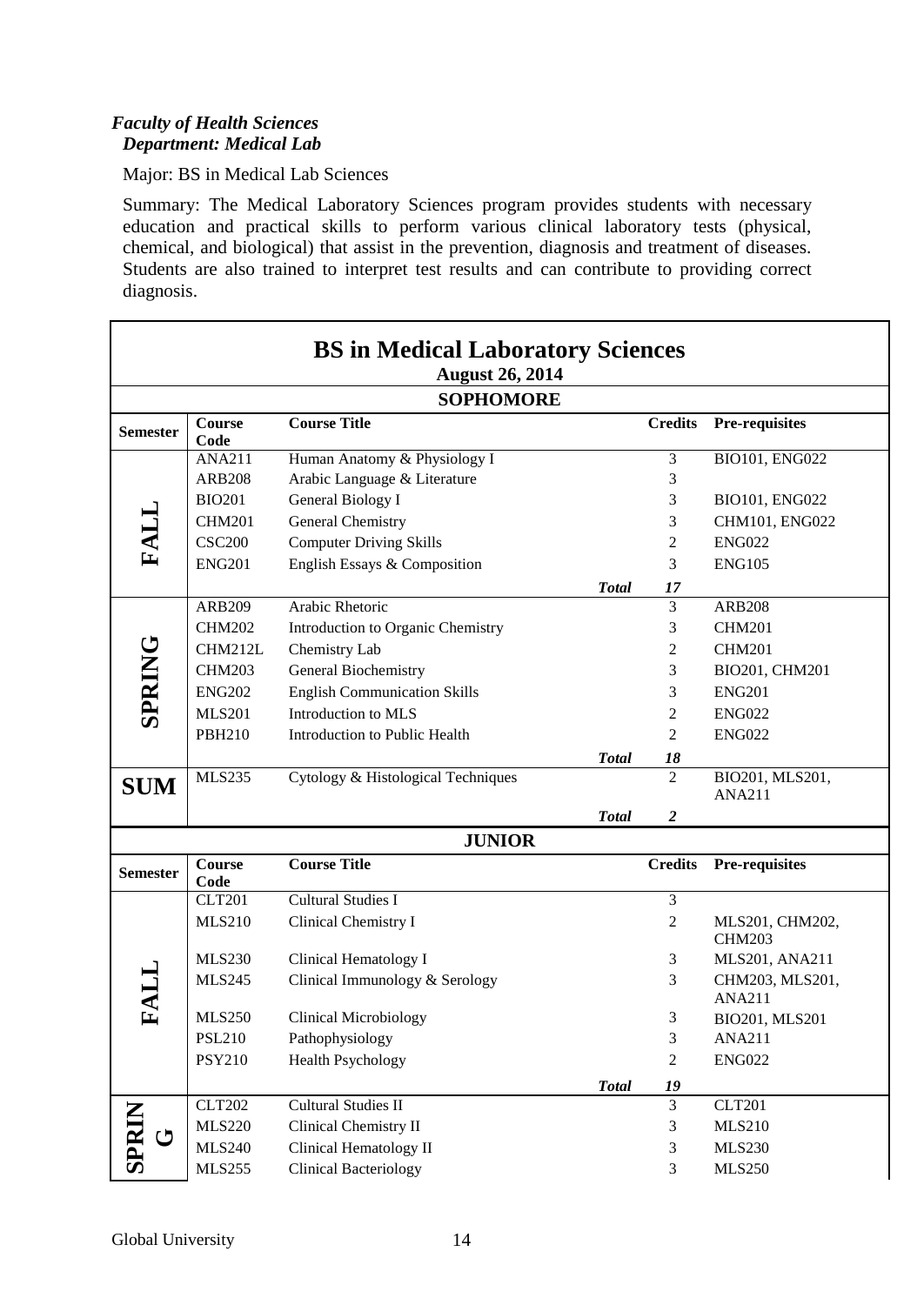|                 | <b>MLS260</b>  | <b>Clinical Parasitology</b>                  |              | 3              | <b>MLS250</b>                                     |
|-----------------|----------------|-----------------------------------------------|--------------|----------------|---------------------------------------------------|
|                 | <b>MLS275</b>  | <b>Blood Banking</b>                          |              | $\mathbf{1}$   | MLS230, MLS245                                    |
|                 | <b>MLS280</b>  | <b>Clinical Toxicology</b>                    |              | $\overline{2}$ | MLS210, MLS245                                    |
|                 | MLS298P        | Medical Laboratory Practice I                 |              | $\mathbf{1}$   | MLS210, MLS230,                                   |
|                 |                |                                               |              |                | <b>MLS250</b>                                     |
|                 |                |                                               | <b>Total</b> | 19             |                                                   |
|                 | <b>MLS265</b>  | <b>Clinical Virology</b>                      |              | $\overline{2}$ | <b>MLS250</b>                                     |
|                 | <b>MLS270</b>  | <b>Clinical Mycology</b>                      |              | 1              | <b>MLS250</b>                                     |
| <b>NUS</b>      | <b>MLS290</b>  | Molecular Diagnostic Techniques               |              | $\mathbf{2}$   | MLS220, MLS235                                    |
|                 | MLS299P        | Medical Laboratory Practice II                |              | 1              | MLS220, MLS240,                                   |
|                 |                |                                               |              |                | MLS260, MLS275,                                   |
|                 |                |                                               |              |                | MLS298P                                           |
|                 |                |                                               | <b>Total</b> | 6              |                                                   |
|                 |                | <b>SENIOR</b>                                 |              |                |                                                   |
| <b>Semester</b> | Course<br>Code | <b>Course Title</b>                           |              | <b>Credits</b> | <b>Pre-requisites</b>                             |
|                 | MLS210P        | <b>Clinical Chemistry Practice</b>            |              | $\overline{2}$ | MLS220, MLS299P                                   |
|                 | MLS230P        | Clinical Hematology Practice I                |              | $\overline{c}$ | MLS230, MLS299P                                   |
|                 | MLS235P        | Phlebotomy & Histological Techniques Practice |              | $\overline{2}$ | MLS220, MLS235,                                   |
|                 |                |                                               |              |                | MLS299P                                           |
|                 | MLS244P        | <b>Clinical Serology Practice</b>             |              | $\mathbf{1}$   | MLS245, MLS299P                                   |
|                 | MLS250P        | <b>Clinical Microbiology Practice</b>         |              | $\overline{2}$ | MLS250, MLS299P                                   |
| FALL            | <b>MLS310</b>  | Clinical Pathology I                          |              | 3              | MLS220, MLS240,                                   |
|                 |                |                                               |              |                | <b>MLS250</b>                                     |
|                 | <b>RM302</b>   | <b>Health Research Methods</b>                |              | $\overline{2}$ | CSC200, ENG022                                    |
|                 | <b>STA310</b>  | Biostatistics & Epidemiology                  |              | 3              | CSC200, ENG022                                    |
|                 |                |                                               | <b>Total</b> | 17             |                                                   |
|                 | <b>MLS220P</b> | Clinical Chemistry & Endocrinology Practice   |              | $\overline{2}$ | MLS220, MLS210P                                   |
|                 | MLS240P        | Clinical Hematology Practice II               |              | $\overline{c}$ | MLS240, MLS230P                                   |
|                 | MLS247P        | <b>Urinalysis Practice</b>                    |              | $\mathbf{1}$   | MLS220, MLS250P,<br>MLS299P                       |
| <b>SPRING</b>   | MLS255P        | <b>Clinical Bacteriology Practice</b>         |              | 2              | MLS255, MLS299P                                   |
|                 | MLS260P        | <b>Clinical Parasitology Practice</b>         |              | $\mathbf{1}$   | MLS260, MLS299P                                   |
|                 | MLS275P        | <b>Blood Banking Practice</b>                 |              | 2              | MLS275, MLS299P                                   |
|                 | <b>MLS320</b>  | <b>Clinical Pathology II</b>                  |              | 3              | <b>MLS310</b>                                     |
|                 | <b>MLS350</b>  | Senior Project in MLS                         |              | 3              | In Senior Spring Only, All<br>Senior Fall Courses |
|                 |                |                                               | <b>Total</b> | 16             |                                                   |
|                 |                |                                               |              |                |                                                   |

*Major Total 114*

# *Department: Nursing*

Major: BS in Nursing

Summary: The nursing program provides essential education in biomedical sciences and professional education in nursing sciences (both academically and clinically). The program helps the student to acquire the knowledge and skills necessary to become a proficient nurse and an essential member of the healthcare team.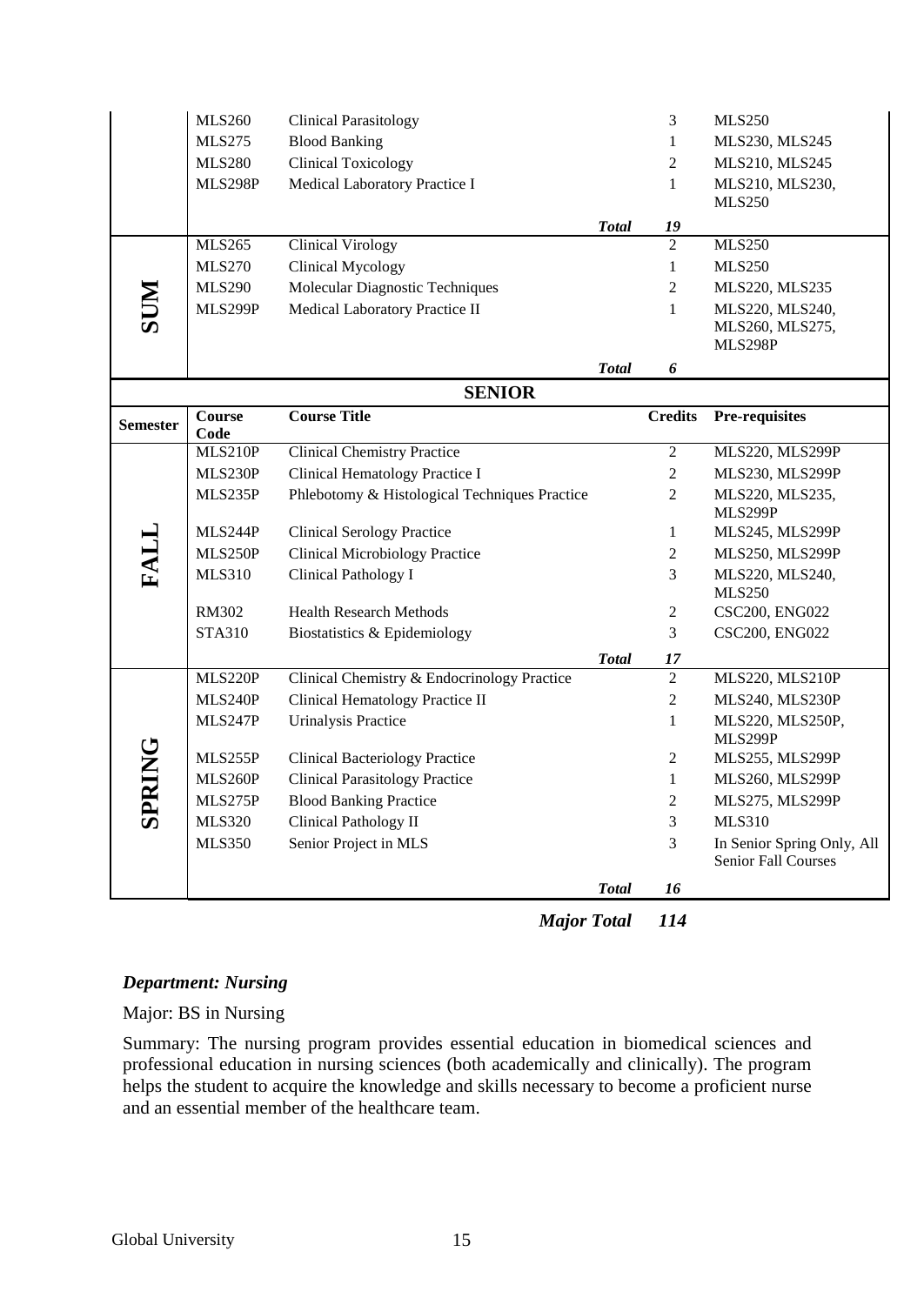|                 |                                |                                                                | <b>BS</b> in Nursing   |                      |                                                                                 |
|-----------------|--------------------------------|----------------------------------------------------------------|------------------------|----------------------|---------------------------------------------------------------------------------|
|                 |                                |                                                                | <b>August 26, 2014</b> |                      |                                                                                 |
|                 |                                |                                                                | <b>SOPHOMORE</b>       |                      |                                                                                 |
|                 | <b>Course</b>                  | <b>Course Title</b>                                            |                        | <b>Credits</b>       | Pre-requisites                                                                  |
| <b>Semester</b> | Code                           |                                                                |                        |                      |                                                                                 |
|                 | <b>ANA211</b>                  | Human Anatomy & Physiology I                                   |                        | 3                    | BIO101, ENG022                                                                  |
|                 | <b>ARB208</b>                  | Arabic Language & Literature                                   |                        | 3                    |                                                                                 |
|                 | <b>BIO201</b>                  | <b>General Biology I</b>                                       |                        | 3                    | BIO101, ENG022                                                                  |
| FALL            | <b>CHM201</b>                  | <b>General Chemistry</b>                                       |                        | 3                    | CHM101, ENG022                                                                  |
|                 | <b>CSC200</b>                  | <b>Computer Driving Skills</b>                                 |                        | 2                    | <b>ENG022</b>                                                                   |
|                 | <b>ENG201</b><br><b>NUR200</b> | English Essays & Composition<br>Intro. to Professional Nursing |                        | 3<br>2               | <b>ENG105</b><br><b>ENG022</b>                                                  |
|                 |                                |                                                                | <b>Total</b>           | 19                   |                                                                                 |
|                 | <b>ANA222</b>                  | Human Anatomy & Physiology II                                  |                        | 3                    | <b>ANA211</b>                                                                   |
|                 | <b>ARB209</b>                  | Arabic Rhetoric                                                |                        | 3                    | <b>ARB208</b>                                                                   |
|                 | <b>BIO212</b>                  | Microbiology & Immunology                                      |                        | 3                    | BIO201, ENG022                                                                  |
|                 | <b>CHM203</b>                  | General Biochemistry                                           |                        | 3                    | BIO201, CHM201                                                                  |
|                 | <b>ENG202</b>                  | <b>English Communication Skills</b>                            |                        | 3                    | <b>ENG201</b>                                                                   |
| <b>SPRING</b>   | <b>NUR201</b>                  | Health Education in Wellness & Illness                         |                        | 2                    | <b>ENG022, NUR200</b>                                                           |
|                 | <b>NUR202</b>                  | <b>Health Assessment</b>                                       |                        | 2                    | ANA211, ENG022, NUR200                                                          |
|                 |                                |                                                                | <b>Total</b>           | 19                   |                                                                                 |
|                 | <b>NUR203</b>                  | <b>Fundamentals of Nursing Process</b>                         |                        | $\overline{2}$       | ANA222, ENG022, NUR202<br>Co-requisite:                                         |
| <b>SUM</b>      | NUR203P                        | <b>Fundamental Nursing Practice</b>                            |                        | 2                    | <b>NUR203P</b><br>Co-requisite:<br>ANA222, ENG022, NUR202                       |
|                 |                                |                                                                |                        |                      | <b>NUR203</b>                                                                   |
|                 |                                |                                                                | <b>Total</b>           | 4                    |                                                                                 |
|                 |                                |                                                                | <b>JUNIOR</b>          |                      |                                                                                 |
| <b>Semester</b> | Course<br>Code                 | <b>Course Title</b>                                            |                        | <b>Credits</b>       | Pre-requisites                                                                  |
|                 | <b>NUR240</b>                  | HPR in Adults                                                  |                        | 3                    | BIO212, NUR201, NUR203, NUR203P                                                 |
|                 |                                |                                                                |                        |                      | Co-requisites: PHA210, PSL210                                                   |
|                 | <b>NUR242P</b>                 | <b>HPR</b> in Adults Practice                                  |                        | 2                    | BIO212, NUR201, NUR203, NUR203P<br>Co-requisites: PHA210, PSL210                |
| <b>FALL</b>     |                                |                                                                |                        |                      |                                                                                 |
|                 | <b>PHA210</b>                  | Pharmacology                                                   |                        | 3                    | CHM203, BIO212                                                                  |
|                 | <b>PSL210</b>                  | Pathophysiology                                                |                        | 3                    | ANA222, BIO212                                                                  |
|                 | <b>PSY210</b><br>SOC210        | <b>Health Psychology</b><br>Sociology I                        |                        | $\overline{2}$<br>3  | <b>ENG022</b><br><b>ENG022</b>                                                  |
|                 |                                |                                                                |                        |                      |                                                                                 |
|                 | <b>NIS210</b>                  | <b>Nursing Informatics</b>                                     | <b>Total</b>           | 16<br>$\overline{2}$ | <b>CSC200, NUR203</b>                                                           |
|                 | <b>NTR205</b>                  | <b>Nutrition for Nurses</b>                                    |                        | 3                    | ANA222, CHM203                                                                  |
|                 | <b>NUR222</b>                  | <b>Intermediate Adult Nursing</b>                              |                        | 3                    | NUR240, NUR242P, PHA210, PSL210                                                 |
|                 | <b>NUR220</b>                  | <b>HPR</b> in Expectant Families                               |                        |                      | NUR201, NUR203, NUR203P, PHA210, PSL210                                         |
|                 |                                |                                                                |                        | 3                    | Co-requisite: NTR205                                                            |
| <b>SPRING</b>   | NUR223P                        | HPR in Expectant Families Practice                             |                        | $\overline{c}$       | NUR201, NUR203, NUR203P, NUR240,                                                |
|                 | <b>NUR330</b>                  | HPR in Mental Health                                           |                        | 3                    | NUR242P, PHA210, PSL210 Co-requisite: NTR205<br>NUR240, NUR242P, PHA210, PSY210 |
|                 | NUR332P                        | HPR in Mental Health Practice                                  |                        | $\overline{c}$       | NUR240, NUR242P, PHA210, PSY210                                                 |
|                 |                                |                                                                | <b>Total</b>           | 18                   |                                                                                 |
| <b>SUM</b>      | <b>NUR222P</b>                 | <b>Intermediate Nursing Practice</b>                           |                        | $\overline{2}$       | NUR222, NUR240, NUR242P                                                         |
|                 |                                |                                                                |                        |                      |                                                                                 |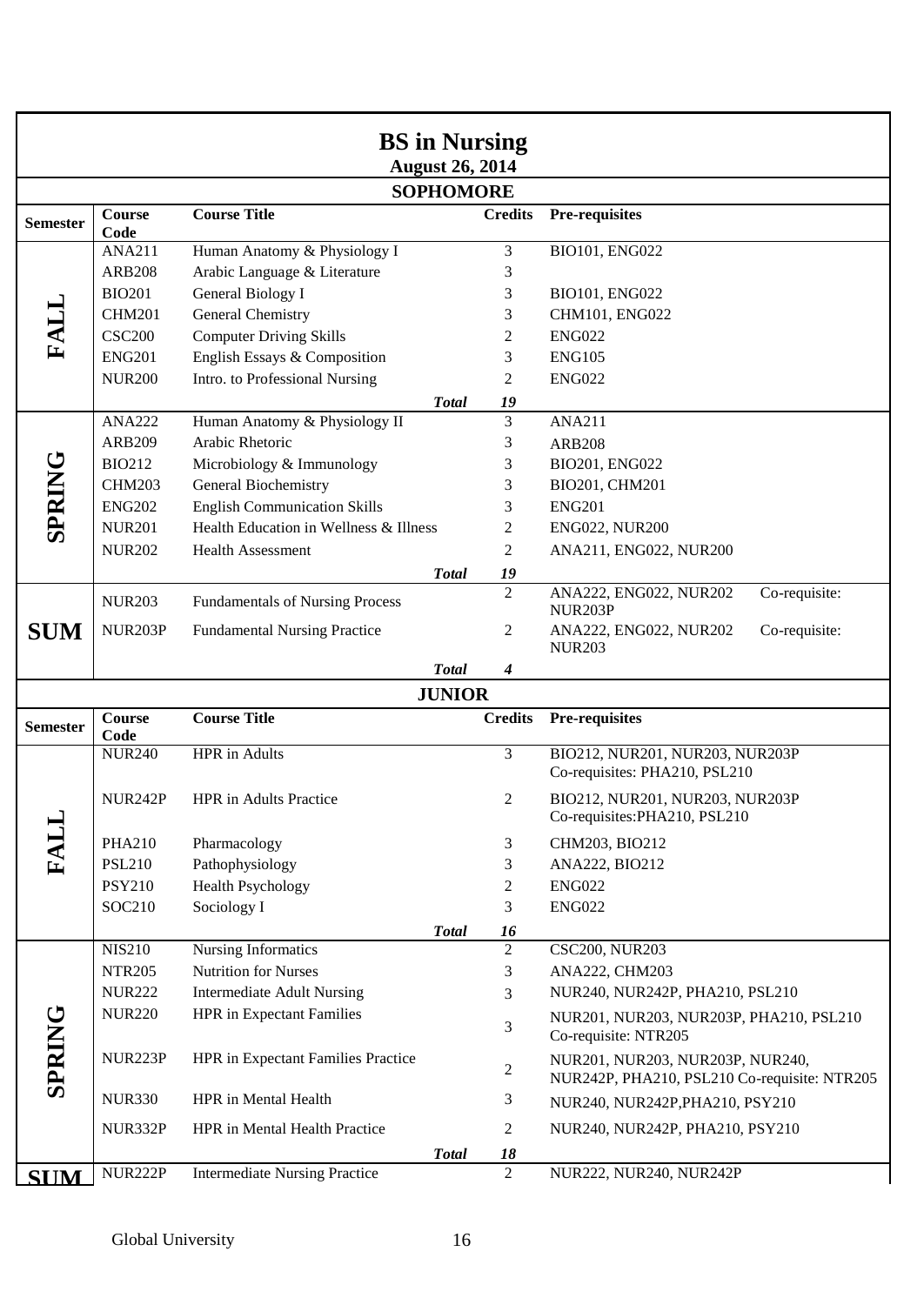|                 | <b>NUR250</b>         | Ethical-Moral Issues in Nursing                | $\overline{2}$  | <b>NUR201, NUR203</b>                                                   |
|-----------------|-----------------------|------------------------------------------------|-----------------|-------------------------------------------------------------------------|
|                 |                       | <b>Total</b>                                   | 4               |                                                                         |
|                 |                       | <b>SENIOR</b>                                  |                 |                                                                         |
| <b>Semester</b> | <b>Course</b><br>Code | <b>Course Title</b>                            | <b>Credits</b>  | <b>Pre-requisites</b>                                                   |
|                 | <b>CLT201</b>         | <b>Cultural Studies I</b>                      | 3               |                                                                         |
|                 | <b>RM302</b>          | <b>Health Research Methods</b>                 | $\overline{2}$  | CSC200, ENG022, Co-requisite: STA310                                    |
|                 | <b>NUR230</b>         | HPR in Children                                | 3               | NUR220, NUR222P, NUR240, NUR242P, PHA210,<br><b>PSL210</b>              |
| FALI            | NUR232P               | <b>HPR</b> in Children Practice                | $\overline{2}$  | NUR223P, NUR222P, NUR240, NUR242P,<br>PHA210, PSL210                    |
|                 | <b>NUR320</b>         | <b>HPR</b> in Critical Conditions              | 3               | NUR222P, NUR240, NUR242P, NUR330,<br>PHA210, PSL210                     |
|                 | <b>NUR322P</b>        | <b>HPR</b> in Critical Conditions Practice     | $\overline{c}$  | NUR222P, NUR240, NUR242P, NUR332P                                       |
|                 | <b>STA310</b>         | Biostatistics & Epidemiology                   | 3               | <b>CSC200, ENG022</b>                                                   |
|                 |                       | <b>Total</b>                                   | 18              |                                                                         |
|                 | <b>CLT202</b>         | <b>Cultural Studies II</b>                     | $\overline{3}$  | <b>CLT201</b>                                                           |
|                 | <b>NUR340</b>         | <b>HPR</b> in Community                        | 3               | NUR230, NUR222, SOC210                                                  |
|                 | NUR342P               | <b>HPR</b> in Community Practice               | $\overline{2}$  | NUR230, NUR232P, NUR222, NUR222P,<br>NUR240, NUR242P, SOC210            |
|                 | <b>NUR350</b>         | Management & Leadership in Nursing             | 3               | NIS210, NUR230, NUR222, NUR250, NUR320                                  |
| <b>SPRING</b>   | <b>NUR352P</b>        | Management & Leadership in Nursing<br>Practice | $\overline{2}$  | NIS210, NUR232P, NUR222P, NUR240,<br>NUR242P, NUR322P                   |
|                 | <b>NUR360</b>         | Senior Project in Nursing & Public Health      | 3               | NIS210, RM302, NUR230, NUR232P, NUR320,<br>NUR322P, STA310, 3rd Yr Only |
|                 |                       | <b>Total</b>                                   | 16              |                                                                         |
|                 |                       | <i>Maior Total</i>                             | 11 <sub>A</sub> |                                                                         |

*Major Total 114*

# *Department: Nutrition and Dietetics*

Major: BS in Nutrition and Dietetics

Summary: The Nutrition and Dietetics program provides students with necessary education and foundation to meet the nutritional and dietary needs of individuals and the community at large. The program emphasizes the promotion and restoration of human health through balanced and optimized nutrition.

|                 |               | <b>BS</b> in Nutrition & Dietetics<br><b>August 26, 2014</b> |               |                |                       |
|-----------------|---------------|--------------------------------------------------------------|---------------|----------------|-----------------------|
|                 |               | <b>SOPHOMORE</b>                                             |               |                |                       |
| <b>Semester</b> | <b>Course</b> | <b>Course Title</b>                                          |               | <b>Credits</b> | <b>Pre-requisites</b> |
|                 | Code          |                                                              |               |                |                       |
|                 | ANA211        | Human Anatomy & Physiology I                                 |               | 3              | BIO101, ENG022        |
|                 | ARB208        | Arabic Language & Literature                                 |               | 3              |                       |
|                 | <b>BIO201</b> | General Biology I                                            |               | 3              | BIO101, ENG022        |
|                 | <b>CHM201</b> | General Chemistry                                            |               | 3              | CHM101, ENG022        |
| FALI            | <b>CSC200</b> | <b>Computer Driving Skills</b>                               |               | $\mathcal{L}$  | <b>ENG022</b>         |
|                 | <b>ENG201</b> | English Essays & Composition                                 |               | 3              | <b>ENG105</b>         |
|                 |               |                                                              | <b>T</b> otal | 17             |                       |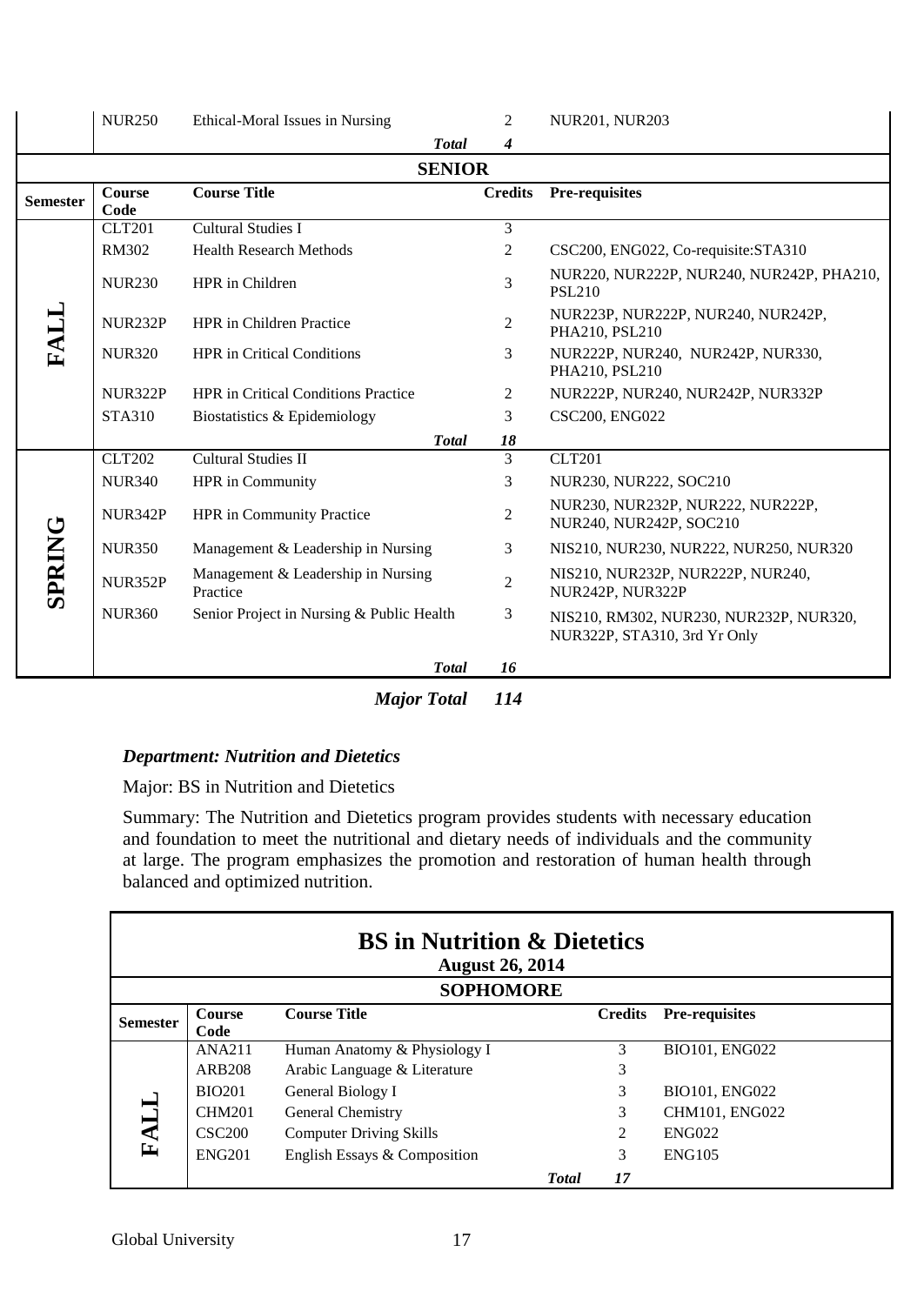|                 | <b>ARB209</b>         | Arabic Rhetoric                            |              | 3              | <b>ARB208</b>                 |
|-----------------|-----------------------|--------------------------------------------|--------------|----------------|-------------------------------|
|                 | <b>CHM202</b>         | Introduction to Organic Chemistry          |              | 3              | <b>CHM201</b>                 |
| <b>SPRING</b>   | CHM212L               | Chemistry Lab                              |              | $\overline{c}$ | <b>CHM201</b>                 |
|                 | <b>CHM203</b>         | General Biochemistry                       |              | 3              | BIO201, CHM201                |
|                 | <b>ENG202</b>         | <b>English Communication Skills</b>        |              | 3              | <b>ENG201</b>                 |
|                 | <b>NTR201</b>         | Introduction to Nutrition                  |              | 3              | <b>ENG022</b>                 |
|                 |                       |                                            | <b>Total</b> | 17             |                               |
|                 | <b>NTR225</b>         | Food Chemistry                             |              | $\overline{3}$ | CHM202, CHM203, NTR201        |
| <b>SUM</b>      |                       |                                            |              |                |                               |
|                 |                       | <b>JUNIOR</b>                              | <b>Total</b> | 3              |                               |
|                 | Course                | <b>Course Title</b>                        |              | <b>Credits</b> | Pre-requisites                |
| <b>Semester</b> | Code                  |                                            |              |                |                               |
|                 | <b>CLT201</b>         | <b>Cultural Studies I</b>                  |              | 3              |                               |
|                 | <b>NTR215</b>         | Food Microbiology                          |              | 3              | BIO201, NTR201                |
|                 | NTR215L               | Food Microbiology Lab                      |              | 1              | BIO201, NTR201                |
| FALL            | <b>NTR230</b>         | <b>Nutritional Assessment</b>              |              | 3              | NTR201, ANA211                |
|                 | <b>NTR240</b>         | <b>Human Nutrition</b>                     |              | 3              | CHM203, NTR201, ANA211        |
|                 | <b>PSL210</b>         | Pathophysiology                            |              | 3              | <b>ANA211</b>                 |
|                 | <b>PSY210</b>         | <b>Health Psychology</b>                   |              | 2              | <b>ENG022</b>                 |
|                 |                       |                                            | <b>Total</b> | 18             |                               |
|                 | <b>CLT202</b>         | <b>Cultural Studies II</b>                 |              | 3              | <b>CLT201</b>                 |
| <b>SPRING</b>   | <b>NTR235</b>         | Nutritional Psychology and Behavior        |              | 3              | NTR230, NTR240, PSY210        |
|                 | <b>NTR250</b>         | <b>Community Nutrition</b>                 |              | 3              | <b>NTR240</b>                 |
|                 | <b>NTR255</b>         | Special Topics in Nutrition & Food Science |              | 3              | NTR215, NTR230, NTR240        |
|                 | <b>NTR292</b>         | Food Safety Management                     |              | 3              | <b>NTR215</b>                 |
|                 |                       |                                            | <b>Total</b> | 15             |                               |
|                 |                       |                                            |              |                |                               |
| <b>SUM</b>      | <b>NTR259</b>         | <b>Introduction to Dietetics</b>           |              | $\overline{2}$ | NTR230, NTR250                |
|                 |                       |                                            | <b>Total</b> | 2              |                               |
|                 |                       | <b>SENIOR</b>                              |              |                |                               |
| <b>Semester</b> | <b>Course</b><br>Code | <b>Course Title</b>                        |              | <b>Credits</b> | <b>Pre-requisites</b>         |
|                 | <b>NTR310</b>         | Nutrition in the Life Cycle                |              | 3              | <b>NTR 240</b>                |
|                 | <b>NTR315</b>         | Food Processing                            |              | 3              | NTR225, NTR292                |
|                 | NTR320L               | Food Analysis Lab                          |              | $\mathbf{2}$   | CHM212L, NTR215, NTR225       |
|                 | <b>NTR330</b>         | Therapeutic Nutrition I                    |              | 3              | PSL210,NTR230,NTR240,NTR259   |
|                 | <b>RM302</b>          | <b>Health Research Methods</b>             |              | $\overline{c}$ | <b>CSC200, ENG022</b>         |
| FALL            | <b>STA310</b>         | Biostatistics & Epidemiology               |              | 3              | <b>CSC200, ENG022</b>         |
|                 |                       |                                            | <b>Total</b> | 16             |                               |
|                 | NTR315L               | Food Processing Lab                        |              | 1              | <b>NTR315</b>                 |
|                 | <b>NTR340</b>         | Therapeutic Nutrition II                   |              | 3              | <b>NTR330</b>                 |
|                 | <b>NTR350</b>         | <b>Herbal Supplements</b>                  |              | 3              | <b>NTR240</b>                 |
|                 | <b>NTR370</b>         | Food Services Management                   |              | 3              | NTR201, NTR292                |
|                 | <b>NTR390</b>         | Senior Project in Nutrition & Dietetics    |              | 3              | NTR259, NTR330, RM302, STA310 |
|                 |                       | Choose one of the Following Courses:       |              |                |                               |
|                 | <b>NTR270</b>         | Food & Disease Prevention                  |              | 3              | PSL210, NTR240                |
| <b>SPRING</b>   | <b>NTR275</b>         | Obesity & Weight Management                |              | 3              | NTR230, NTR240                |
|                 | <b>NTR280</b>         | Food-Drug Interaction $& \dots$            |              | 3              | CHM203, PSL210                |
|                 | <b>NTR355</b>         | <b>Sports Nutrition</b>                    |              | 3              | NTR230, NTR240                |
|                 | <b>NTR360</b>         | <b>Detoxification Diet</b>                 |              | 3              | NTR292, NTR330                |
|                 |                       |                                            |              |                |                               |
|                 |                       |                                            |              |                |                               |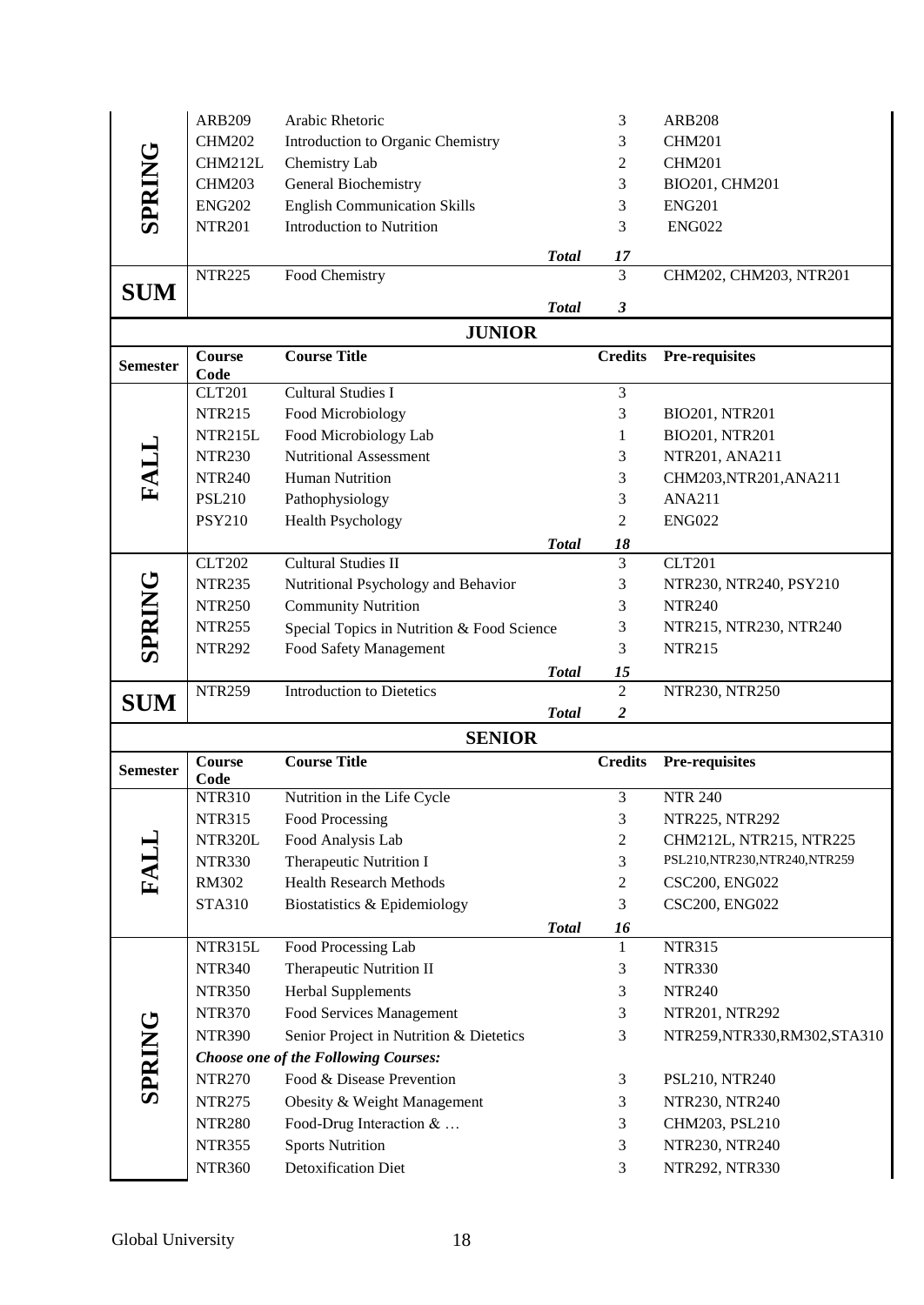| Total | 16 |
|-------|----|
|       |    |
|       |    |

*Major Total 104*

### *Department: Physical Therapy*

Major: Physical Therapy

Summary: The Physical Therapy program provides students with necessary knowledge and practical skills to physically treat and rehabilitate people disabled by injury or disease. Physical Therapists help patients to return to a normal and independent way of life in collaboration with other healthcare professionals.

|                 |                       | <b>BS</b> in Physical Therapy               |              |                |                       |
|-----------------|-----------------------|---------------------------------------------|--------------|----------------|-----------------------|
|                 |                       | <b>August 26, 2014</b><br><b>FIRST YEAR</b> |              |                |                       |
| <b>Semester</b> | <b>Course</b><br>Code | <b>Course Title</b>                         |              | <b>Credits</b> | Pre-requisites        |
|                 | <b>ANA211</b>         | Human Anatomy & Physiology I                |              | $\overline{3}$ | <b>BIO101, ENG022</b> |
|                 | <b>ARB208</b>         | Arabic Language & Literature                |              | 3              |                       |
|                 | <b>BIO201</b>         | General Biology I                           |              | 3              | BIO101, ENG022        |
| FALL            | <b>CHM201</b>         | General Chemistry                           |              | 3              | CHM101, ENG022        |
|                 | <b>ENG201</b>         | English Essays & Composition                |              | 3              | ENG105                |
|                 | <b>CSC200</b>         | <b>Computer Driving Skills</b>              |              | $\overline{2}$ | <b>ENG022</b>         |
|                 | PT201                 | <b>Introduction To Physical Therapy</b>     |              | $\overline{2}$ | PHS101, ENG022        |
|                 |                       |                                             | <b>Total</b> | 19             |                       |
|                 | <b>ANA222</b>         | Human Anatomy & Physiology II               |              | 3              | ANA211                |
|                 | <b>ARB209</b>         | Arabic Rhetoric                             |              | 3              | <b>ARB208</b>         |
|                 | <b>CHM203</b>         | General Biochemistry                        |              | 3              | BIO201, CHM201        |
| <b>SPRING</b>   | <b>PHS203</b>         | Physics for PT                              |              | $\overline{2}$ | PPT*/PHS101, ENG022   |
|                 | <b>ENG202</b>         | <b>English Communication Skills</b>         |              | 3              | <b>ENG201</b>         |
|                 | <b>NUR202</b>         | <b>Health Assessment</b>                    |              | $\overline{2}$ | ANA211, PT201         |
|                 | PT205                 | Physical Agents in Rehabilitation           |              | $\overline{2}$ | PT201, Coreq. PHS203  |
|                 |                       |                                             | <b>Total</b> | 18             |                       |
|                 | PT210                 | Kinesiology                                 |              | $\overline{3}$ | ANA222, PHS203, PT201 |
| <b>SUM</b>      |                       |                                             | <b>Total</b> | 3              |                       |
|                 |                       | <b>SECOND YEAR</b>                          |              |                |                       |
| <b>Semester</b> | <b>Course</b><br>Code | <b>Course Title</b>                         |              | <b>Credits</b> | Pre-requisites        |
|                 | <b>ANA235</b>         | Neuroanatomy and Neurophysiology            |              | $\overline{2}$ | <b>ANA222</b>         |
|                 | <b>PSL240</b>         | <b>Exercise Physiology</b>                  |              | 3              | ANA222, CHM203        |
|                 | <b>PSL210</b>         | Pathophysiology                             |              | 3              | <b>ANA222</b>         |
|                 | PT220                 | Massage & Relaxation                        |              | $\overline{2}$ | PT210                 |
| FALL            | PT222                 | Passive Mobilization                        |              | $\overline{2}$ | PT210                 |
|                 | PT232                 | PT Muscle Testing                           |              | $\overline{2}$ | PT210                 |
|                 | PT233                 | PT Tests & Measurements                     |              | 3              | PT210                 |
|                 | <b>PT281P</b>         | <b>Introduction To PT Training</b>          |              | $\mathbf{1}$   | PT205                 |
|                 |                       |                                             | <b>Total</b> | 18             |                       |
| $\approx$ $-$   | <b>ANA245</b>         | Palpatory Anatomy                           |              | $\mathbf{1}$   | ANA222, ANA235        |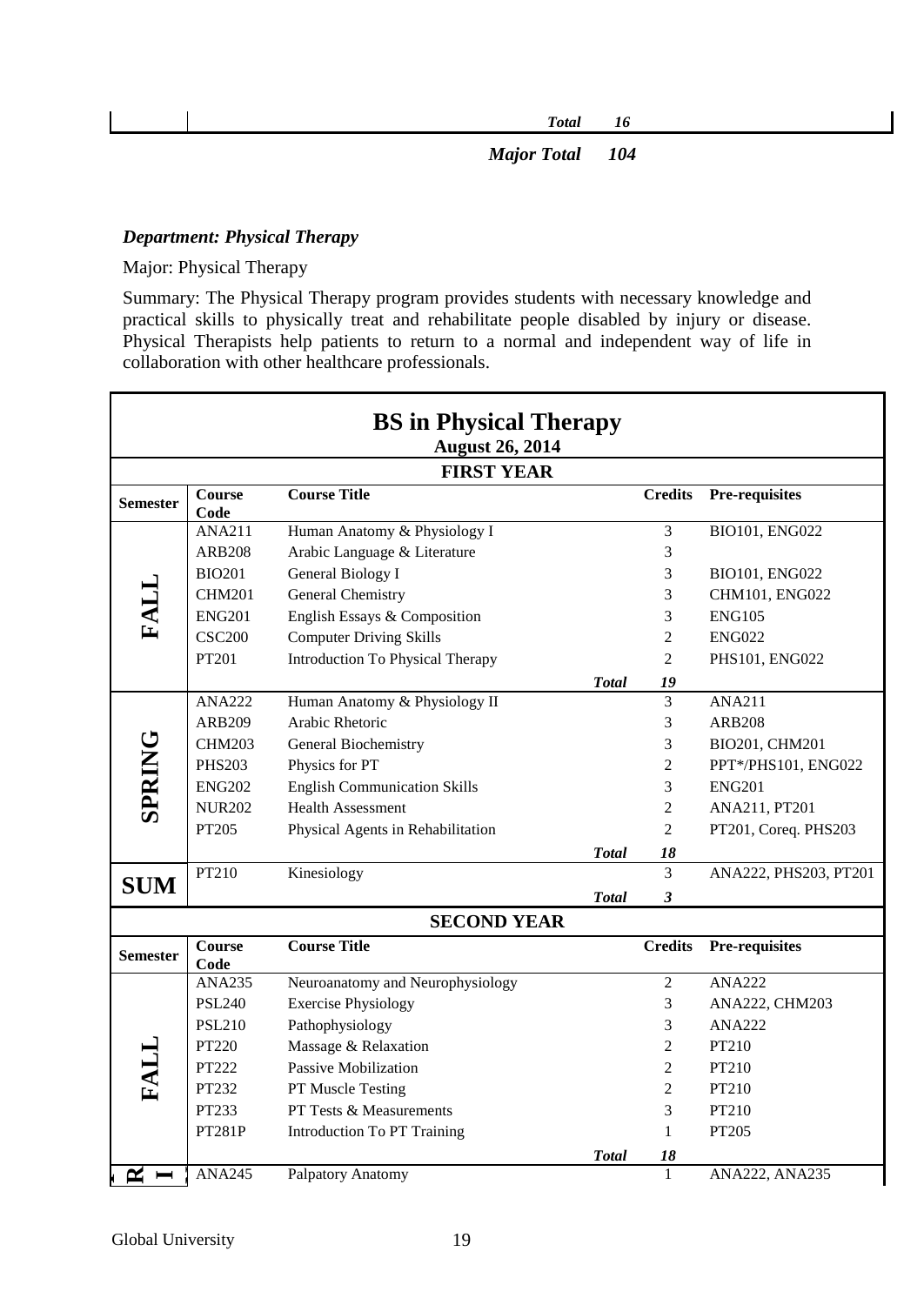|                 | <b>PBH210</b>      | Introduction to Public Health                                |              | $\overline{2}$       | <b>ENG022</b>                    |
|-----------------|--------------------|--------------------------------------------------------------|--------------|----------------------|----------------------------------|
|                 | PT224              | Therapeutic Exercise                                         |              | 3                    | PSL240, PT210                    |
|                 | PT240              | Electrotherapy                                               |              | 3                    | ANA235, PT205                    |
|                 | <b>PT290P</b>      | PT Field Training I                                          |              | $\mathbf{1}$         | ANA222, PT220, PT222,            |
|                 |                    |                                                              |              |                      | PT232, PT233 Co-                 |
|                 |                    |                                                              |              |                      | Requisites: NUR202,<br>PT224     |
|                 | PTH215             | Rheumatology                                                 |              | $\overline{2}$       | <b>PSL210</b>                    |
|                 | <b>PTH220</b>      | Traumatology                                                 |              | 3                    | <b>PSL210</b>                    |
|                 | <b>PTH225</b>      | Orthopedics                                                  |              | $\mathfrak{2}$       | <b>PSL210</b>                    |
|                 | <b>PTH230</b>      | Neuro-Muscular Pathology                                     |              | 2                    | PSL210, ANA235                   |
|                 |                    |                                                              | <b>Total</b> | 19                   |                                  |
|                 | <b>PTH235</b>      | Pediatrics                                                   |              | $\mathbf{1}$         | <b>PSL210</b>                    |
|                 | <b>PTH250</b>      | Uro-Genital Pathology                                        |              | 1                    | <b>PSL210</b>                    |
|                 | <b>PTH255</b>      | Cardiovascular Pathology                                     |              | 1                    | <b>PSL210</b>                    |
| <b>NUS</b>      | PTH <sub>260</sub> | <b>Respiratory System Pathology</b>                          |              | 1                    | <b>PSL210</b>                    |
|                 | <b>RS225</b>       | Diagnostic Medical Imaging                                   |              | 1                    | <b>PSL210</b>                    |
|                 | PT292P             | PT Field Training IA                                         |              | 1                    | PT224, PT240, PT290P             |
|                 |                    |                                                              | <b>Total</b> | 6                    |                                  |
|                 |                    | <b>THIRD YEAR</b>                                            |              |                      |                                  |
| <b>Semester</b> | <b>Course</b>      | <b>Course Title</b>                                          |              | <b>Credits</b>       | Pre-requisites                   |
|                 | Code               |                                                              |              |                      |                                  |
|                 | <b>CLT201</b>      | Cultural Studies I                                           |              | $\mathfrak{Z}$       |                                  |
|                 | <b>PHA208</b>      | Pharmacology for PT                                          |              | 2                    | CHM203, PSL210                   |
|                 | PT305              | Amputations & Prostheses                                     |              | $\mathbf{1}$         | PT210, PT290P                    |
|                 | PT312              | Orthopedic Rehabilitation                                    |              | 1                    | PTH225, PT290P                   |
|                 | PT317<br>PT320     | Rheumatologic Rehabilitation<br>Traumatologic Rehabilitation |              | 2<br>$\overline{2}$  | PTH215, PT290P<br>PTH220, PT290P |
| FALL            | PT325              | Neuro-Muscular Rehabilitation                                |              | 2                    | ANA235, NUR202,                  |
|                 |                    |                                                              |              |                      | <b>PTH230</b>                    |
|                 | <b>STA310</b>      | Biostatistics & Epidemiology                                 |              | 3                    | <b>CSC200, ENG022</b>            |
|                 | PT382P             | PT Field Training IB                                         |              | 2                    | PT224, PT240, PT292P,            |
|                 |                    |                                                              | <b>Total</b> | 18                   | <b>RS225</b>                     |
|                 | <b>CLT202</b>      | Cultural Studies II                                          |              | 3                    | <b>CLT201</b>                    |
|                 |                    |                                                              |              |                      |                                  |
|                 |                    |                                                              |              | 1                    |                                  |
|                 | PT235              | Occupational Therapy                                         |              | 1                    | PT220, PT222                     |
|                 | PT225              | Specific Techniques                                          |              | 2                    | PT222, PT224                     |
|                 | PT332              | Cardio-Pulmonary Rehabilitation                              |              |                      | PTH255, PTH260                   |
|                 | PT335              | Pediatric Rehabilitation<br>Geriatric Rehabilitation         |              | 2<br>1               | PTH235, NUR202, PT325            |
|                 | PT340              |                                                              |              | $\mathbf{1}$         | NUR202, PT325                    |
|                 | PT346              | Uro-Genital Rehabilitation                                   |              | 1                    | PTH250, NUR202,                  |
| <b>SPRING</b>   | PT355              | Post-Surgical Rehabilitation                                 |              |                      | PSL210, NUR202,<br>PT305         |
|                 | PT364              | Sports Injuries Care and Prevention                          |              | 1                    | PT222, PT320                     |
|                 | PT390P             | PT Field Training II                                         |              | 3                    | PT224, PT240, PT312,             |
|                 |                    |                                                              |              |                      | PT317, PT320, PT325,             |
|                 |                    |                                                              | <b>Total</b> | 16                   | <b>PT382P</b>                    |
|                 | PT392P             | PT Field Training IIA                                        |              | 3                    | PT390P                           |
| <b>SUM</b>      |                    |                                                              | <b>Total</b> | $\boldsymbol{\beta}$ |                                  |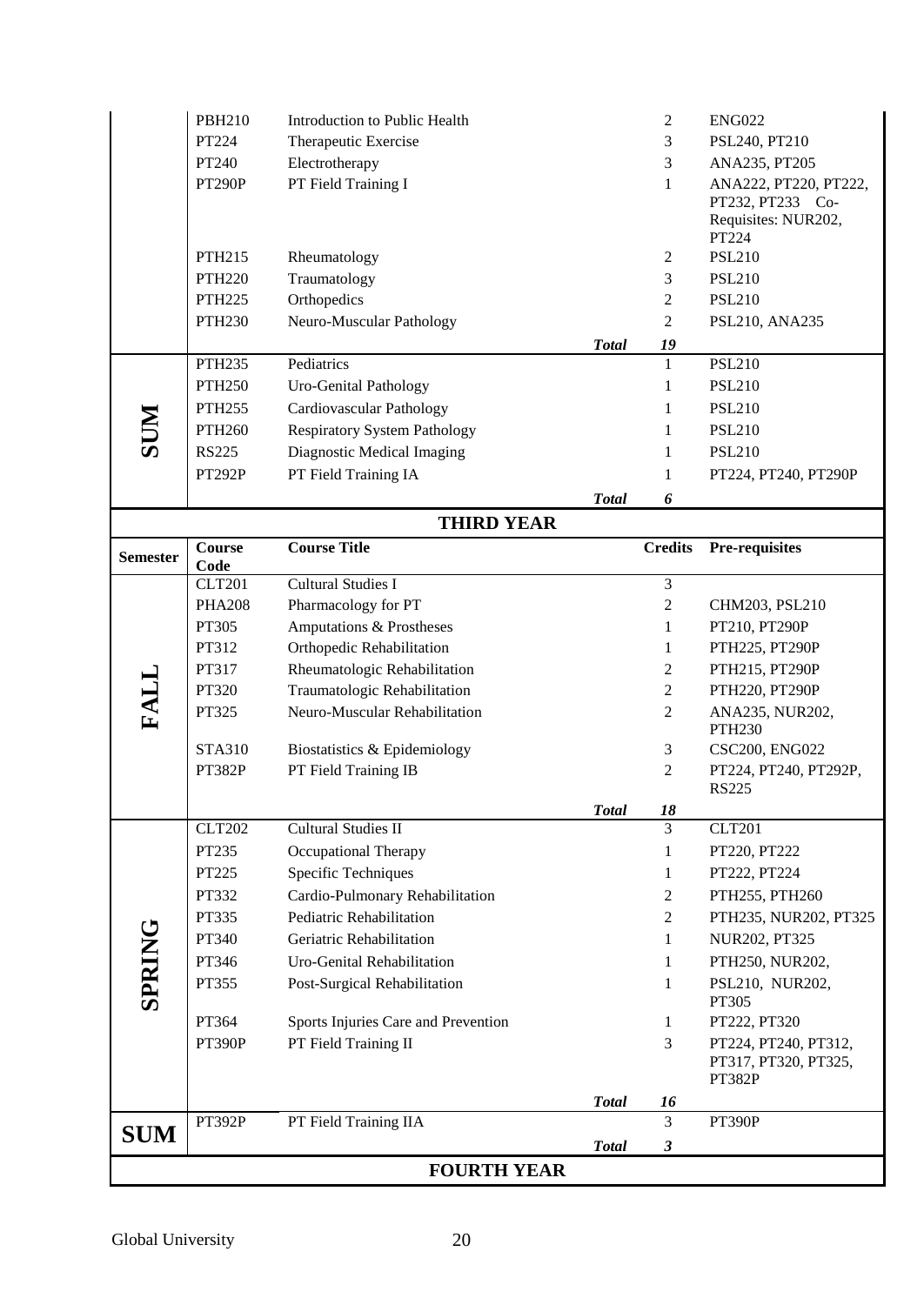| <b>Semester</b> | <b>Course</b><br>Code | <b>Course Title</b>                   |               | <b>Credits</b> | Pre-requisites                                         |
|-----------------|-----------------------|---------------------------------------|---------------|----------------|--------------------------------------------------------|
|                 | PT361                 | Health Administration & PT Management |               |                | PBH210, NUR202,<br>PT390P                              |
|                 | <b>PT475P</b>         | PT Field Training III                 |               | 5              | PT240, PT330, PT335,<br>PT340, PT355, PT392P,<br>RS225 |
| FALI            | RM302                 | <b>Health Research Methods</b>        |               | 2              | <b>CSC200, ENG022</b>                                  |
|                 | <b>PSY210</b>         | <b>Health Psychology</b>              |               | 2              | <b>ENG022</b>                                          |
|                 | <b>PTH310</b>         | Differential Diagnosis                |               |                | PT390P, PSL210,                                        |
|                 |                       |                                       |               |                | <b>PHA208</b>                                          |
|                 |                       |                                       | <b>Total</b>  | 11             |                                                        |
|                 | PT360                 | Ethics & Law in PT                    |               |                | <b>NUR202</b>                                          |
| <b>SPRING</b>   | PT390                 | Senior Project in PT                  |               | 3              | PT475P, RM302,                                         |
|                 |                       |                                       |               |                | STA310,                                                |
|                 |                       |                                       |               |                | In II/4 Only                                           |
|                 | <b>PT485P</b>         | PT Field Training IV                  |               | 5              | PHA208, PT475P                                         |
|                 |                       |                                       | <b>T</b> otal | 9              |                                                        |

*Major Total 140*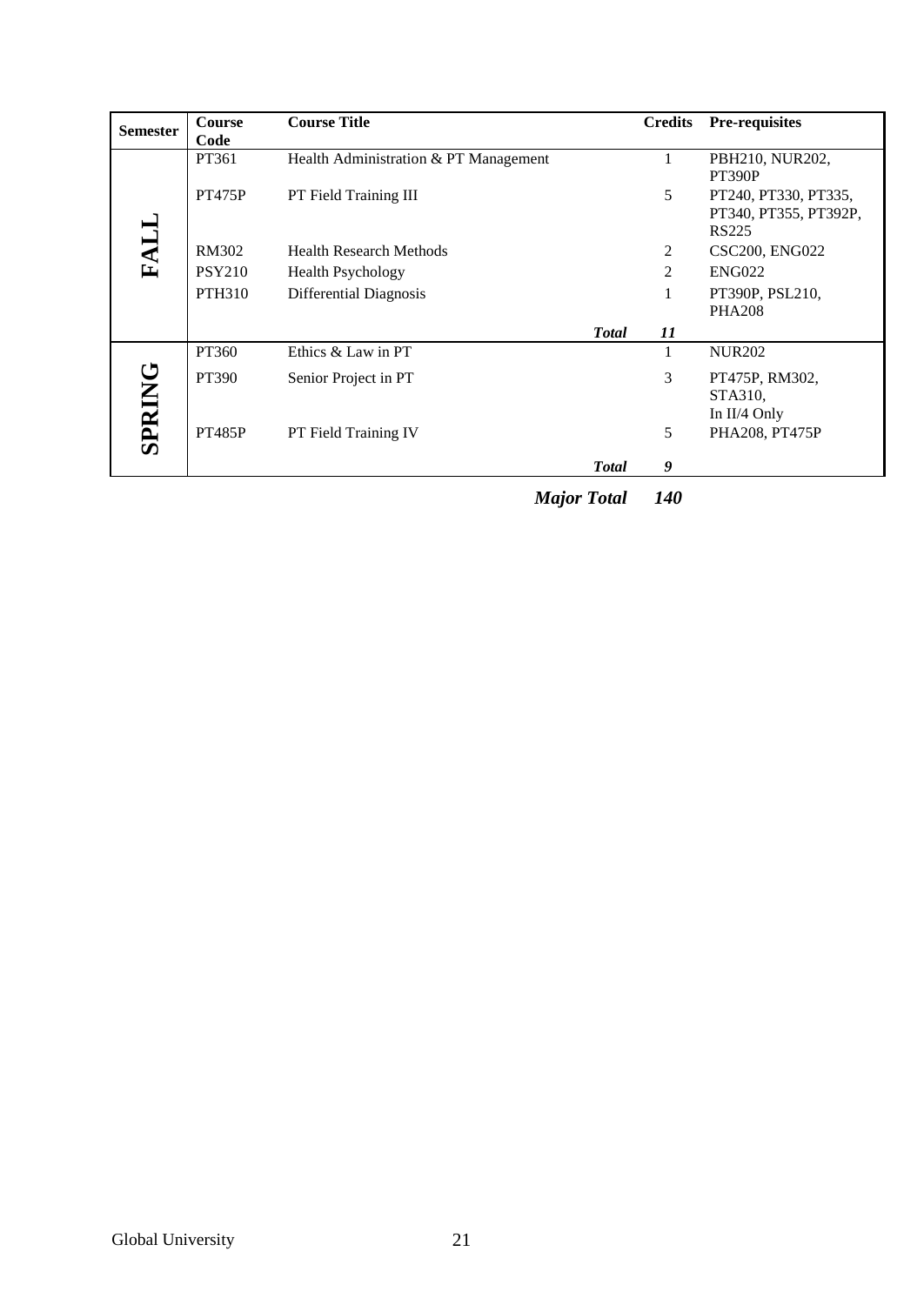#### *Faculty of Literature and Humanities*

#### *Department of Education*

*Summary:* The department offers a program leading to a Bachelor of Arts in Education. This is a dynamic program with a general education core and an option of one of four different specializations. The professional degree program provides course work and practicum experience designed to prepare students to become well-qualified teachers. The program was established as a coordinated, sequenced balance of course work and integrated school observational / linguistic development and practical experiences.

#### Arabic Major:

Г

|                 |                       | <b>BA</b> in Arabic Language and Literature<br><b>August 26, 2014</b>   |                |               |
|-----------------|-----------------------|-------------------------------------------------------------------------|----------------|---------------|
|                 |                       | <b>Sophomore</b>                                                        |                |               |
| <b>Semester</b> | Course<br>Code        | <b>Course Title</b>                                                     | <b>Credits</b> | Prerequisite  |
|                 | <b>ARB201</b>         | Grammar - 1 1 Arabic - علم النحو                                        | 4              |               |
|                 | <b>ARB205</b>         | Morphology - 1 1 Arabic - علم الصرف                                     | 3              |               |
| FALL            | ARB216*               | علم قوانين القراءة Reading Principles                                   | 1              |               |
|                 | <b>ARB252</b>         | Arabic Heritage Resources المكتبة العربية                               | 1              |               |
|                 | <b>ENG201</b>         | <b>English Essays and Composition</b>                                   | 3              | <b>ENG105</b> |
|                 | SOC210*               | Sociology I                                                             | 3              | <b>ENG022</b> |
|                 |                       | <b>Total</b>                                                            | 15             |               |
|                 | <b>ARB202</b>         | Grammar - 2 2 Arabic - علم النحو                                        | $\overline{4}$ | <b>ARB201</b> |
|                 | <b>ARB211</b>         | Introduction to Arabic Rhetoric مقدمة في البلاغة                        | 3              |               |
|                 | ARB215*               | The Art of Arabic Calligraphy                                           | 1              |               |
| <b>SPRING</b>   | <b>ARB225</b>         | علم العروض والقوافي Arabic Prosody                                      | 3              |               |
|                 | <b>ARB251</b>         | Arabic Lexicons علم المعاجم                                             | $\mathbf{1}$   | <b>ARB205</b> |
|                 | <b>ENG202</b>         | <b>English Communication Skills</b>                                     | 3              | <b>ENG201</b> |
|                 | SOC211*               | Sociology II                                                            | 3              | SOC210        |
|                 |                       | <b>Total</b>                                                            | 18             |               |
|                 |                       | <b>Junior</b>                                                           |                |               |
| <b>Semester</b> | <b>Course</b><br>Code | <b>Course Title</b>                                                     | <b>Credits</b> | Prerequisite  |
|                 | <b>ARB221</b>         | أدب العصر الجاهلي وحضارته Jaahili Literature                            | $\overline{3}$ | <b>ARB211</b> |
|                 | <b>ARB301</b>         | Grammar - 3 3 Arabic - علم النحو                                        | 3              | <b>ARB202</b> |
|                 | <b>ARB305</b>         | علم الصرف - Morphology - 2 2 Arabic                                     | 3              | <b>ARB205</b> |
| FALL            | ARB311                | علم البديع -علوم البلاغة Arabic Rhetoric - 1                            | 3              | ARB211        |
|                 | <b>CLT201</b>         | <b>Cultural Studies I</b>                                               | 3              |               |
|                 | <b>CSC200</b>         | <b>Computer Driving Skills</b>                                          | $\overline{c}$ |               |
|                 |                       | <b>Total</b>                                                            | 17             |               |
| <b>SPRING</b>   | <b>ARB222</b>         | أدب عصري صدر الدعوة Islamic and Umayyad Literature<br>والأموي وحضارتهما | 3              | ARB221        |
|                 | ARB302                | Arabic Grammar - 3 3 - بطم النحو - 3 3                                  | 3              | <b>ARB301</b> |
|                 | <b>ARB306</b>         | 3 -علم الصرف 3 - Arabic Morphology                                      | 3              | <b>ARB305</b> |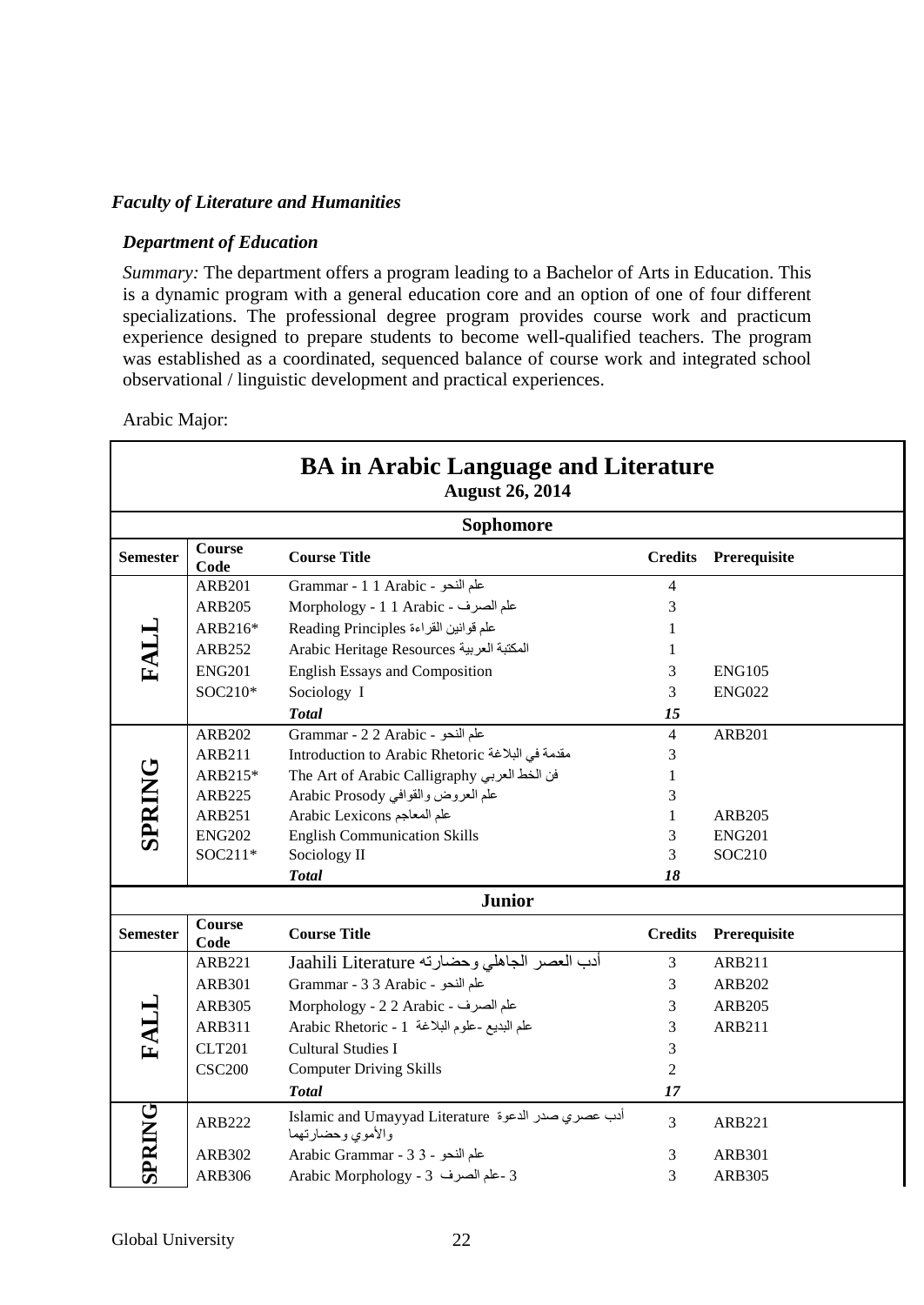|                 | ARB312         | علوم البلاغة - علم البيان Arabic Rhetoric - 2                                            | 3              | ARB311        |
|-----------------|----------------|------------------------------------------------------------------------------------------|----------------|---------------|
|                 | ARB326         | Ancient Literary Criticism النقد الأدبى القديم                                           | 3              | <b>ARB221</b> |
|                 | <b>CLT202</b>  | Cultural Studies II                                                                      | 3              | <b>CLT201</b> |
|                 |                | <b>Total</b>                                                                             | 18             |               |
|                 | ARB217*        | Expressional Methods تقنيات التعبير                                                      | 2              |               |
| <b>SUM</b>      | <b>ARB321</b>  | نثر العصرين الأموي والعباسي Umayyad and Abbasid Prose                                    | 3              |               |
|                 |                | <b>Total</b>                                                                             | 5              |               |
|                 |                | <b>Senior</b>                                                                            |                |               |
| <b>Semester</b> | Course<br>Code | <b>Course Title</b>                                                                      | <b>Credits</b> | Prerequisite  |
|                 | <b>ARB322</b>  | أدب العصر العباسي وحضارته - 1 Abbasid Literature - 1                                     | $\overline{3}$ |               |
|                 | ARB351         | Research Method in Literature and Language منهجية<br>البحث اللغوي والأدبي                | $\overline{2}$ |               |
| FALL            | <b>ARB401</b>  | Arabic Grammar - 5 5 - 2                                                                 | 3              | <b>ARB302</b> |
|                 | <b>ARB411</b>  | علم المعاني -علوم البلاغة Arabic Rhetoric - 3                                            | 3              | ARB312        |
|                 | ARB421         | أدب العصر الأندلسي وحضارته Andalusian Literature                                         | 3              |               |
|                 | <b>ARB453</b>  | Arabic Philology                                                                         | 3              | <b>ARB306</b> |
|                 |                | <b>Total</b>                                                                             | 17             |               |
|                 | ARB323         | أدب العصر العباسي وحضارته - Abbasid Literature - 2 2                                     | $\mathfrak{Z}$ | ARB322        |
|                 | ARB402*        | Arabic Grammar - 6 6 - علم النحو                                                         | $\sqrt{2}$     | <b>ARB401</b> |
|                 | ARB403*        | المدارس النحوية Grammar Schools                                                          | $\overline{2}$ | <b>ARB401</b> |
|                 | ARB422*        | أدب العصرين المملوكي  Ottoman and Mamluk Literature<br>والعثماني وحضارتهما               | 3              |               |
|                 | <b>ARB428</b>  | الأنواع الأدبية Literary Genres                                                          | 2              |               |
| <b>SPRING</b>   | <b>CLT203</b>  | <b>Cultural Studies III</b>                                                              | $\overline{2}$ | <b>CLT202</b> |
|                 |                | Choose One of the Following Courses:                                                     |                |               |
|                 | <b>HIST201</b> | تاريخ العرب في الجاهلية History of Jaahili's Era<br>History of Islamic and Umayyad's Era | 3              |               |
|                 | <b>HIST202</b> | تاريخ عصري صدر الدعوة والأموي                                                            | 3              |               |
|                 | TRAN20<br>1    | Introduction to translation and interpretation                                           | 3              |               |
|                 | TRAN20<br>2    | English - Arabic Translation                                                             | 3              |               |
|                 |                | <b>Total</b>                                                                             | 17             |               |
|                 |                | Choose One of the Following Courses:                                                     |                |               |
|                 | ARB423         | Modern and contemporary Arabic Literature الأدب<br>العربي الحديث والمعاصر                | 3              |               |
| SUNIMER         | ARB426         | النقد الأدبي الحديث Modern Literary Criticism                                            | 3              |               |
|                 | <b>ARB427</b>  | النقد الأدبي المقارن Comparative Literary Criticism                                      | 2              |               |
|                 | <b>ARB429</b>  | الأسلوبية الشعرية Stylistic                                                              | 2              |               |
|                 | ARB451         | علم الألسنية Linguistics                                                                 | 2              |               |
|                 | ARB452         | Introduction to Semantics علم الدلالة                                                    | 3              |               |
|                 | <b>ARB454</b>  | Qur'anic Studies علوم القرءان                                                            | 3              |               |
|                 |                | <b>Total</b>                                                                             | $\overline{2}$ |               |
|                 |                | <b>Major Total</b>                                                                       | 109            |               |

\* Suggested Courses that can be changed after consulting the advisor.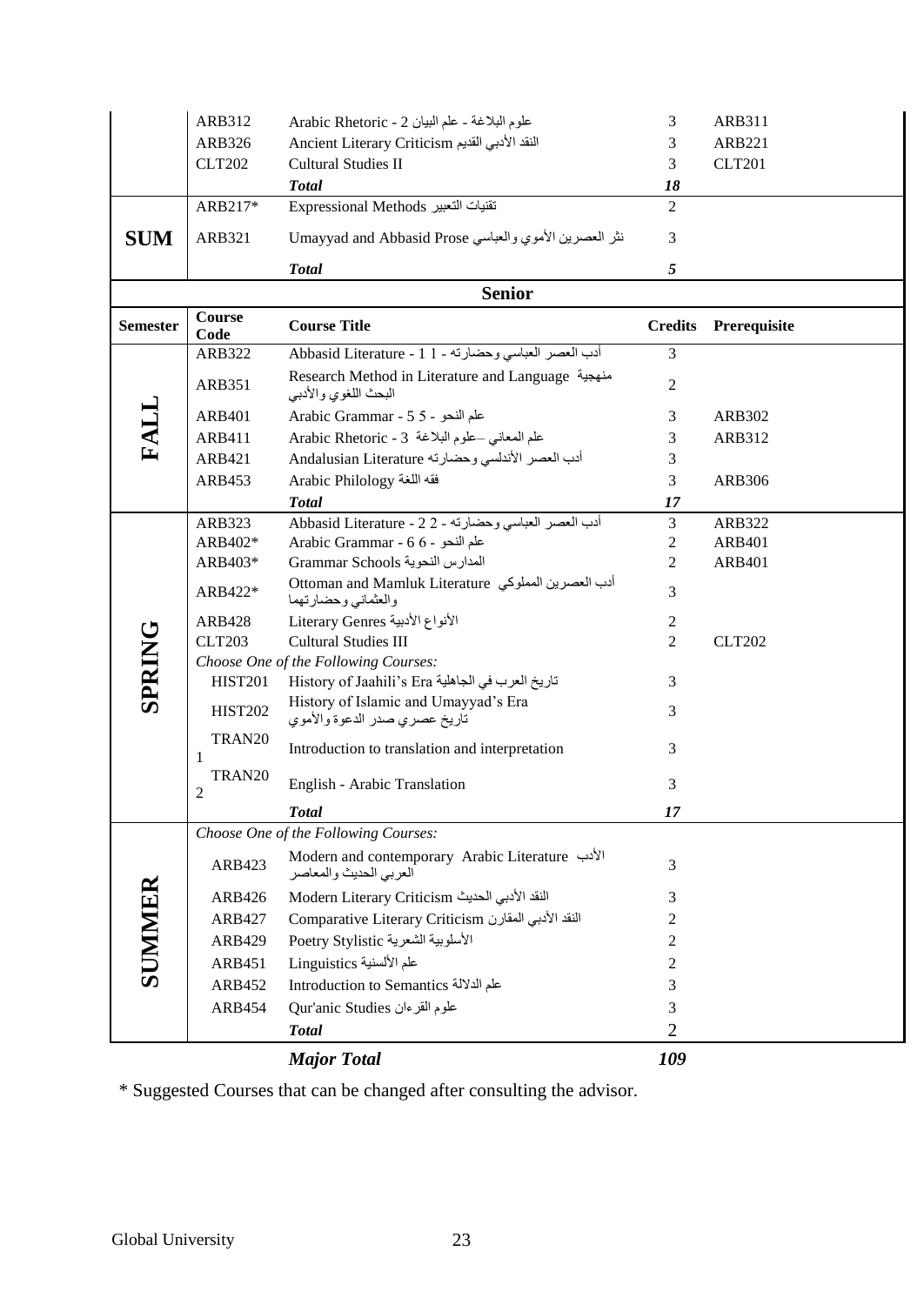Focus: English and Social Studies

|                 |                                | <b>BA</b> in Education – Elementary English/Social Studies             |                |                                |
|-----------------|--------------------------------|------------------------------------------------------------------------|----------------|--------------------------------|
|                 |                                | <b>Focus</b>                                                           |                |                                |
|                 |                                | <b>August 26, 2014</b>                                                 |                |                                |
|                 |                                | Sophomore                                                              |                |                                |
| <b>Semester</b> | Course<br>Code                 | <b>Course Title</b>                                                    | <b>Credits</b> | Prerequisite                   |
|                 | <b>ARB208</b>                  | Arabic Language and Literature                                         | 3              |                                |
|                 | <b>CSC200</b>                  | <b>Computer Driving Skills</b>                                         | $\overline{2}$ | <b>ENG020</b>                  |
|                 | <b>EDU201</b>                  | <b>Fundamentals of Education</b>                                       | 3              | <b>ENG022</b>                  |
| FALI            | <b>EDU202</b>                  | <b>Educational Psychology</b>                                          | 3              | <b>ENG022</b>                  |
|                 | <b>ENG201</b>                  | <b>English Essays and Composition</b>                                  | 3              | <b>ENG105</b>                  |
|                 | SOC210                         | Sociology I                                                            | 3              | <b>ENG022</b>                  |
|                 |                                | <b>Total</b>                                                           | 17             |                                |
|                 | <b>ARB209</b>                  | Arabic Rhetoric                                                        | 3              | <b>ARB208</b>                  |
| <b>SPRING</b>   | <b>EDU203</b>                  | <b>Instructional Methods</b>                                           | 3              | <b>EDU202</b>                  |
|                 | <b>ENG202</b>                  | <b>English Communication Skills</b>                                    | 3              | <b>ENG201</b>                  |
|                 | SOC211                         | Sociology II                                                           | 3              | SOC210                         |
|                 |                                | Elective within the Department                                         | 3              |                                |
|                 |                                | <b>Total</b>                                                           | 15             |                                |
|                 |                                | <b>Junior</b>                                                          |                |                                |
|                 |                                |                                                                        |                |                                |
| <b>Semester</b> | <b>Course</b><br>Code          | <b>Course Title</b>                                                    | <b>Credits</b> | Prerequisite                   |
|                 | <b>CLT201</b>                  | <b>Cultural Studies I</b>                                              | 3              |                                |
|                 | <b>EDU204</b>                  | Introduction to Guidance and                                           | 3              | <b>EDU202</b>                  |
|                 | <b>EDU301</b>                  | Counseling<br><b>Tests and Measurements</b>                            | 3              |                                |
|                 | <b>EDU302</b>                  |                                                                        | 3              | <b>EDU203</b>                  |
| FALI            | <b>ENG311</b>                  | Teaching of Reading<br>Modern Grammar                                  | 3              | <b>ENG201</b>                  |
|                 |                                | Total                                                                  |                |                                |
|                 |                                |                                                                        | 15<br>3        |                                |
|                 | <b>CLT202</b>                  | <b>Cultural Studies II</b>                                             |                | <b>CLT201</b>                  |
|                 | <b>EDU304</b>                  | <b>Educational Technology</b>                                          | 3              | CSC200,<br><b>EDU203</b>       |
|                 | <b>EDU330</b>                  | Children Literature                                                    | 3              | <b>ENG201</b>                  |
|                 | EDU401                         | <b>Classroom Observation</b>                                           | 3              | <b>EDU203</b>                  |
|                 |                                |                                                                        |                |                                |
| සි              | <b>ENG315</b>                  | Introduction to linguistics                                            | 3<br>3         | <b>ENG201</b>                  |
|                 |                                | Free Elective                                                          |                |                                |
|                 |                                | <b>Total</b><br><b>Senior</b>                                          | 18             |                                |
|                 | Course                         |                                                                        |                |                                |
| <b>Semester</b> | Code                           | <b>Course Title</b>                                                    | <b>Credits</b> | Prerequisite                   |
|                 | <b>EDU303</b><br><b>EDU305</b> | <b>Classroom Management</b><br><b>Introduction to Research Methods</b> | 3<br>3         | <b>EDU203</b><br><b>EDU301</b> |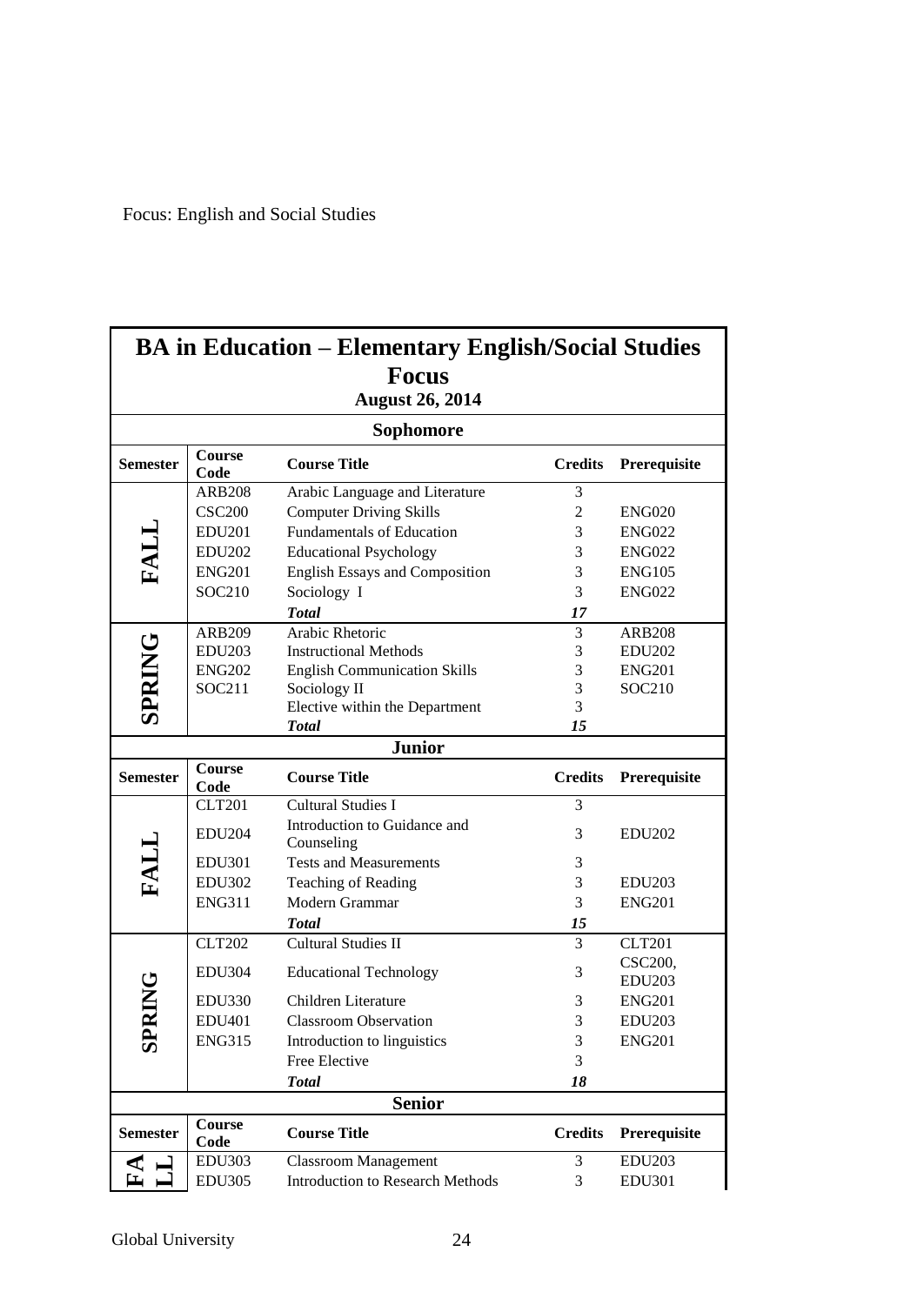|               | <b>EDU310</b> | Language Arts                                         | 3  | <b>ENG201</b>                       |
|---------------|---------------|-------------------------------------------------------|----|-------------------------------------|
|               | <b>EDU425</b> | Practice Teaching of English for<br>Elementary        | 3  | <b>EDU401</b>                       |
|               | <b>EDU495</b> | <b>EDU</b> Seminar                                    | 3  | <b>EDU401</b>                       |
|               |               | <b>Total</b>                                          | 15 |                                     |
|               | <b>EDU404</b> | Teaching of Social Studies for<br>Elementary          | 3  | EDU203,<br>SOC211                   |
| <b>SPRING</b> | <b>EDU408</b> | Teaching of English as a Second<br>Language           | 3  | EDU203,<br>EDU310,<br><b>ENG311</b> |
|               | <b>EDU426</b> | Practice Teaching of Social Studies for<br>Elementary | 3  | <b>EDU401</b>                       |
|               | <b>EDU499</b> | <b>EDU</b> Senior Study                               | 3  | <b>EDU305</b>                       |
|               |               | Free Elective                                         | 3  |                                     |
|               |               | <b>Total</b>                                          | 15 |                                     |
|               |               | <b>Major Total</b>                                    | 95 |                                     |

Focus: Elementary Science and Mathematics

|                 |                | <b>BA in Education – Elementary Science/Mathematics Focus</b><br><b>August 26, 2014</b> |                |                |
|-----------------|----------------|-----------------------------------------------------------------------------------------|----------------|----------------|
|                 |                | <b>Sophomore</b>                                                                        |                |                |
| <b>Semester</b> | Course<br>Code | <b>Course Title</b>                                                                     | <b>Credits</b> | Prerequisite   |
|                 | <b>ARB208</b>  | Arabic Language and Literature                                                          | 3              |                |
|                 | <b>CSC200</b>  | <b>Computer Driving Skills</b>                                                          | $\overline{2}$ | <b>ENG020</b>  |
|                 | <b>EDU201</b>  | <b>Fundamentals of Education</b>                                                        | 3              | <b>ENG022</b>  |
|                 | <b>EDU202</b>  | <b>Educational Psychology</b>                                                           | 3              | <b>ENG022</b>  |
| FALL            | <b>EDU225</b>  | Mathematics for Elementary Teachers I                                                   | 3              |                |
|                 | <b>ENG201</b>  | <b>English Essays and Composition</b>                                                   | 3              | <b>ENG105</b>  |
|                 |                | <b>Total</b>                                                                            | 17             |                |
|                 | <b>ARB209</b>  | Arabic Rhetoric                                                                         | 3              | <b>ARB208</b>  |
|                 | <b>EDU203</b>  | <b>Instructional Methods</b>                                                            | 3              | <b>EDU202</b>  |
| <b>SPRING</b>   | <b>EDU226</b>  | Mathematics for Elementary Teachers II                                                  | 3              | <b>EDU225</b>  |
|                 | <b>ENG202</b>  | <b>English Communication Skills</b>                                                     | 3              | <b>ENG201</b>  |
|                 |                | Elective within the Department                                                          | 3              |                |
|                 |                | <b>Total</b>                                                                            | 15             |                |
|                 |                | <b>Junior</b>                                                                           |                |                |
| <b>Semester</b> | Course<br>Code | <b>Course Title</b>                                                                     | <b>Credits</b> | Prerequisite   |
|                 | <b>CLT201</b>  | <b>Cultural Studies I</b>                                                               | 3              |                |
|                 | <b>EDU204</b>  | Introduction to Guidance and Counseling                                                 | 3              | <b>EDU202</b>  |
|                 | <b>EDU227</b>  | Science for Elementary I                                                                | 3              |                |
| <b>FALL</b>     | <b>EDU301</b>  | <b>Tests and Measurements</b>                                                           | 3              |                |
|                 | <b>EDU302</b>  | Teaching of Reading                                                                     | 3              | <b>EDU203</b>  |
|                 | <b>MTH201</b>  | Calculus II                                                                             | 3              | <b>MTH102</b>  |
|                 |                | <b>Total</b>                                                                            | 18             |                |
|                 | <b>CLT202</b>  | <b>Cultural Studies II</b>                                                              | 3              | <b>CLT201</b>  |
|                 | <b>EDU228</b>  | Science for Elementary II                                                               | 3              | <b>EDU227</b>  |
|                 | <b>EDU304</b>  | <b>Educational Technology</b>                                                           | 3              | CSC200, EDU203 |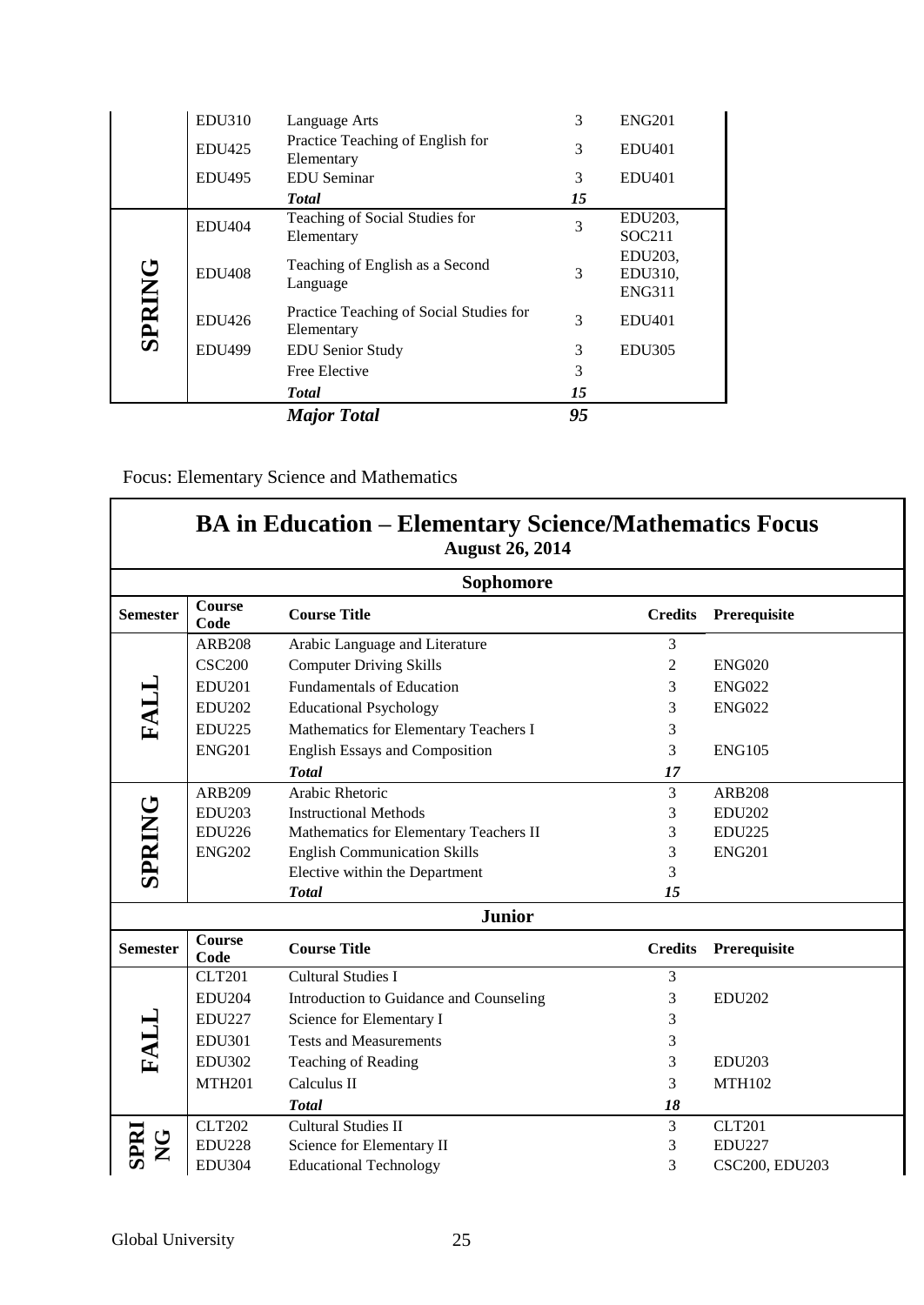|                 | <b>EDU401</b>         | <b>Classroom Observation</b>                    | 3              | <b>EDU203</b>  |
|-----------------|-----------------------|-------------------------------------------------|----------------|----------------|
|                 |                       | Science Course                                  | 3              |                |
|                 |                       | <b>Total</b>                                    | 15             |                |
|                 |                       | <b>Senior</b>                                   |                |                |
| <b>Semester</b> | <b>Course</b><br>Code | <b>Course Title</b>                             | <b>Credits</b> | Prerequisite   |
|                 | <b>EDU303</b>         | <b>Classroom Management</b>                     | 3              | <b>EDU203</b>  |
|                 | <b>EDU305</b>         | Introduction to Research Methods                | 3              | <b>EDU301</b>  |
|                 | <b>EDU428</b>         | Practice Teaching of Science for Elementary     | 3              | <b>EDU401</b>  |
| FALI            | <b>EDU495</b>         | <b>EDU</b> Seminar                              | 3              | <b>EDU401</b>  |
|                 |                       | Free Elective                                   | 3              |                |
|                 |                       | <b>Total</b>                                    | 15             |                |
|                 | <b>EDU403</b>         | Teaching of Science for Elementary              | 3              | EDU227, EDU228 |
|                 | <b>EDU405</b>         | Teaching of Mathematics for Elementary          | 3              | EDU225, EDU226 |
| <b>SPRING</b>   | <b>EDU427</b>         | Practice Teaching of Mathematics for Elementary | 3              | <b>EDU401</b>  |
|                 | <b>EDU499</b>         | <b>EDU Senior Study</b>                         | 3              | <b>EDU305</b>  |
|                 |                       | Free Elective                                   | 3              |                |
|                 |                       | <b>Total</b>                                    | 15             |                |
|                 |                       | <b>Major Total</b>                              | 95             |                |

Focus: Mathematics

|                 |                       | <b>Sophomore</b>                      |                |               |
|-----------------|-----------------------|---------------------------------------|----------------|---------------|
| <b>Semester</b> | <b>Course</b><br>Code | <b>Course Title</b>                   | <b>Credits</b> | Prerequisite  |
|                 | <b>ARB208</b>         | Arabic Language and Literature        | 3              |               |
|                 | <b>CSC200</b>         | <b>Computer Driving Skills</b>        | 2              | <b>ENG022</b> |
|                 | <b>EDU201</b>         | <b>Fundamentals of Education</b>      | 3              | <b>ENG022</b> |
| FALL            | <b>EDU202</b>         | <b>Educational Psychology</b>         | 3              | <b>ENG022</b> |
|                 | ENG201                | <b>English Essays and Composition</b> | 3              | <b>ENG105</b> |
|                 | <b>MTH201</b>         | Calculus II                           | 3              | <b>MTH102</b> |
|                 |                       | <b>T</b> otal                         | 17             |               |
|                 | ARB209                | Arabic Rhetoric                       | 3              | <b>ARB208</b> |
|                 | CSC211                | Logic and Flowcharting                | 3              | <b>ENG022</b> |
|                 | <b>EDU203</b>         | <b>Instructional Methods</b>          | 3              | <b>EDU202</b> |
| <b>SPRING</b>   | <b>ENG202</b>         | <b>English Communication Skills</b>   | 3              | <b>ENG201</b> |
|                 |                       | Elective within the department        | 3              |               |
|                 | <b>MTH215</b>         | Probability and Statistics            | 3              | <b>MTH101</b> |
|                 |                       | <b>Total</b>                          | 18             |               |
|                 |                       | <b>Junior</b>                         |                |               |
| <b>Semester</b> | <b>Course</b><br>Code | <b>Course Title</b>                   | <b>Credits</b> | Prerequisite  |
|                 | <b>CLT201</b>         | <b>Cultural Studies I</b>             | 3              |               |
|                 |                       |                                       |                |               |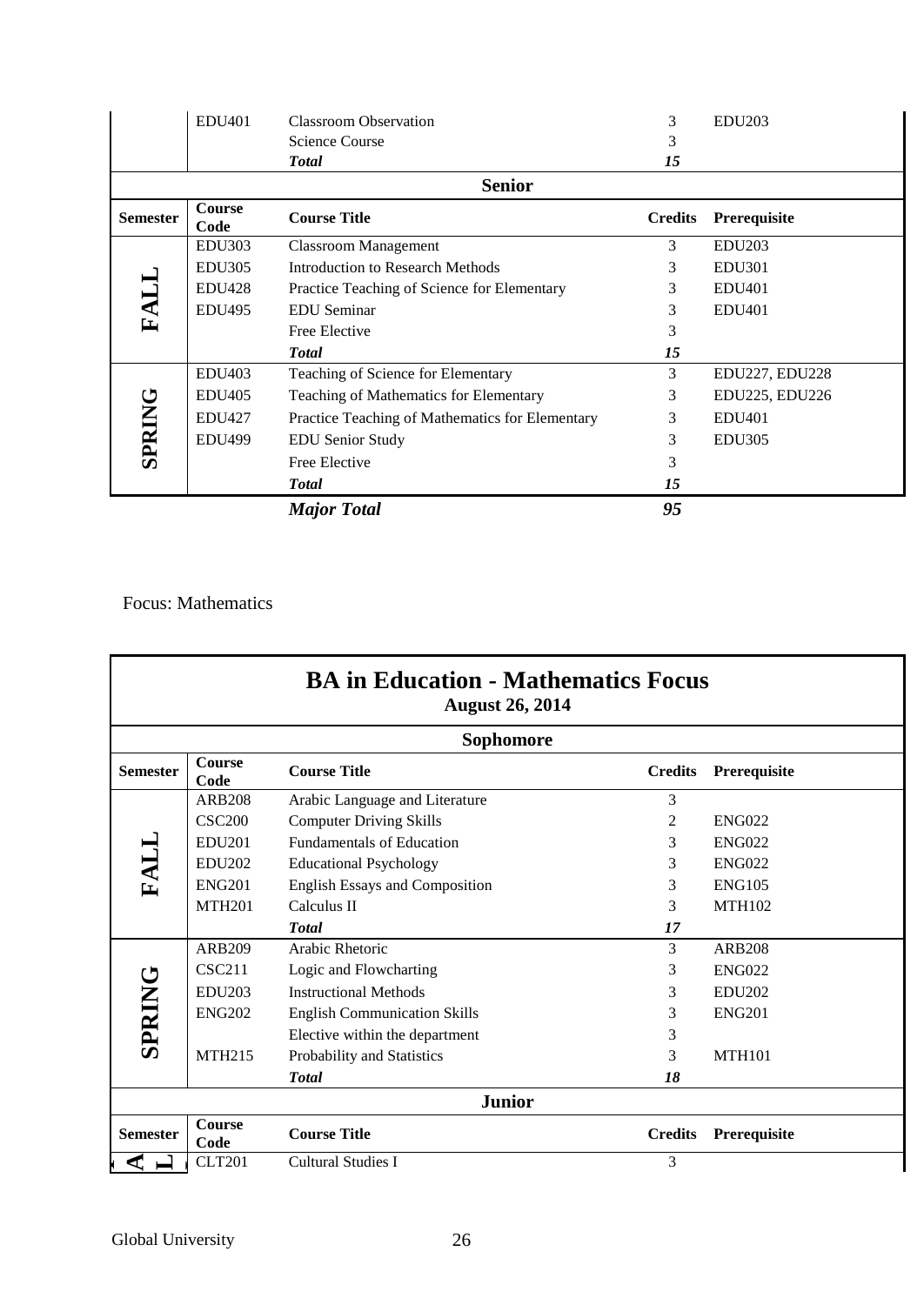|                 | <b>EDU204</b> | Introduction to Guidance and Counseling | 3              | <b>EDU202</b>         |
|-----------------|---------------|-----------------------------------------|----------------|-----------------------|
|                 | <b>EDU301</b> | <b>Tests and Measurements</b>           | 3              |                       |
|                 | <b>MTH301</b> | Linear Algebra                          | 3              | <b>MTH102</b>         |
|                 |               | Free Elective                           | 3              |                       |
|                 |               | <b>Total</b>                            | 15             |                       |
|                 | <b>CLT202</b> | <b>Cultural Studies II</b>              | 3              | <b>CLT201</b>         |
|                 | <b>EDU304</b> | <b>Educational Technology</b>           | 3              | <b>CSC200, EDU203</b> |
|                 | <b>EDU401</b> | <b>Classroom Observation</b>            | 3              | <b>EDU203</b>         |
| <b>SPRING</b>   | <b>MTH203</b> | <b>Discrete Mathematics</b>             | 3              | <b>MTH102</b>         |
|                 | <b>MTH221</b> | <b>Basic Concepts in Mathematics</b>    | 3              | <b>ENG022</b>         |
|                 |               | <b>Total</b>                            | 15             |                       |
|                 |               | <b>Senior</b>                           |                |                       |
| <b>Semester</b> | <b>Course</b> | <b>Course Title</b>                     | <b>Credits</b> | Prerequisite          |
|                 | Code          |                                         |                |                       |
|                 |               | Free Elective                           | 3              |                       |
|                 | <b>EDU303</b> | <b>Classroom Management</b>             | 3              | <b>EDU203</b>         |
|                 | <b>EDU305</b> | <b>Introduction to Research Methods</b> | 3              | <b>EDU301</b>         |
|                 | <b>EDU433</b> | Practice Teaching of Mathematics I      | 3              | <b>EDU401</b>         |
| <b>FALL</b>     | <b>EDU495</b> | <b>EDU</b> Seminar                      | 3              | <b>EDU401</b>         |
|                 |               | <b>Total</b>                            | 15             |                       |
|                 | <b>EDU407</b> | <b>Teaching of Mathematics</b>          | $\overline{3}$ | <b>EDU203</b>         |
|                 | <b>EDU434</b> | Practice Teaching of Mathematics II     | 3              | <b>EDU433</b>         |
|                 | <b>EDU499</b> | <b>EDU Senior Study</b>                 | 3              | <b>EDU305</b>         |
|                 | <b>MTH335</b> | <b>Senior Mathematics</b>               | 3              | <b>MTH201</b>         |
| <b>SPRING</b>   |               | Free Elective                           | 3              |                       |
|                 |               | <b>Total</b>                            | 15             |                       |

Focus: Science

| <b>BA in Education - Science Focus</b><br><b>August 26, 2014</b> |                       |                                       |                |                |  |
|------------------------------------------------------------------|-----------------------|---------------------------------------|----------------|----------------|--|
| <b>Sophomore</b>                                                 |                       |                                       |                |                |  |
| <b>Semester</b>                                                  | <b>Course</b><br>Code | <b>Course Title</b>                   | <b>Credits</b> | Prerequisite   |  |
| FALL                                                             | <b>ARB208</b>         | Arabic Language and Literature        | 3              |                |  |
|                                                                  | <b>BIO201</b>         | General Biology I                     | 3              | BIO101, ENG022 |  |
|                                                                  | <b>CSC200</b>         | <b>Computer Driving Skills</b>        | $\mathfrak{D}$ | <b>ENG022</b>  |  |
|                                                                  | <b>EDU201</b>         | <b>Fundamentals of Education</b>      | 3              | <b>ENG022</b>  |  |
|                                                                  | <b>EDU202</b>         | <b>Educational Psychology</b>         | 3              | <b>ENG022</b>  |  |
|                                                                  | <b>ENG201</b>         | <b>English Essays and Composition</b> | 3              | ENG105         |  |
|                                                                  |                       | <b>Total</b>                          | 17             |                |  |
|                                                                  | <b>ARB209</b>         | Arabic Rhetoric                       | 3              | <b>ARB208</b>  |  |
|                                                                  | <b>BIO212</b>         | Microbiology & Immunology             | 3              | BIO201, ENG022 |  |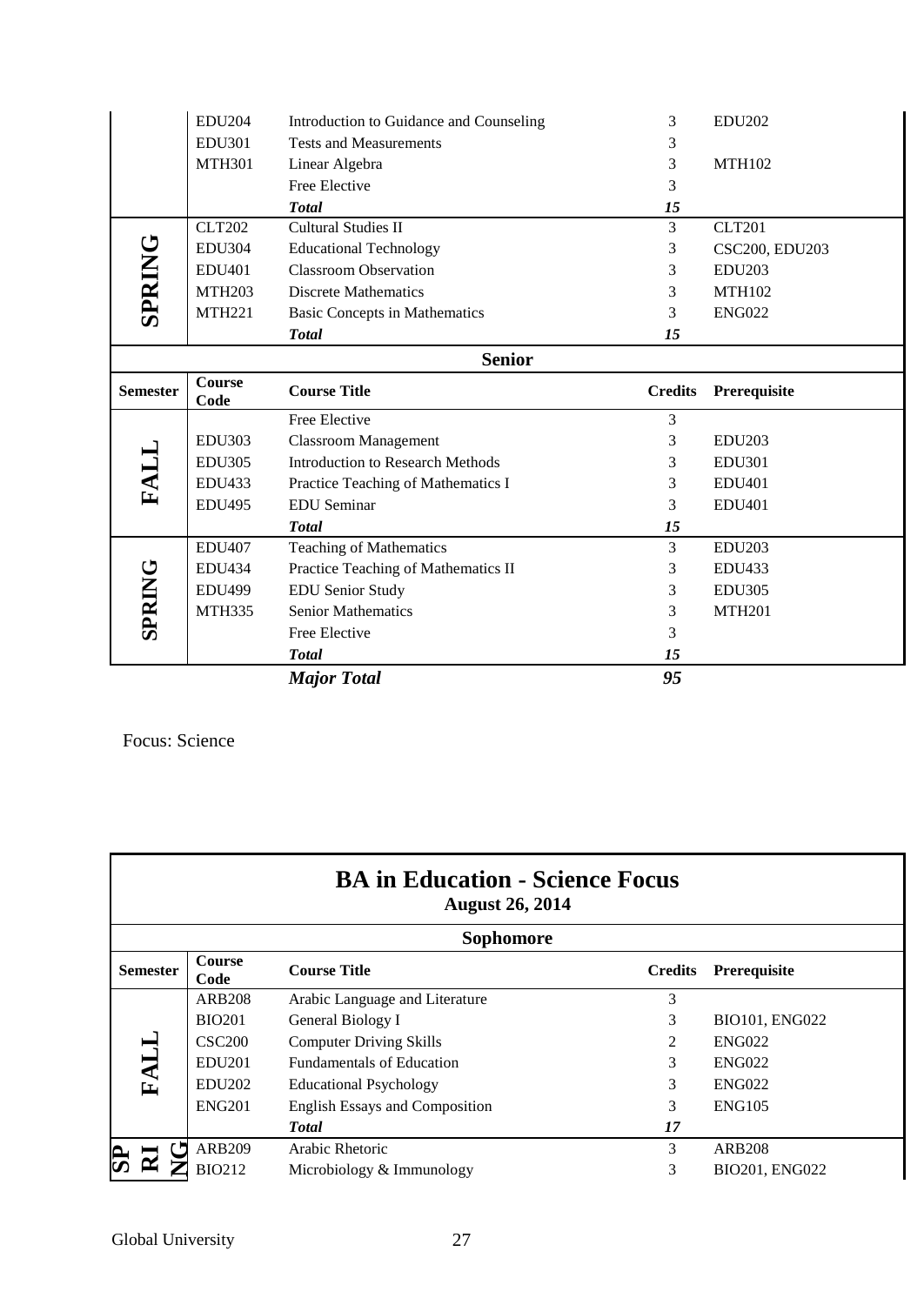|                 | <b>EDU203</b>         | <b>Instructional Methods</b>             | 3              | <b>EDU202</b>  |  |
|-----------------|-----------------------|------------------------------------------|----------------|----------------|--|
|                 | <b>ENG202</b>         | <b>English Communication Skills</b><br>3 |                | <b>ENG201</b>  |  |
|                 |                       | Free Elective                            | 3              |                |  |
|                 |                       | <b>Total</b>                             | 15             |                |  |
| <b>Junior</b>   |                       |                                          |                |                |  |
| <b>Semester</b> | <b>Course</b><br>Code | <b>Course Title</b>                      | <b>Credits</b> | Prerequisite   |  |
|                 | <b>ANA211</b>         | Human Anatomy and Physiology I           | $\overline{3}$ | BIO101, ENG022 |  |
|                 | <b>CHM201</b>         | <b>General Chemistry</b>                 | 3              | CHM101, ENG022 |  |
| FALL            | <b>CLT201</b>         | <b>Cultural Studies I</b>                | 3              |                |  |
|                 | <b>EDU204</b>         | Introduction to Guidance and Counseling  | 3              | <b>EDU202</b>  |  |
|                 | <b>EDU231</b>         | Science Skills I                         | $\overline{2}$ |                |  |
|                 | <b>EDU301</b>         | <b>Tests and Measurements</b>            | 3              |                |  |
|                 |                       | <b>Total</b>                             | 17             |                |  |
|                 | <b>EDU232</b>         | Science Skills II                        | $\overline{2}$ |                |  |
|                 | <b>CHM202</b>         | Introduction to Organic Chemistry        | 3              | <b>CHM201</b>  |  |
|                 | CHM212L               | Chemistry Lab                            | $\overline{2}$ | <b>CHM201</b>  |  |
|                 | <b>CLT202</b>         | <b>Cultural Studies II</b>               | 3              | <b>CLT201</b>  |  |
|                 | <b>EDU304</b>         | <b>Educational Technology</b>            | 3              | CSC200, EDU203 |  |
|                 | <b>EDU401</b>         | <b>Classroom Observation</b>             | 3              | <b>EDU203</b>  |  |
|                 |                       | <b>Total</b>                             | 16             |                |  |
| <b>Senior</b>   |                       |                                          |                |                |  |
| <b>Semester</b> | <b>Course</b><br>Code | <b>Course Title</b>                      | <b>Credits</b> | Prerequisite   |  |
|                 | <b>EDU303</b>         | <b>Classroom Management</b>              | 3              | <b>EDU202</b>  |  |
|                 | <b>EDU305</b>         | <b>Introduction to Research Methods</b>  | 3              | <b>EDU301</b>  |  |
| FALL            | <b>EDU435</b>         | Practice Teaching of Science I           | 3              | <b>EDU401</b>  |  |
|                 | <b>EDU495</b>         | <b>EDU</b> Seminar                       | 3              | <b>EDU401</b>  |  |
|                 | <b>PHY201</b>         | <b>General Physics I</b>                 | 3              |                |  |
|                 |                       | <b>Total</b>                             | 15             |                |  |
| <b>SPRING</b>   | <b>CHM203</b>         | General Biochemistry                     | $\overline{3}$ | BIO201, CHM201 |  |
|                 | <b>EDU406</b>         | Teaching of Science                      | 3              | <b>EDU203</b>  |  |
|                 | EDU436                | Practice Teaching of Science II          | 3              | <b>EDU435</b>  |  |
|                 | <b>EDU499</b>         | <b>EDU Senior Study</b>                  | 3              | <b>EDU305</b>  |  |
|                 | <b>PHY202</b>         | General Physics II                       | 3              | <b>PHY201</b>  |  |
|                 |                       | <b>Total</b>                             | 15             |                |  |
|                 |                       | <b>Major Total</b>                       | 95             |                |  |

# Teaching Diploma

The department also offers a Teaching Diploma for those who seek to further advance in their careers. Applicants to the program can choose one of the following specializations: Arabic, Computer Skills, Economics, English, Math, Science, or Social Studies. Students who earn a TD qualify to be professional teachers at either the elementary or secondary level.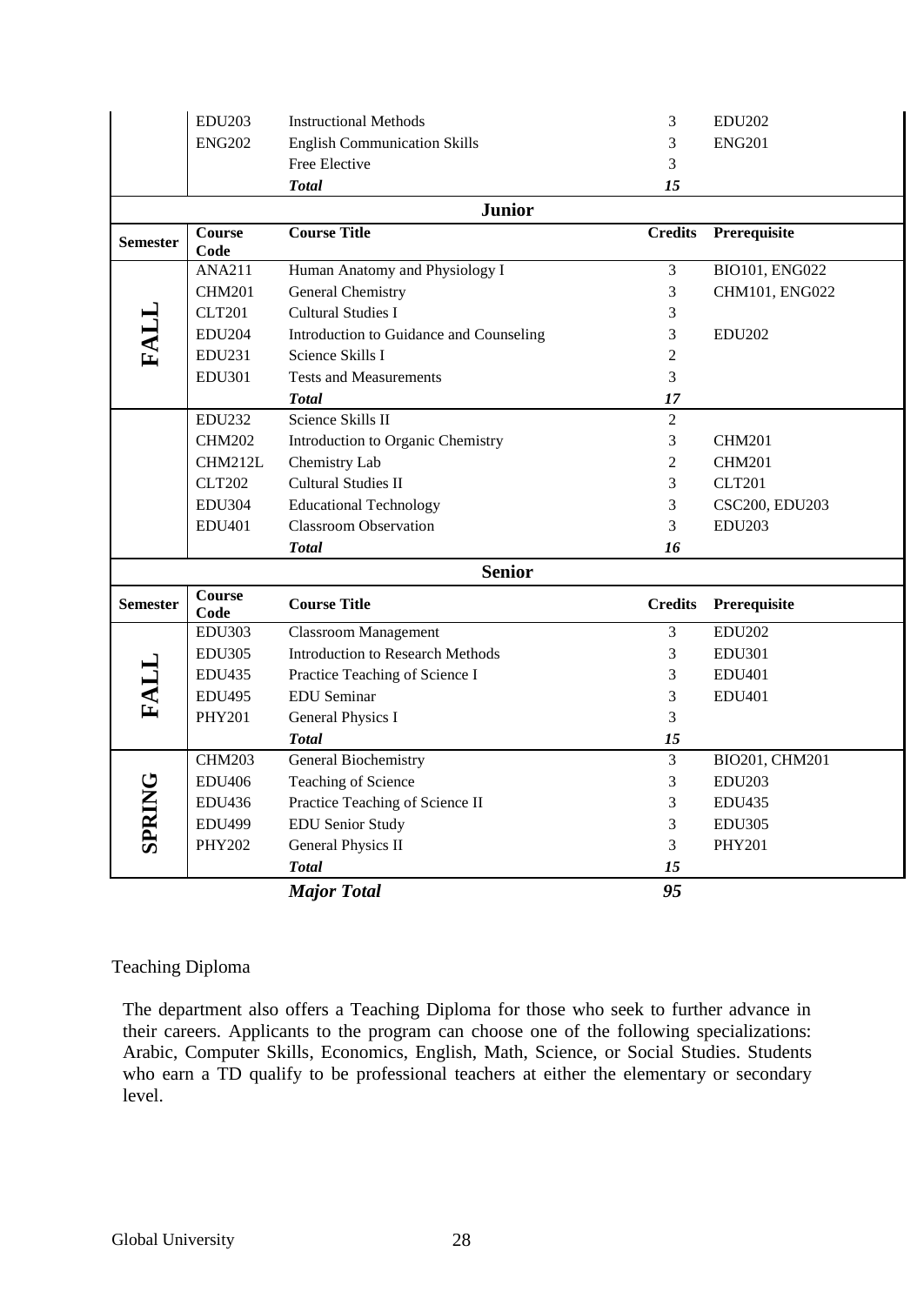| <b>Teaching Diploma</b><br><b>August 26, 2014</b> |                                      |                                          |                |               |  |
|---------------------------------------------------|--------------------------------------|------------------------------------------|----------------|---------------|--|
|                                                   |                                      | <b>First Year</b>                        |                |               |  |
| <b>Semester</b>                                   | <b>Course Code</b>                   | <b>Course Title</b>                      | <b>Credits</b> | Prerequisite  |  |
| FALL                                              | <b>EDU201</b>                        | <b>Fundamentals of Education</b>         | 3              | <b>ENG022</b> |  |
|                                                   | <b>EDU202</b>                        | <b>Educational Psychology</b>            | 3              | <b>ENG022</b> |  |
|                                                   | <b>EDU301</b>                        | <b>Tests and Measurements</b>            | 3              |               |  |
|                                                   |                                      | Free Elective                            | 3              |               |  |
|                                                   |                                      | <b>Total</b>                             | 12             |               |  |
|                                                   | <b>EDU203</b>                        | <b>Instructional Methods</b>             | 3              |               |  |
|                                                   | <b>EDU304</b>                        | <b>Educational Technology</b>            | 3              | <b>EDU203</b> |  |
|                                                   |                                      | Choose One of the Following Courses:     |                |               |  |
|                                                   | <b>EDU406</b>                        | Teaching of Science                      | 3              |               |  |
|                                                   | <b>EDU407</b>                        | <b>Teaching of Mathematics</b>           | 3              |               |  |
|                                                   | <b>EDU408</b>                        | Teaching of English as a Second Language | 3              |               |  |
|                                                   | <b>EDU409</b>                        | <b>Teaching of Social Studies</b>        | 3              |               |  |
|                                                   | <b>EDU410</b>                        | Teaching of Arabic                       | 3              |               |  |
|                                                   | EDU411                               | Teaching of French                       | 3              |               |  |
|                                                   | EDU412                               | Teaching of Computer Skills              | 3              |               |  |
|                                                   | EDU413                               | <b>Teaching of Economics</b>             | 3              |               |  |
| <b>SPRING</b>                                     | Choose One of the Following Courses: |                                          |                |               |  |
|                                                   | <b>EDU430</b>                        | Practice Teaching of English I           | 3              |               |  |
|                                                   | <b>EDU432</b>                        | Practice Teaching of Social Studies      | 3              |               |  |
|                                                   | <b>EDU433</b>                        | Practice Teaching of Mathematics I       | 3              |               |  |
|                                                   | <b>EDU435</b>                        | Practice Teaching of Science I           | 3              |               |  |
|                                                   | <b>EDU437</b>                        | Practice Teaching of Arabic              | 3              |               |  |
|                                                   | <b>EDU438</b>                        | Practice Teaching of French              | 3              |               |  |
|                                                   | <b>EDU439</b>                        | Practice Teaching of Computer Skills     | 3              |               |  |
|                                                   | <b>EDU440</b>                        | Practice Teaching of Economics           | 3              |               |  |
|                                                   |                                      | <b>Total</b>                             | 12             |               |  |
|                                                   |                                      | <b>Major Total</b>                       | 24             |               |  |

Masters of Education:

| <b>Master of Education</b><br><b>August 26, 2014</b> |                                 |                                |  |  |
|------------------------------------------------------|---------------------------------|--------------------------------|--|--|
| <b>First Year</b>                                    |                                 |                                |  |  |
| <b>Course</b>                                        | <b>Course Title</b>             | Prerequisite<br><b>Credits</b> |  |  |
| Code                                                 |                                 |                                |  |  |
| <b>EDU501</b>                                        | Methods of Educational Research | 3                              |  |  |
| <b>EDU502</b>                                        | Psychology of Education         | 3                              |  |  |
| <b>EDU503</b>                                        | Curriculum Design               | 3                              |  |  |
| <b>EDU505</b>                                        | <b>Educational Technology</b>   | 3                              |  |  |
| <b>EDU507</b>                                        | Seminar in Education            | 3                              |  |  |
| <b>EDU508</b>                                        | <b>Educational Assessment</b>   | 3                              |  |  |
|                                                      | <b>Total</b>                    | 18                             |  |  |